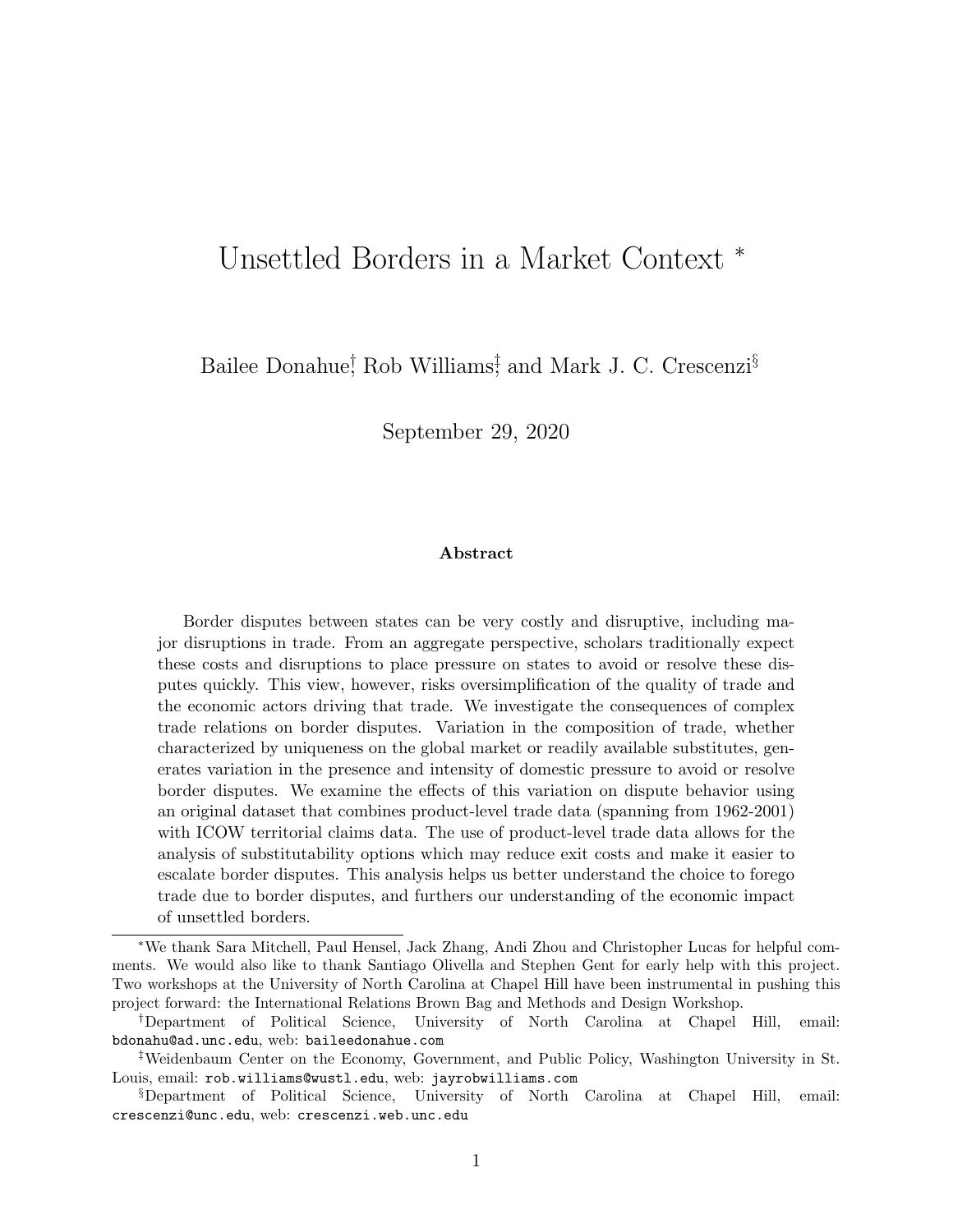# 10,773 words

Draft: please do not cite without permission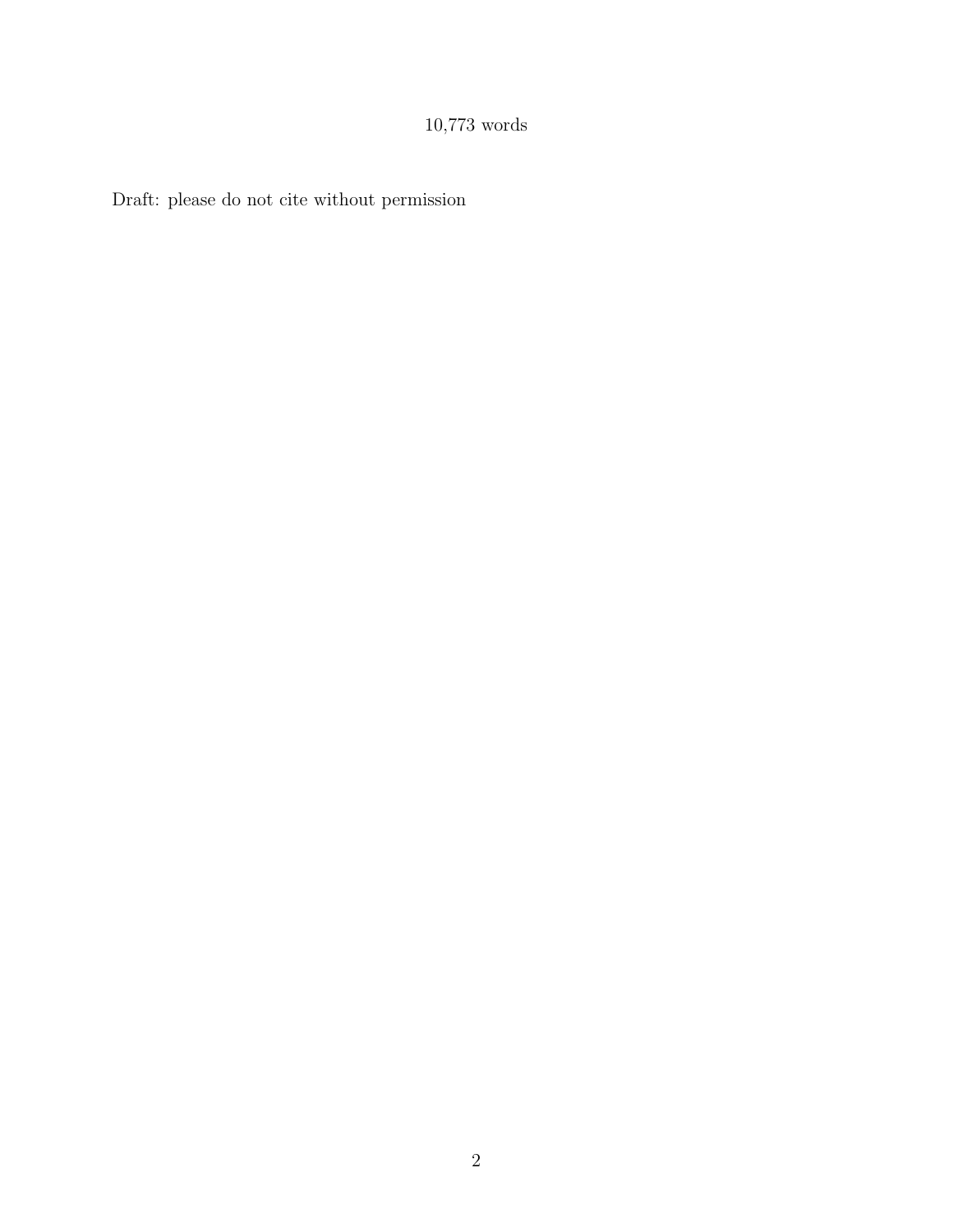# Introduction

In June of 2020, a skirmish between Indian and Chinese soldiers along a disputed Indian-Chinese border in the Himalayas resulted in dozens of casualties (Safi, Ellis-Petersen & Davidson 2020). While surprising, the violence was the culmination of a series of minibrinkmanship moments. Tensions over the border had been rising since the previous month when the Chinese and Indian militaries clashed over the disputed territory. Indian officials in Delhi argued that Chinese forces had crossed the "Line of Actual Control" between the two nations' territories. Three months and six rounds of talks later, both sides are still struggling to find a path to reduced tensions.

Escalation between two nuclear powered states is always worrisome. In this case, it is also surprising, given recent attempts to strike a more conciliatory tone over border disputes and bolster economic ties between the two countries. At a bilateral summit in October 2019, Chinese President Xi and Indian Prime Minister Modi discussed ways to increase trade between the two states and establish regular meetings to reduce India's trade deficit with China and improve economic ties more generally. Pointedly, Modi announced that "we have decided to manage our differences prudently, and not let them become 'disputes'" (Pasricha 2019). Understanding how Chinese and Indian efforts at bilateral economic engagement unraveled into renewed hostilities over a longstanding territorial dispute can provide significant insight into patterns of international engagement in the shadow of economic interdependence.

To shed light on this scenario, we examine how complex trade ties affect the onset and management of territorial issues. Drawing from large literatures on economics and conflict, as well as territory and violence, we focus herein on the specific links between economic ties and disputes over territory. When do economic ties provide incentives to avoid conflict, as reflected by Prime Minister Modhi's comments, versus encouraging states to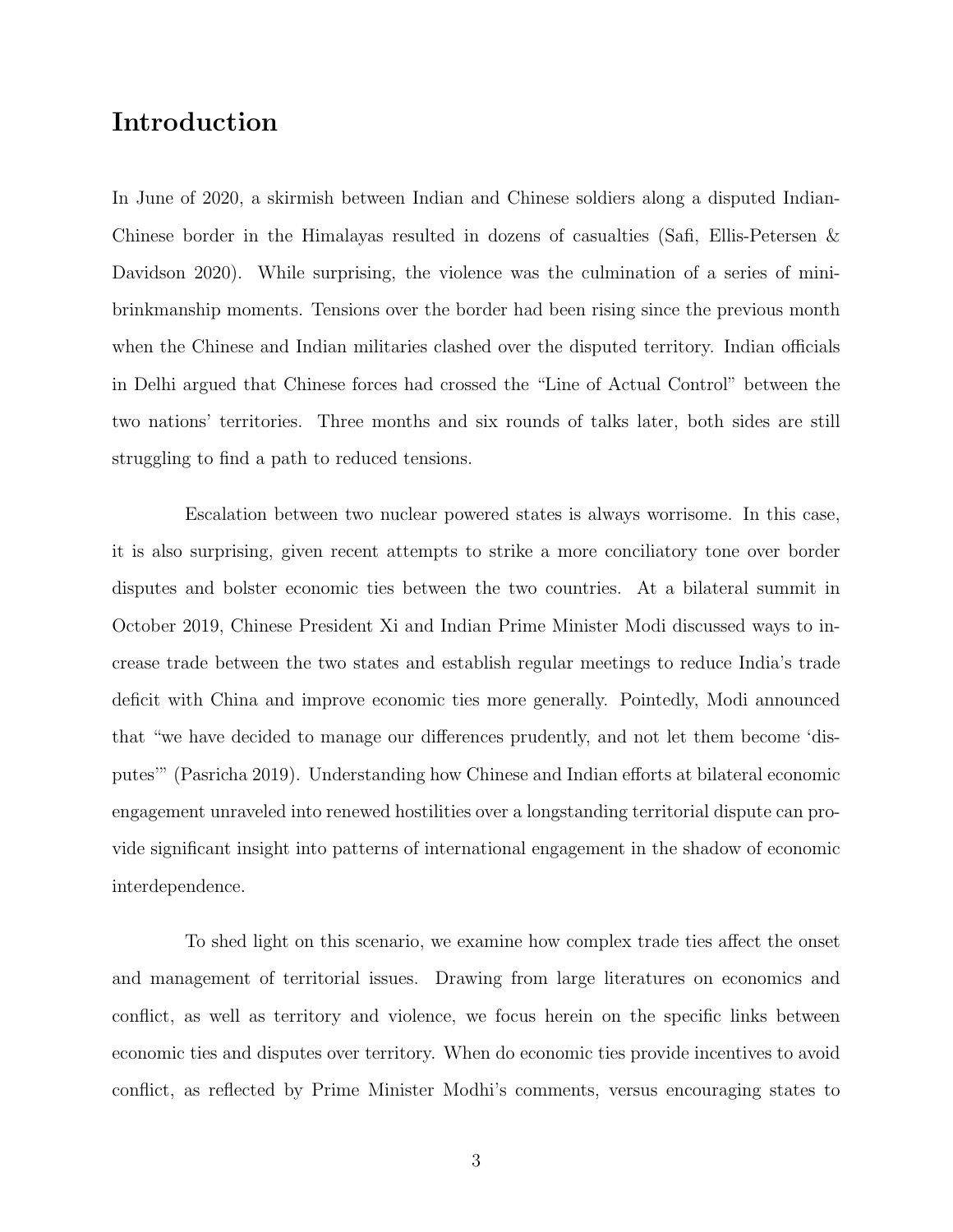initiate new territorial disputes with the hope of weaponizing economic interdependence for their own advantage? How does the economic cost of severing trade (exit costs) affect the politics surrounding territorial claims?

Our expectation is that increased exit costs motivate leaders to initiate new claims. Tightening economic connections reduce the fear of exit, introducing a moral hazard effect that makes territorial claims more likely. While the target may object to the claimant's actions, the claimant anticipates that the importance of the trading relationship limits the target's response. Similarly, rising exit costs increase the propensity for violence in existing claims, again with the expectation that the fear of economic exit will limit the escalation beyond low-level clashes. Finally, we expect rising exit costs will decrease the ability of leaders to negotiate settlements. Navigating the complexities of compromise so often associated with dispute resolution becomes more difficult when economic ties increase attention to the crisis. Moreover, when resolving territorial disputes risks power shifts which can affect local economic markets, at least one side of the dispute will hesitate to resolve the conflict (Gent & Crescenzi 2020).

To allow us to evaluate the impact of trade and exit costs on border dispute management, we develop a new measurement of bilateral exit costs based on trade flows and trade complexity. Drawing on a dataset of nearly 1,400 traded commodities over five decades, we use principal component analysis to identify patterns of trade that are both monetarily large and categorically unique. Trade flows that have both of these attributes characterize bilateral relationships with high exit costs. This unsupervised learning approach has many desirable properties, chief among them that it does not require researchers to a priori select relevant commodities or develop subjective weighting schemes for different types of commodities. The process results in a measure that allows us to identify when two states are linked by economic ties that are highly valuable and difficult to substitute, thereby constituting high exit costs.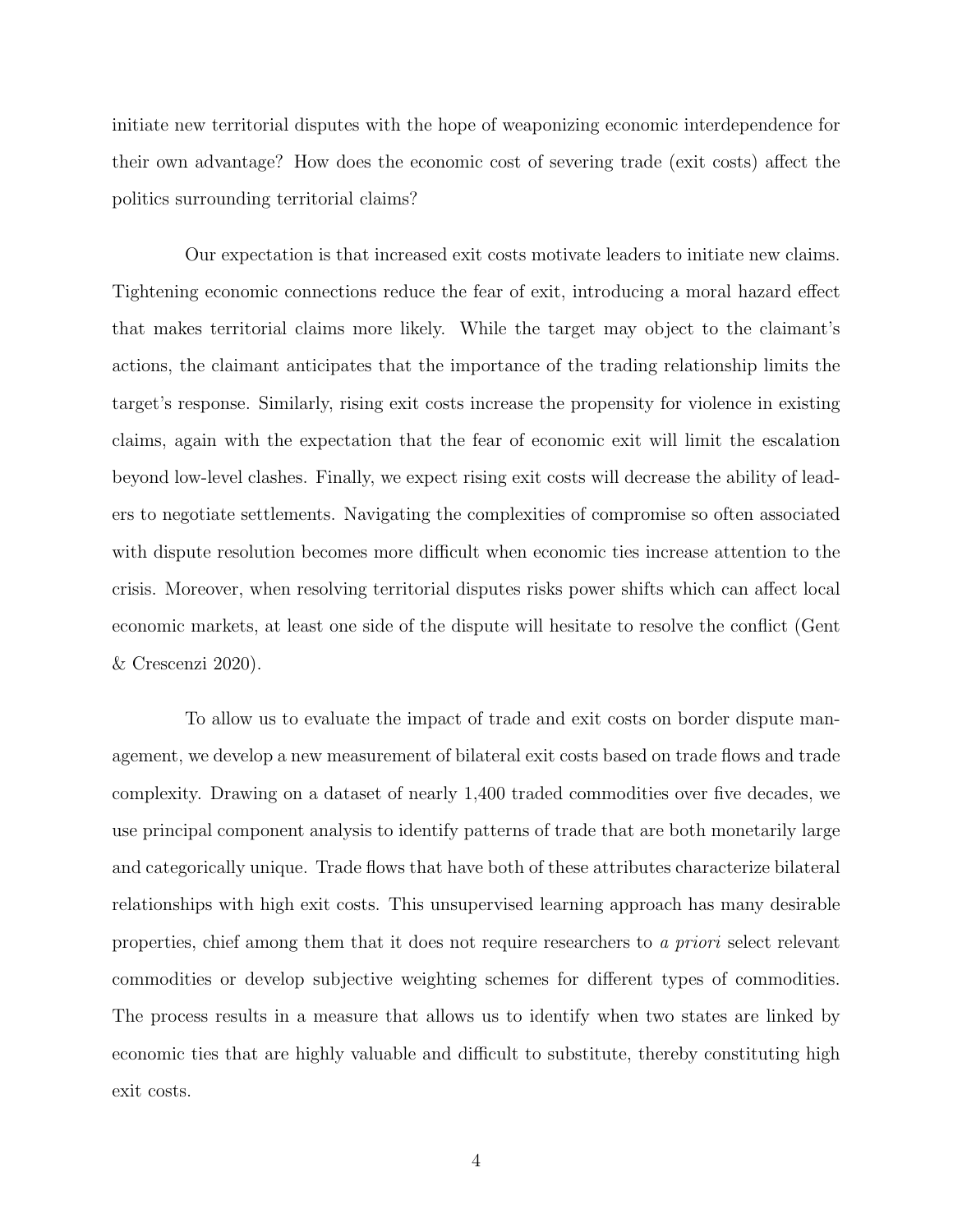Our research makes two contributions to the literature on economic exchange and international conflict. First, it provides insight into how interdependence can affect the onset and management of territorial disputes. While existing work largely focuses on the economic impact of unsettled borders (Simmons 2005, Schultz 2015, Gent & Crescenzi 2020), we explore how economic exchange may affect the initiation new territorial disputes. Second, it presents a new measure of exit cost in bilateral trade that can be employed in many analyses of international interaction.

To accomplish these goals, we begin with a review the existing literature on trade, conflict, and territorial disputes. Then we develop an argument for how increasing levels of economic interdependence can encourage low-level hostilities between states. Next, we present our measure of exit cost in bilateral trade relationships and validate it by comparison with existing conceptualizations and measures. With our measure of exit cost in hand, we apply it to analyses of territorial dispute onset and resolution, and illustrate these dynamics with a qualitative study of the Aegean dispute between Greece and Turkey. We close by discussing the implications of our findings, and limitations of our measure, and potential avenues for future research.

# Trade, Conflict and Territorial Disputes

This paper brings together two large bodies of literature. The first considers the linkage between trade and conflict, and the second considers role of territorial disputes in conflict. Both are well established, mature literatures and have much to teach us. Yet, these three phenomenon — territorial disputes, conflict, trade — are not often cohesively integrated. This is especially true when we consider the role that increasing economic integration has in promoting the peaceful settlement of conflict or perhaps the escalation of conflict over territory. Schultz (2015) explicitly calls for a systematic analysis of this triad of phenomena,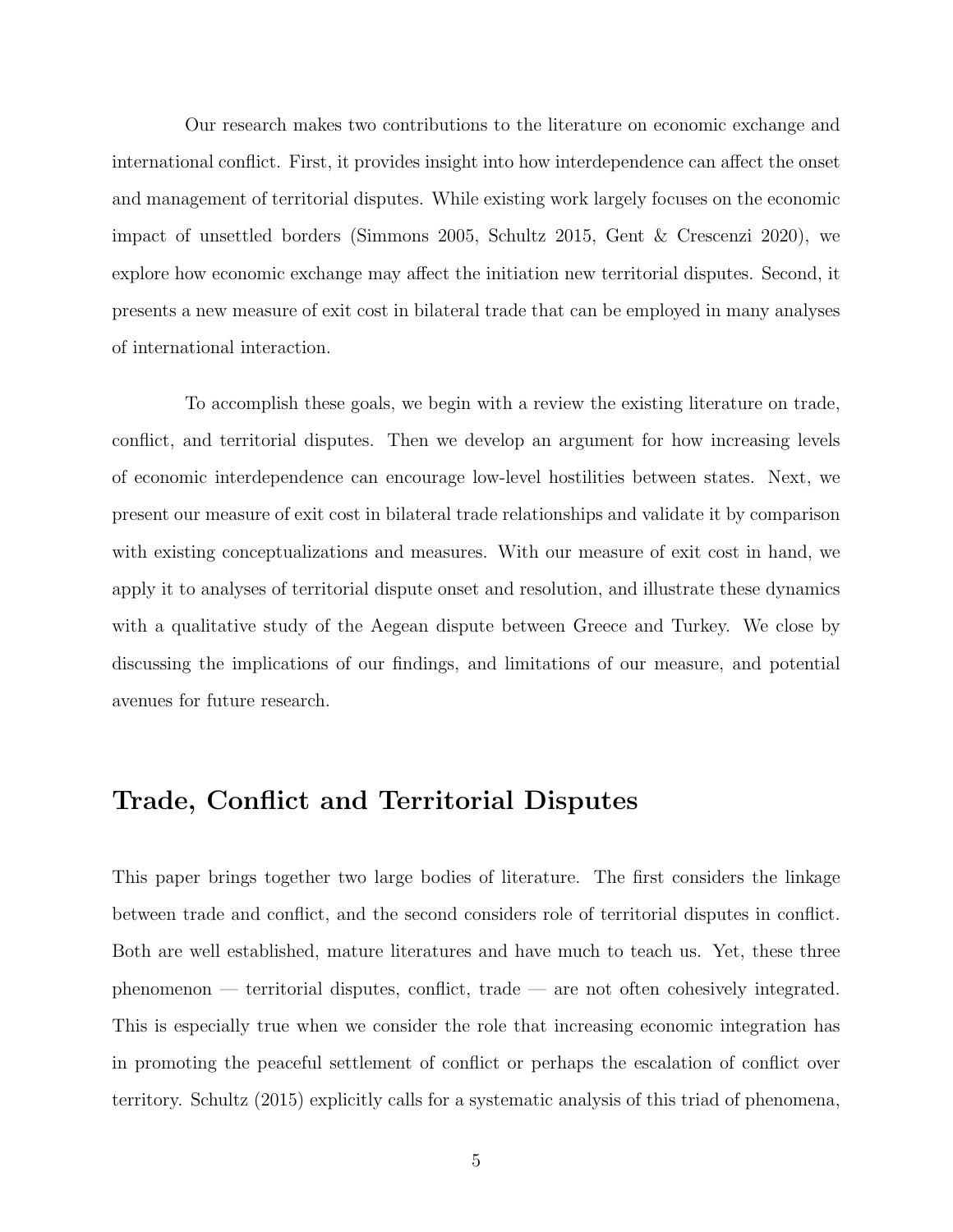and Gibler (2012) notes the corrosive effects that territorial disputes can have on economic ties. Here we examine these rich bodies of knowledge to help focus our examination of the reverse relationship: the effects of economic ties on territorial disputes.

#### Unsettled Borders: the Pernicious Effects of Territorial Disputes

There has been a robust positive relationship found between unsettled territorial claims and increased risk of military conflict between disputants (Vasquez & Henehan 2001, Hensel 2001, Hensel 1996, Kocs 1995). Territorial disputes have also been linked to the rise of long-term rivalries between disputant states (Owsiak & Rider 2013, Rider & Owsiak 2015). The increased propensity for conflict and rivalry has been linked to a propensity for a larger standing military and increased centralization of the government within disputants (Gibler 2012). Accordingly, even when conflict does not occur between neighbors engaged in territorial disputes there are more economic resources that are being used in service of guns rather than butter. Due to the apparent high costs associated with unsettled borders and violence, several studies have attempted to pin down under what conditions conflicting territorial claims are initiated (Hensel 1996, Abramson & Carter 2016, Carter 2017, Carter & Goemans 2011, Carter & Goemans 2013); under what conditions these claims escalate to war (Carter 2010, Huth  $\&$ Allee 2002, Huth, Croco & Appel 2012); and how these claims are resolved(Huth, Croco & Appel 2011, Mattes 2008). Settling disputed borders by adopting a legally binding border or by adopting territory has also been shown to promote the reduction in conflict between neighbors (Owsiak 2012, Kocs 1995, Tir 2006, Schultz 2014).

Even when borders do not result in militarized disputes between states, unsettled borders have been linked to economic loss due to the institutional uncertainty that arises between states. Simmons (2005) argues that unsettled borders may increase transaction costs associated with moving goods across borders due to unclear jurisdiction. Further economic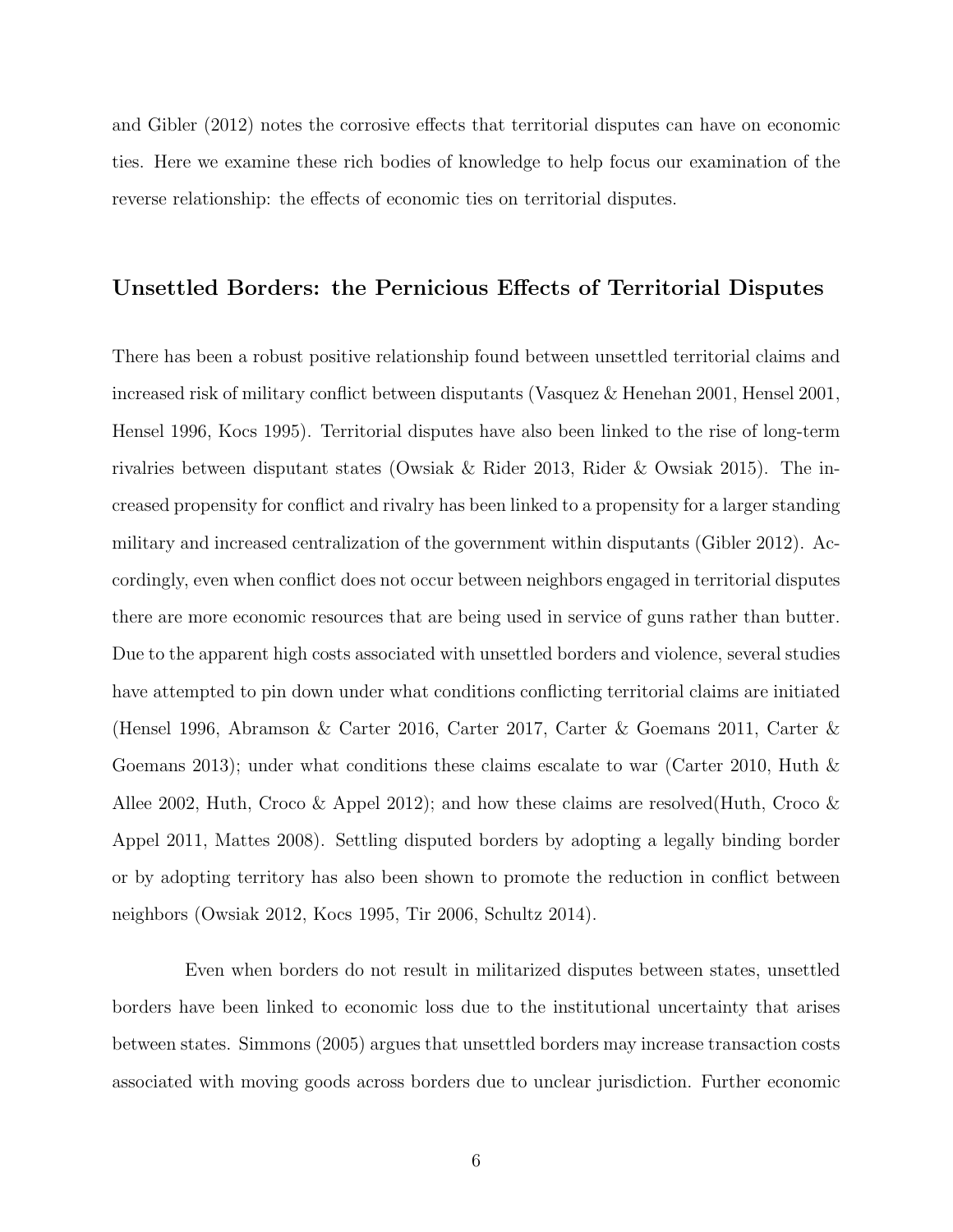actors within states may avoid trade with the disputant state because of the risk of trade disrupting behavior. In a subsequent study, Schultz (2017) finds evidence that much of the trade dampening impact of unsettled borders comes from risk of trade disrupting behavior. Apart from trade, foreign direct investment has also been found to suffer during periods of competing territorial claims between states (Lee & Mitchell 2012, Carter, Wellhausen & Huth 2018). Alternatively, the anticipated economic gains from resolving territorial issues has been used as an incentive for promoting peaceful border settlement (Schultz 2015). In particular, the border dispute between Ecuador and Peru in 1998 is often used as an example of states being compelled to resolve their territorial dispute (incentivized by third-parties) to normalize relations for economic gain (Simmons 2006).

The literature has clearly established that unsettled borders can result in conflict and that unsettled borders are linked to declines in bilateral trade between disputants. It remains theoretically unclear the extent to which trade may reduce the incentive to enter into costly disputes over territory, the ways in which uneven trade relationships may be leveraged against disputants, or how trade may impact the level of hostility between disputants. The institutional view of border settlement puts forward that the foregone benefits of clearly defined institutions and a reduction in the risks associated with the resolution of territorial claims should be incentive to resolve territorial disputes. Increasing economic integration and joint gains should be peace inducing in this opportunity cost mechanism. Unfortunately, these expectations do not necessarily follow from the broader literature on trade interdependence and conflict.

#### Exit Costs: The Complex Ties Between Trade and Conflict

The theorized relationship between trade and conflict has historically taken three forms: 1) greater dyadic trade interdependence results in decreased probability of conflict in the dyad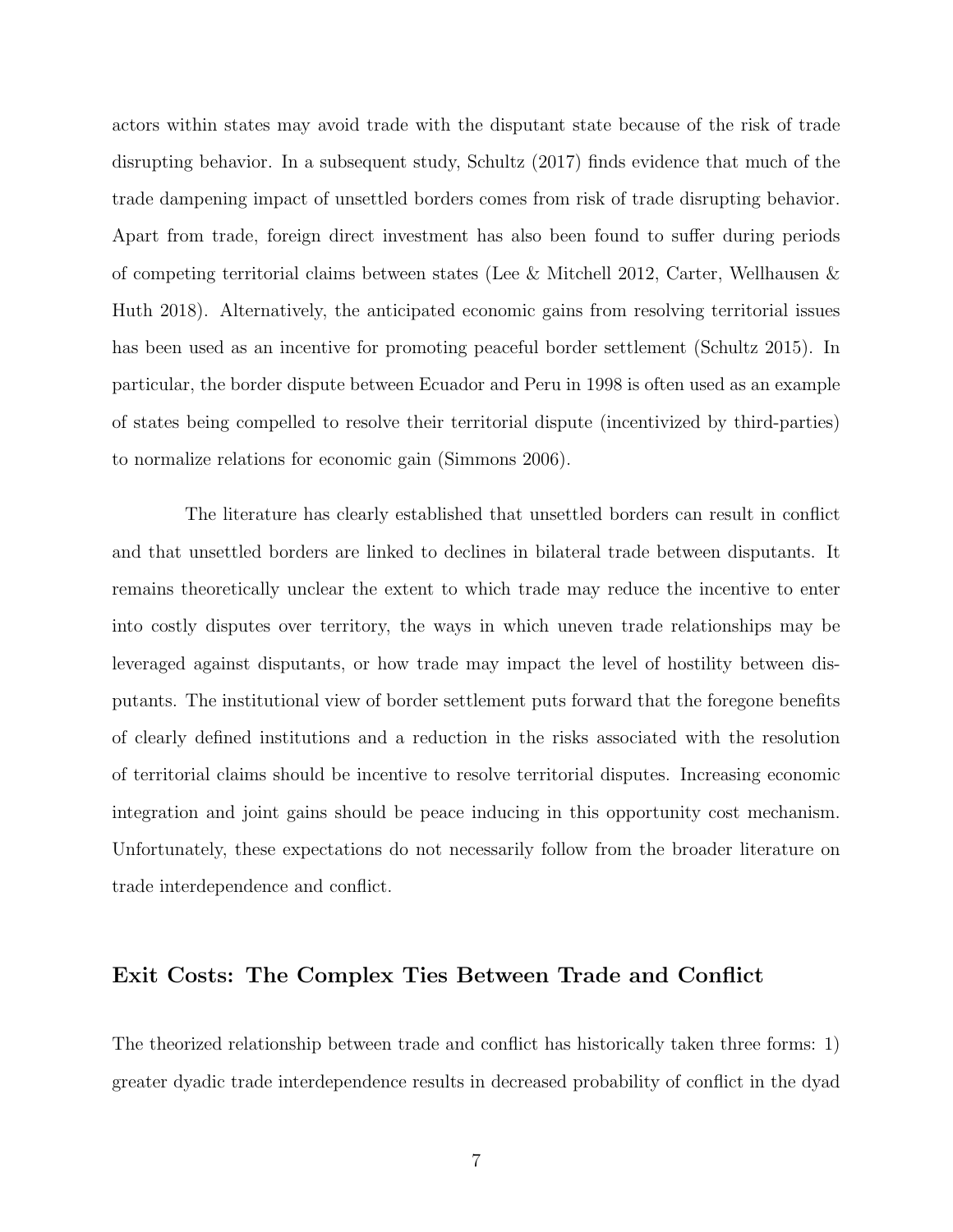(Oneal & Russet 1997); 2) greater dyadic trade interdependence results in increased hostility in the dyad (Barbieri 1996, Barbieri 2002); and 3) trade is actually not that important in the decision for states to go to war. Scholars that are proponents of greater trade interdependence being peace inducing argue that increased bilateral trade between states results in greater peace have noted two mechanisms underlying this commercial peace: signaling or opportunity cost (Gartzke, Li & Boehmer 2001, Polachek & Xiang 2010). What should be observed with regards to these two mechanisms is that dyads with higher levels of bilateral trade should be more peaceful than those with lower levels of bilateral trade. Others note that gains from trade do not accrue evenly between partners and that these asymmetries may actually induce conflict (Hirschman 1945, Barbieri 1996). Still others argue that information about strategic dynamics are needed to evaluate the overarching relationship (Crescenzi 2005). The above is suggestive of the janus-faced nature of trade when it comes to the ways in which it can promote peaceful or conflictual relations between states.

The divergent findings in the literature are due in part to the sensitivity of empirical tests to the qualities of trade that are being measured (Mansfield & Pollins 2001). Scholars using aggregate bilateral trade flows or trade asymmetries may arrive at conflicting findings due to the ways in which they operationalize this interdependence. More recent work has sought to include caveats in the relationship between trade and peace to explain the conditions under which trade can be peace inducing and the conditions under which trade can be conflict inducing. Of particular importance for this present study is the emergence of exit costs which extends the opportunity cost mechanism to consider both the extent of economic ties between states and the substitutability of those economic relations (Crescenzi 2005, Peterson 2014). The substitutability of trade is an important intervening variable in the study of trade flows. Simply having higher levels of aggregate trade does not necessarily instill restraint between disputants if both can easily re-route trade to alternative markets. On the other hand, relatively small amounts of bilateral trade may be peace inducing if neither trade partner can reap similar gains if trade is re-routed.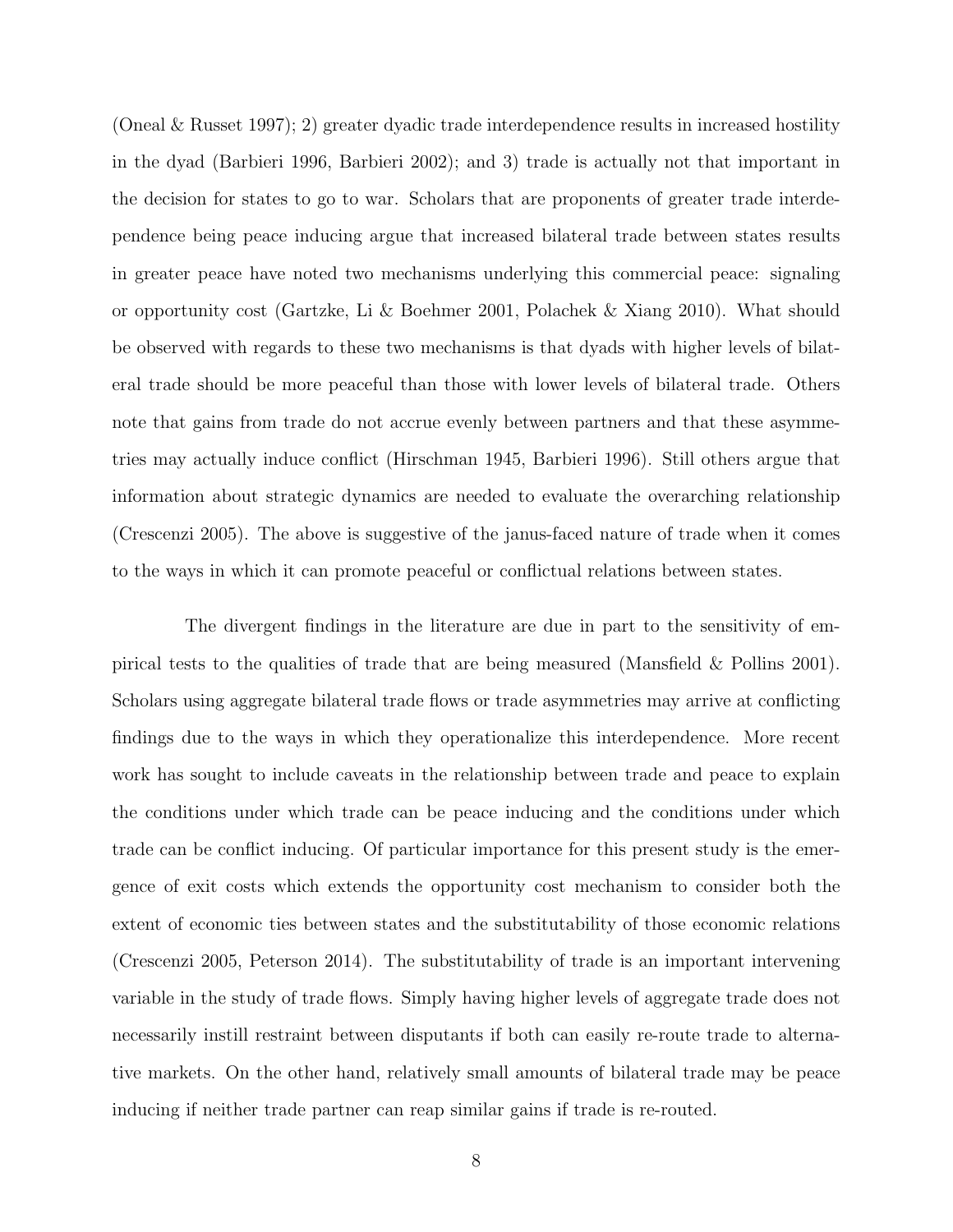A similar logic may be applied when considering territorial disputes. In her work on the role of borders and trade, Simmons (2005) suggests an underlying opportunity cost mechanism regarding unsettled borders similar to that of the broader literature on trade interdependence and conflict. The lack of resolution of territorial boundaries results in a dampening of bilateral trade between partners, but do higher levels of opportunity cost instill caution between potential disputants? In her work, Simmons does not directly hypothesize the substitutability of trade partners for disputant states given that substituting contiguous trade partners is unlikely to absorb all foregone trade. This likely varies depending on the composition of trade between potential disputants. Further, the potential asymmetry in a dyadic trade relationship between disputants informs the opportunity cost of unsettled borders. The opportunity cost of exiting a relationship with a contiguous state likely influences when new disputes arise and when disputes escalate.

Apart from the dampening impact of unsettled borders on bilateral trade, little is known about the quality of trade between states when claims are initiated and when these claims escalate to conflict. The institutional view of borders described above suggests that even initiating a competing claim can be met with increased transaction costs as well as potential risk for conflict between disputants. Further, the economic gains and the reduction in the uncertainty surrounding transaction costs from settled borders should create incentives for states to resolve their unsettled borders. In this study, we endeavor to bridge this gap by considering the role of economic exit costs in the escalation of territorial claims. We argue the economic relationship between potential disputants impacts the ability to both initiate claims and escalate those claims to conflict.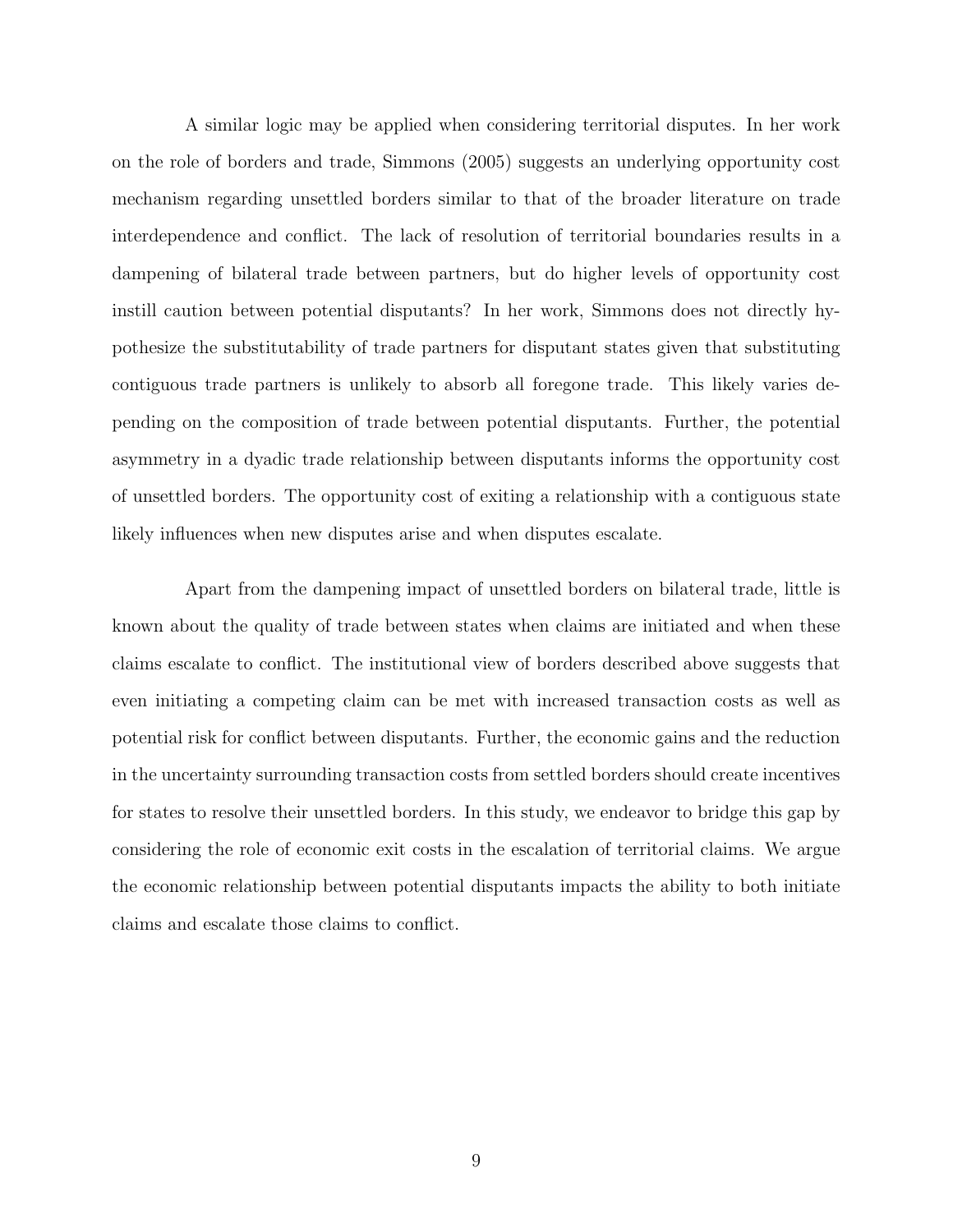# Reconciling Territorial Conflict in the Presence of Economic Integration

If we focus on this particular form of economic integration — situations where removal from the economic exchange would be politically and economically costly  $-$  exit costs may help us understand the effects of economic ties on territorial dispute behavior. Here we leverage the assumption that both sides in a dispute are fully aware of the existence of high exit costs, and may rely on them as a deterrent to major conflict. Crescenzi (2005) theoretically demonstrates that high exit costs may deter the most extreme forms of violence (e.g., war), but at the same time can enable claims and low-level violence. The knowledge that one's opponent may be constrained by economic ties can constitute a moral hazard, emboldening claims over unsettled borders. We expand on this argument below, parsing our hypotheses and analyses into two stages: the onset of territorial claims and their management.

In the first stage, where states issue new claims over territory, high exit costs may increase the propensity to issue a new territorial claim. While this may seem counter-intuitive, claim-making when exit costs are high can potentially shield states from the possibility of escalation to a high levels of violence, such as a fatal MID. At this stage, states that initiate a claim are engaged in a game of brinkmanship where they hope to coerce their targets into making concessions while relying on economic interdependence to prevent the outbreak of more dangerous hostilities. This logic of coercion yields the following hypothesis:

Hypothesis 1: When exit costs increase for at least one state in a contiguous dyad, a territorial claim is more likely to be initiated.

At the second stage, once a claim has already been initiated, the impact of exit costs on the maintenance of an ongoing dispute exacerbates the moral hazard problem. As exit costs increase, state leaders perceive leverage which inhibits settlement, enabling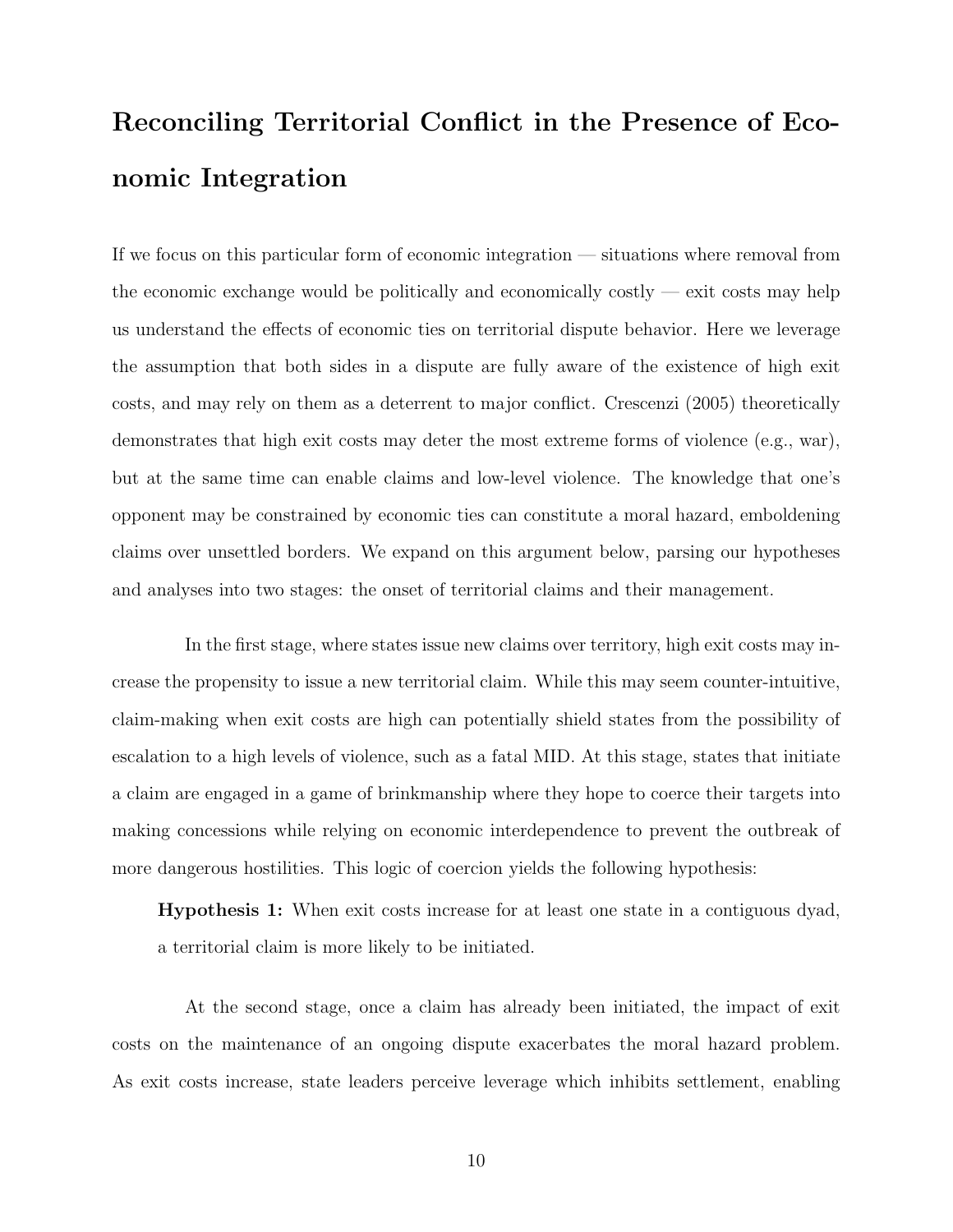escalation to militarized violence (although we do not expect escalation all the way to war). This follows Crescenzi's (2005) expectations regarding the inability of exit costs to provide a check on low-level conflict, making bargaining via the economic relationship shared in the dyad difficult to leverage. This results in the following hypothesis:

Hypothesis 2: If a territorial claim exists, increasing exit cost increases the likelihood of conflict.

The choice that states in a dispute face is not a binary one between escalation of violence and maintenance of the status quo. They can also seek to resolve the dispute peacefully, whether bilaterally or as part of a multilateral mediation process. Settlement attempts may also occur bilaterally in international institutions such as the International Court of Justice or the International Tribunal for the Law of the Sea. Settlement attempts are complex processes that vary greatly in the degree to which proposals are binding, the level of outside enforcement, and the timeline for resolution (Owsiak & Mitchell 2019, Wiegand, Powell & McDowell 2020). Many disputes witness several rounds of settlement attempts without success, and even peacefully resolution frequently takes many attempts.

Once a claim has been initiated, increasing exit costs may actually decrease the propensity for a state to attempt to settle its territorial claims via negotiation. Similar to the increased propensity for conflict, exit costs on the higher end of our measurement of exit cost may be ineffective when being leveraged to resolve a dispute. Rather than settling a territorial dispute unfavorably due to the economic leverage the partner state may impose, states may prefer to maintain the status-quo and not resolve their disputes. This logic suggests a commitment problem where disputants at a disadvantage economically are unwilling to settle on unfavorable terms due to fears that their adversary will continue to grow in strength (Fearon 1995, Powell 2002, Gent & Crescenzi 2020). States in this situation prefer to continue lowered absolute gains from trade than risk relative gains to their adversary with the resolution of the dispute and the transfer of the territory. This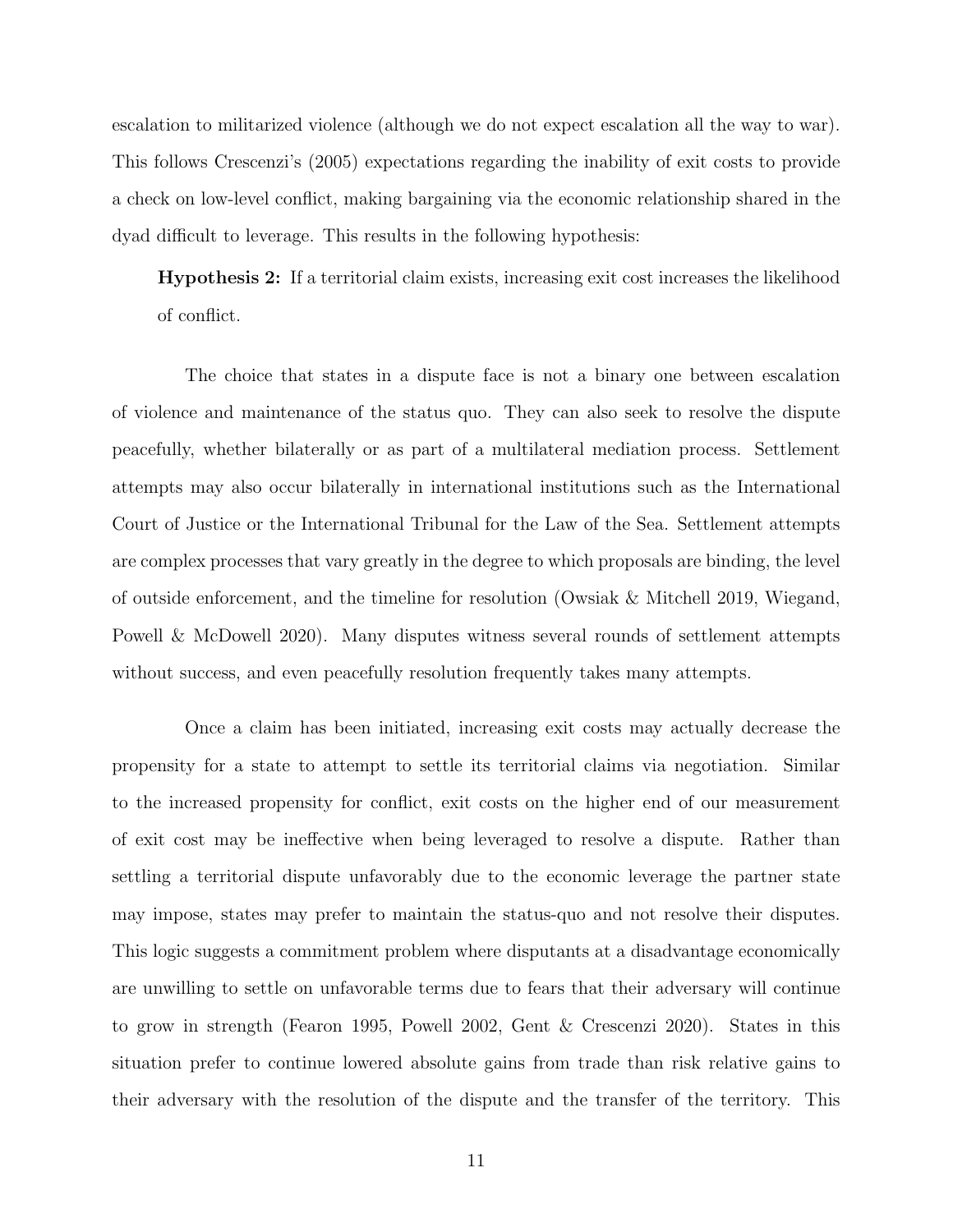results in the following hypothesis:

Hypothesis 3: If a territorial claim exists, declining exit costs will increase the propensity for settlement, and increasing exit costs will decrease the propensity for settlement.

With our hypotheses in place, we now turn to our empirical test of the above hypotheses. A primary focus of this discussion concerns the measurement of exit costs in bilateral trade relationships.

# Research Design

We test our predictions in a sample of all contiguous dyad-years in the international system from 1962 to 2001. Our unit of analysis is the directed-dyad-year as each state in a bilateral trading relationship can face asymmetric exit costs due to differences in their export portfolio. Focusing our analysis on all contiguous dyads allows us to consider all states that may have territorial disputes. In this analysis, we define a contiguous dyad as two states that either share a land border or are separated by less than 400 miles of water. These dyads are taken from the ICOW contiguous dyad dataset (Stinnett, Tir, Diehl, Schafer & Gochman 2002). The UN Comtrade data that we use to measure exit costs begin in 1962, so this sets the starting point for our analyses, and the ICOW data end in 2001, determining the end of our sample.

#### Dispute Onset and Outcome

For our onset hypothesis, we first require a measurement of whether or not a territorial claim is made in a given year. We develop a binary dependent variable which takes on the value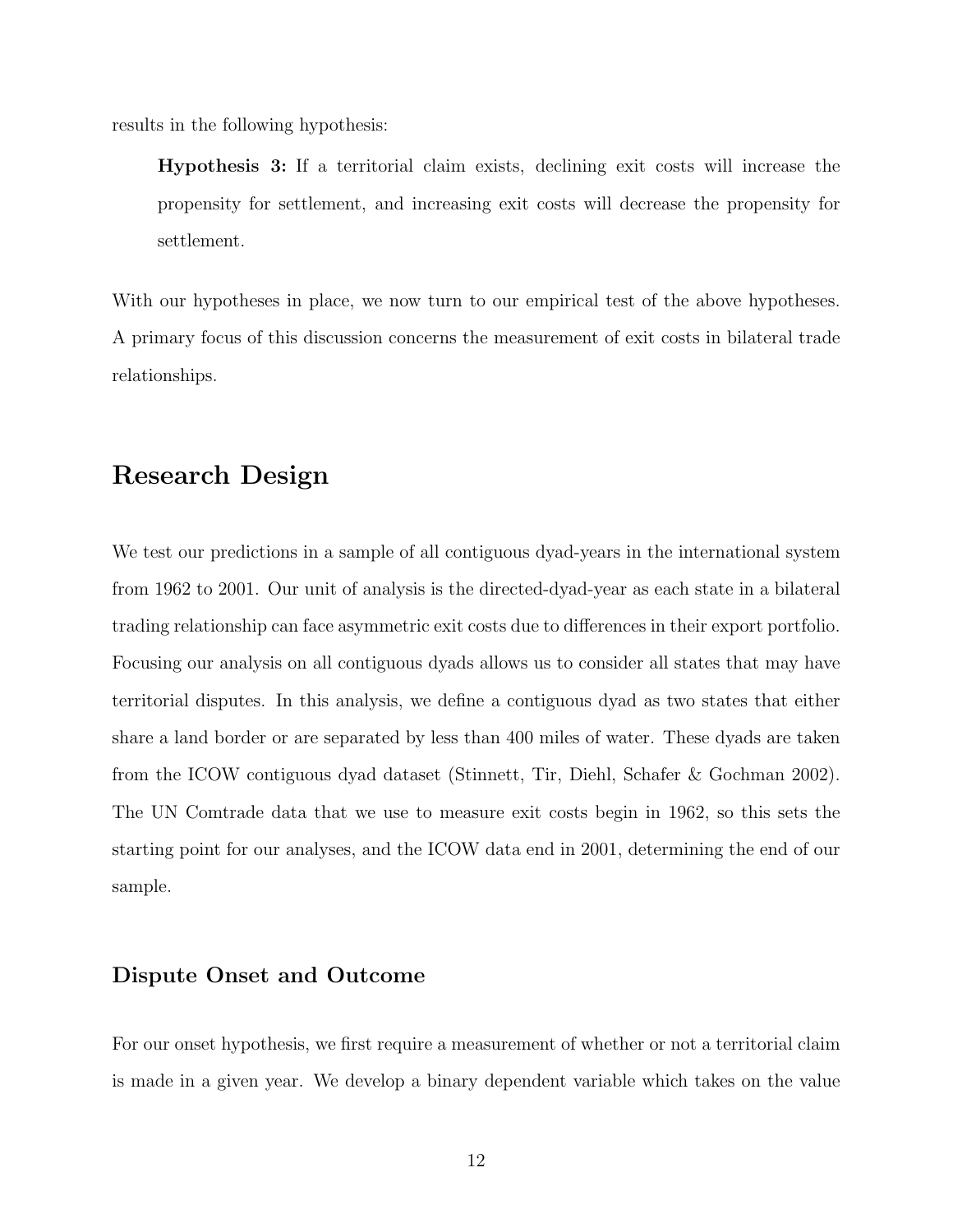of [1](#page-12-0) if there is a territorial claim made in a year and 0 if no claim is made.<sup>1</sup> This indicator is taken from the ICOW territorial claims dataset (Frederick, Hensel & Macaulay 2017). The ICOW territorial claims dataset defines a territorial claim as being present under the following conditions:

"There must be explicit competing claims to territorial sovereignty; statements that are vague or do not specifically demand sovereignty do not qualify (such as demands for the independence of a secessionist territory rather than its transfer to the demanding state), nor do demands over the usage of territory (such as demands over the treatment of minorities or sharing of cross-border resource deposits). These statements must concern specific territory; vague statements seeking Lebensraum, energy sources, or a route to the sea without specifying a specific territory do not qualify. Finally, these statements must be made by official government representatives who are authorized to make foreign policy; statements by private citizens, legislators, or soldiers do not qualify unless they are supported by foreign policymakers such as the president, prime minister, or foreign minister and thus represent official policy."(Frederick, Hensel & Macaulay 2017)

Accordingly, we select territorial claims made by contiguous dyads, as defined above, for our analysis.

For our second set of hypotheses regarding the maintenance stage of a territorial dispute, we only include dyads that currently have an ongoing dispute which limits our number of directed-dyad-years. For this set of hypotheses we develop an unordered indicator that can take on four values. The first value is Status Quo which indicates that no escalation or attempts at settling the dispute occurred in a given year. Next we code an Escalation as occurring if there is a report in an increase in the maximum hostility index created by the ICOW territorial dispute dataset for that given dyad year. We code a Settlement Attempt as occurring if there is a record in the ICOW territorial dispute dataset that an attempted bilateral negotiation occurred in a dyad year. Finally, we code a variable Both if both a settlement attempt and an escalation occurred in the same year.

<span id="page-12-0"></span><sup>&</sup>lt;sup>1</sup>We have also created a count of the number of claims that occur in a dyad in a given year and will hopefully use this measurement as a robustness check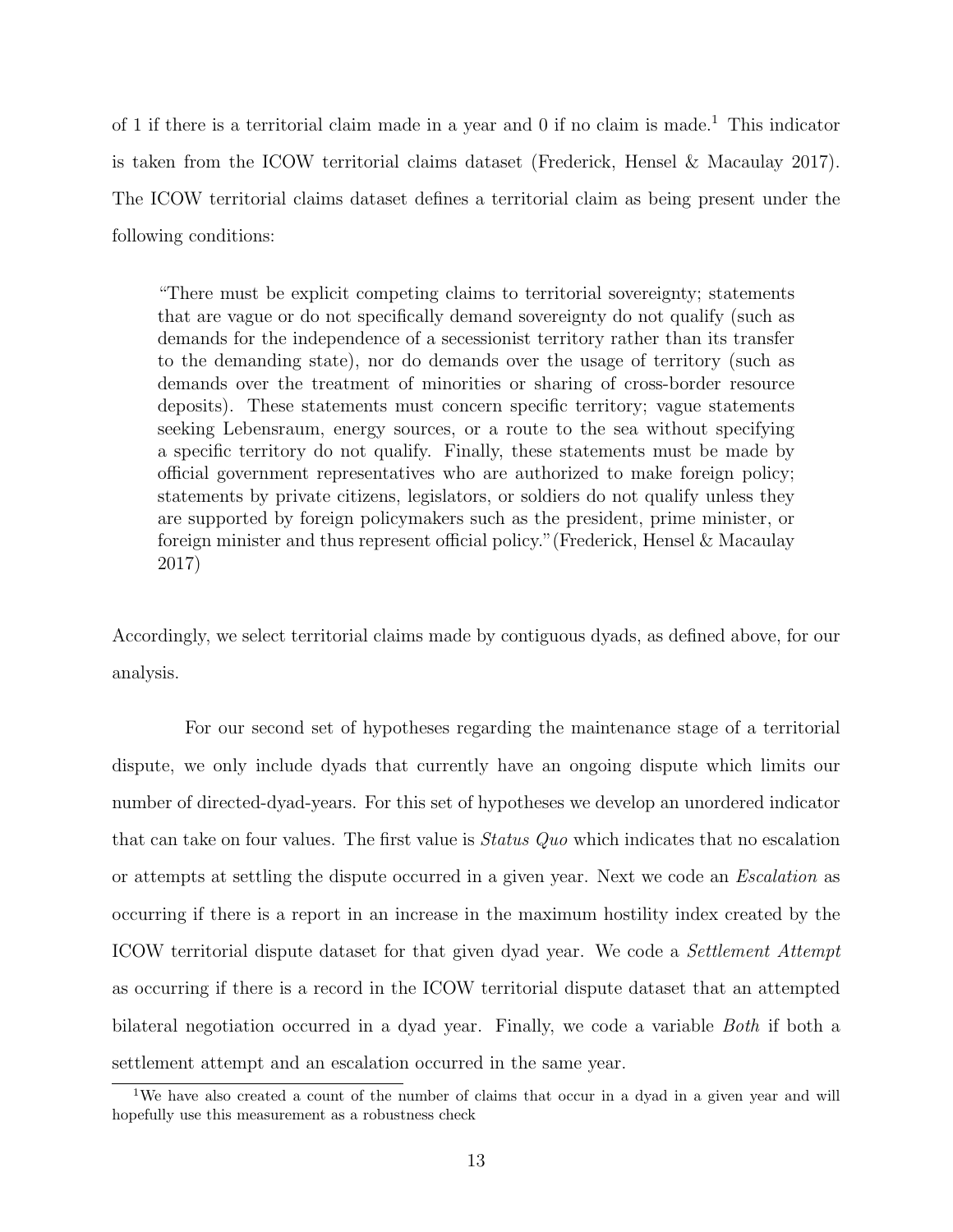#### Exit Costs

In order to operationalize the actual cost of exiting an economic relationship with a disputant, we develop a yearly measurement of exit costs for each directed-dyad. While the termination of a trading relationship entails the loss of profits to the exporter and the loss of access to commodities to the importer, we focus on the exporter's perspective. The loss of revenue from exports to a trading partner directly impacts the financial situation of the exporter and can affect all areas of society. Accordingly, we develop a measurement of State i's exit cost from ending economic interaction with State  $j$  and similarly State  $j$ 's exit cost from ending economic interaction with State  $i$ , i.e., the export dependence of one state on another.

In his study of exit costs and conflict, Peterson (2014) develops commodity level measurements of elasticity by country and two digit SITC commodity code. In this study, we refine his strategy by employing the UN Comtrade data which underlie the Feenstra, Romalis & Schott (2002) data. The Comtrade data offer multiple advantages over the earlier Feenstra et al. data. First, they begin in 1962 instead of 1972, allowing us to include an additional 10 years in our analyses. They are also available through 2018 so while our analyses end in 2001 due the temporal scope of the ICOW data, we are able to generate measures of exit cost for an additional 17 years compared to the Feenstra et al. data's endpoint of 2001. Second, the Feenstra et al. data are disaggregated to the four digit SITC commodity code level, while the Comtrade data are disaggregated to the five digit level. This allows us to develop a more nuanced measure of exit costs as we discuss below. Finally, Kim, Liao & Imai (2019, 5) find that the Feenstra et al. data have missing values for over 200,000 observations that have positive values in the Comtrade data for 1962 alone. By using the more complete Comtrade data, we are able to construct a more accurate measure of exit costs in bilateral trade.

While previous studies have described these data, it is worth taking time to discuss them in more detail. Commodities are represented by five digit Standard International Trade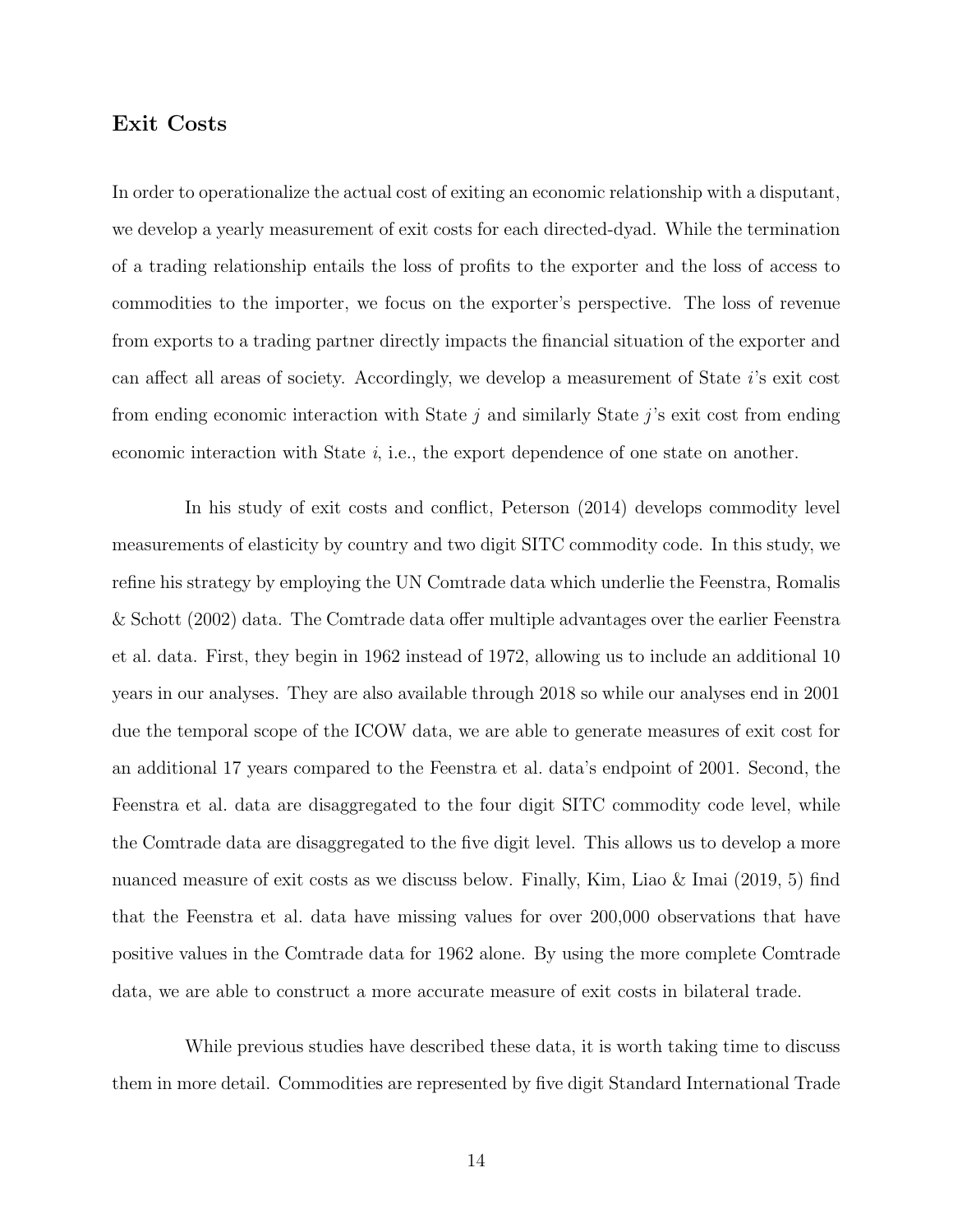Classification (SITC) commodity codes. Each digit describes successively more differentiated product categories. Figure [1](#page-14-0) illustrates the structure of the data from one to five digit SITC commodity codes for commodity 28792: Tungsten ore and concentrate. The two digit code 28 also contains copper, aluminum, and titanium ore, precious metals, and steel scrap. Each of these metallic commodities serves very different roles in production chains, and is worth vastly different amounts of money. Aggregating all of them together, along with 15 other commodities, under the two digit code discards large amounts of information and treats all nonferrous ore and scrap metal as substitutable in the eyes of a state needing to find new export markets after trading a trade relationship with a neighbor.

#### <span id="page-14-0"></span>2: Crude materials, inedible, except fuels 28: Metalliferous ores and metal scrap 287: Ores and concentrates of base metals, nes 2879: Ores and concentrates of other non-ferrous base metals 28792: Tungsten ore and concentrate

Figure 1: Structure of commodity codes for 28792: Tungsten ore and concentrate

The unit of observation in the Comtrade data is the reporter, which is a state that reports trade flows from a partner. States report both their imports and their exports, so each directed-dyad-commodity trade flow appears in the data twice. This double reporting may seem redundant, but there are actually extensive discrepancies in reporting throughout the data. For example, Cuba reports importing \$38,450 of Under garments knitted, not elast. Nor rubberd from the United States in 1991, while the United States does not report this transaction. The UN notes that discrepancies in official trade statistics can be due to differences in partner attribution (whether overseas territories are included in their parent country or not), the use of different cost of freight measures, and the use of different systems to aggregate national trade statistics (Statistics Division; Economic Statistics Branch 2019). However, this specific case almost certainly cannot be attributed to these sources of incidental reporting error as the United States has maintained a near total embargo on Cuba since 1962, excepting food and medicine.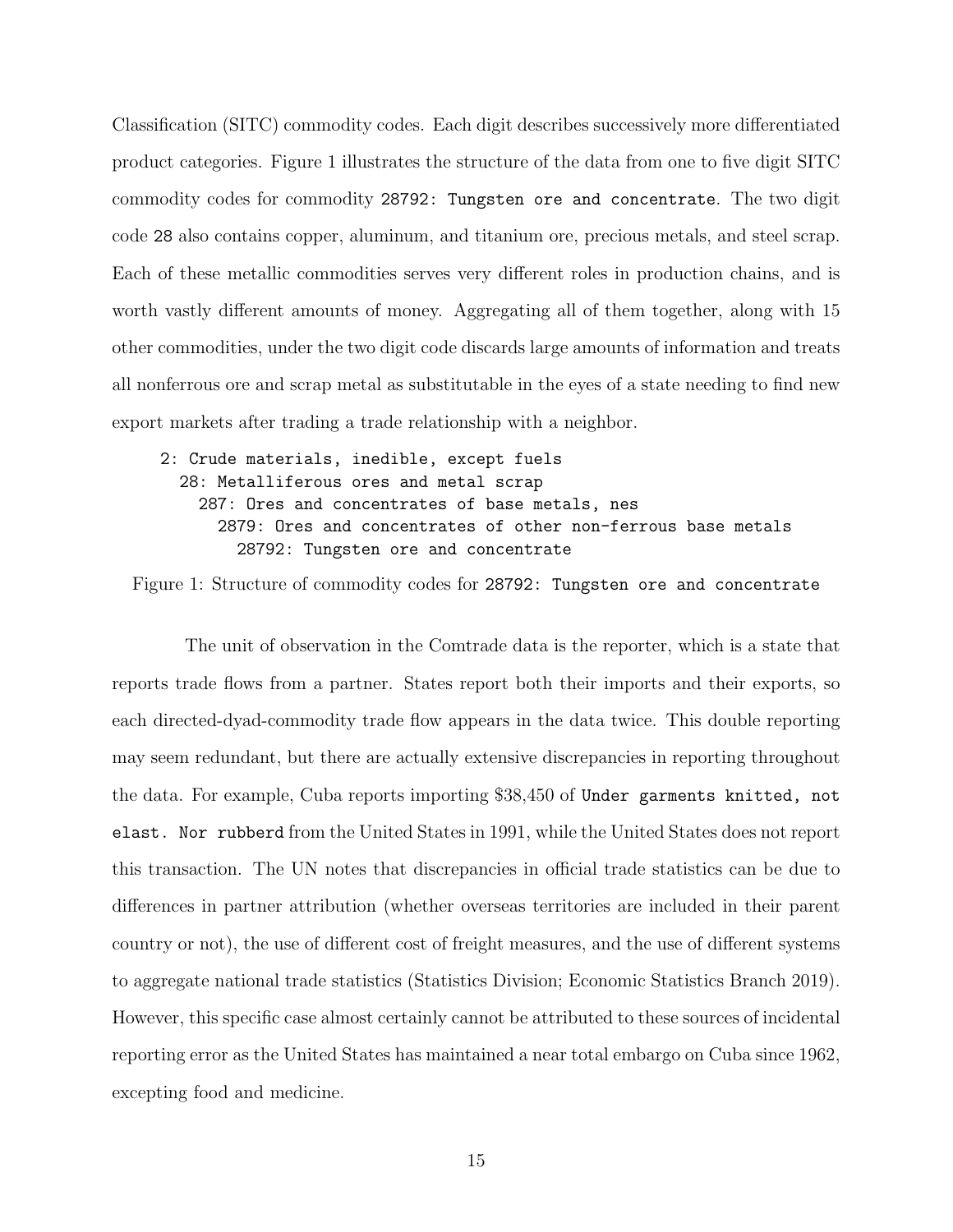Although we cannot know the source of this discrepancy, it does highlight that some reporting discrepancies may be due to deliberate and strategic processes on the parts of reporters. In light of these patterns, we account for discrepancies in a way that previous studies do not. Kim, Liao & Imai (2019) use importer reports when available, and exporter reports when not available, based on the assumption that importers will more accurately know the true value of the transaction. This approach treats discrepancies as non-random, but systematic and straightforward sources of measurement error. The Cuba case above suggests that discrepancies may be most prominent in the cases most likely to be involved in territorial disputes and could reflect illicit smuggling flows between the two states. To address this possibility, we use the mean of importer and exporter reports for each directed-dyadcommodity flow. While this strategy does not explicitly model the sources of discrepancy, it should reduce measurement error in the most relevant cases.

The dyadic exit cost measure in Peterson (2014) is simply a sum of the dyadic exit cost measures for all SITC two digit commodities traded by the dyad in a given year. This assumes that the supply and demand of each subcomponent of each SITC two digit category is equally elastic. For example, the SITC two digit code 28 Metalliferous ores and metal scrap contains the SITC 5 digits codes 28399 Other ores & conc.of non ferrous base metals, 28393 Ores & conc.of titanium,vanadium,molybdem,etc., and 28501 Ores & conc.of silver,platinum,etc.. The demand for precious metals is likely to be more inelastic in an economy with a large electronic component manufacturing sector due to the profitability of these industries. Using highly aggregated commodity categories like these masks important variation in the patterns of trade between states. To illustrate the scale of this issue, there are 68 different SITC two digit commodity codes and 1,396 different SITC five digit commodity codes traded between 1962 and 1991.

Moving to more disaggregated trade data presents new challenges, however. Applying Peterson's strategy would require running over five million regressions, which represents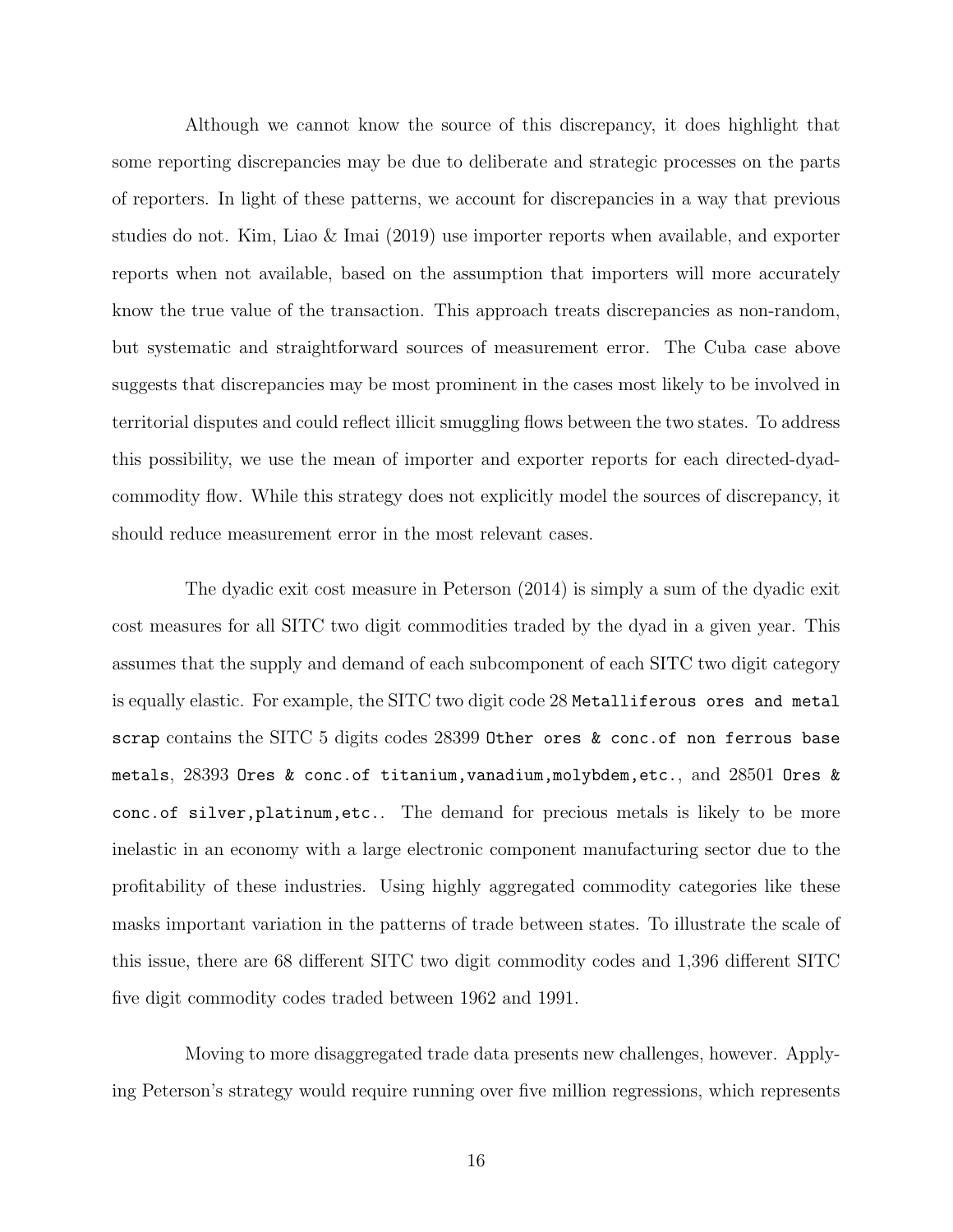an enormous computational task. To deal with this problem, our approach employs principal component analysis (PCA) to perform dimensionality reduction on the full SITC five digit commodity code directed dyad-year dataset. We first discuss the mathematical properties of PCA and then highlight how they align closely with common conceptualizations of exit cost.

Principal component analysis is a standard technique for unsupervised learning. It was originally developed as a way to generate linearly uncorrelated components from correlated inputs. It is also frequently used for dimensionality reduction to extract the most predictive information from large datasets. We employ PCA to reduce the dimensionality of the Comtrade data to  $k \ll 1,396$  and in the process extract the most extreme dimensions of trade, which will have the highest exit costs. Researchers often standardize inputs to PCA to avoid high variation in one component overwhelming the variation in in other components due to differences in the scale of each input (Jolliffe 2002). A classic example is standardizing heights measured in inches with weight measured in pounds given the differing scales for each. We do not standardize our data because our inputs are all already measured on the same scale; current US Dollars. As the data were downloaded from Comtrade in 2019, all trade values are in 2019 US Dollars. Standardizing inputs would actually mask the importance of commodities with high trade volumes, so we leave our inputs untransformed.

The Comtrade data are organized into an  $n \times p$  matrix **X** with n directed dyad-years and p commodities. The transformation maps each row vector  $x_i$  to a new vector of principal components scores  $\mathbf{t}_{(i)} = (t_1, \ldots, t_k)_{(i)}$  using a vector of weights  $\mathbf{w}_{(k)} = (w_1, \ldots, w_p)_{(k)}$ . The scores are calculated as  $\mathbf{t}_{(k)} = \mathbf{w}'_{(k)}\mathbf{X}$  such that each successive set of scores  $\mathbf{t}_{(k)}$  contains the maximum amount of variation possible from  $\bf{X}$  (Jolliffe 2002). The weights for the first principal component  $\mathbf{w}_1$  that maximize the variance in  $\mathbf{t}_{(1)} = \mathbf{w}'_{(1)}\mathbf{X}$  are often found via singular value decomposition (Hastie, Friedman & Tibshirani 2009, 534-541).

The second principal component  $t_{(2)}$  is found such that it maximizes variance while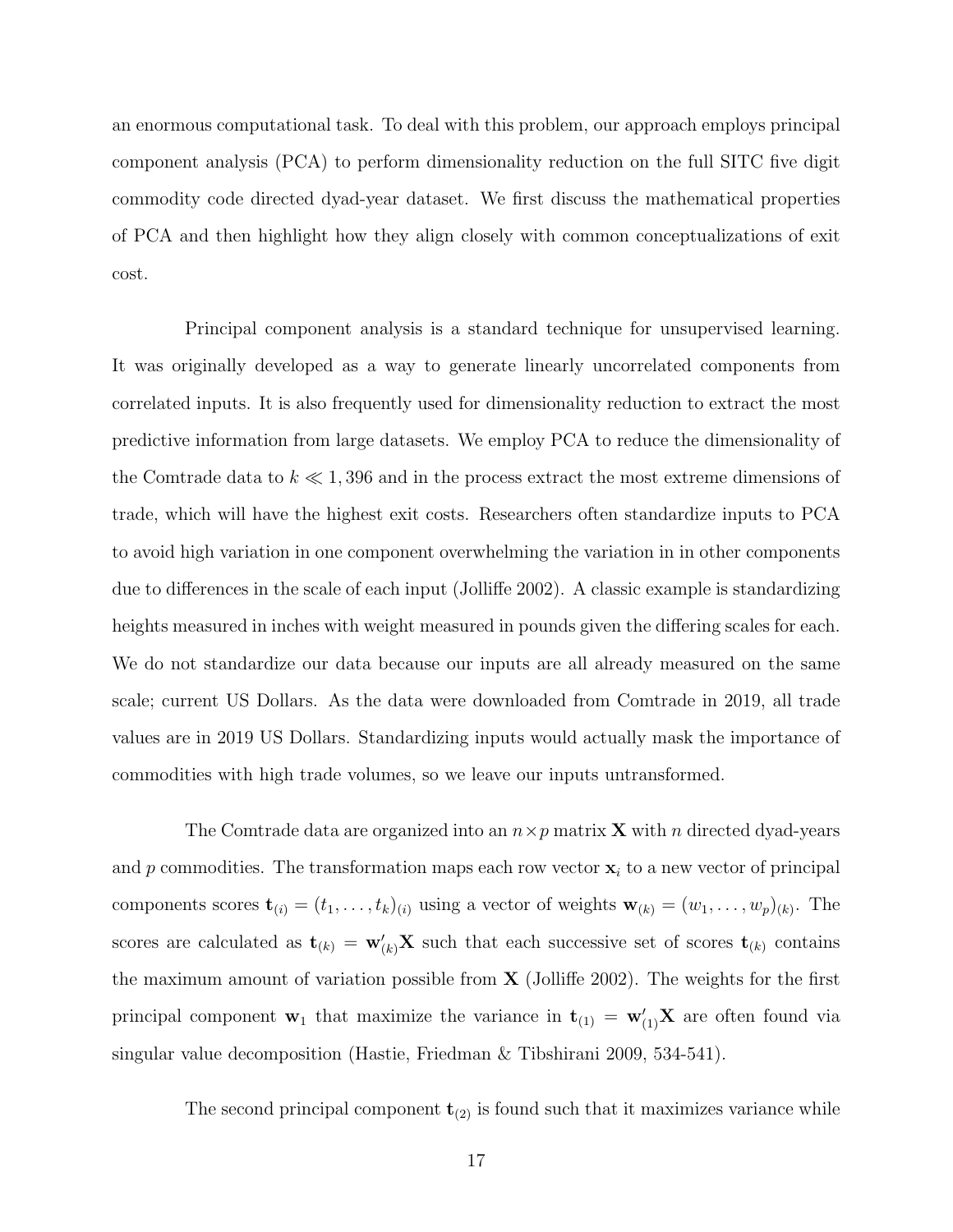being uncorrelated with  $\mathbf{w}'_{(1)}\mathbf{X}$  (Jolliffe 2002). The full principal components decomposition of **X** can be given by  $T = XW$ , where W is a  $p \times k$  weights matrix. Setting  $k < p$  retains the first k components, yielding uncorrelated components that can explain a portion of variance in the data. Following common practice for such dimensionality reduction (Jolliffe 2002), we perform PCA using a range of values  $k \ll p$  and plot the number of components against the cumulative proportion of variance explained in Figure [2.](#page-17-0) We do this for each year separately to account for the fact that the composition of global trade fluctuates over time.

<span id="page-17-0"></span>

Figure 2: Cumulative proportion of total variance in trade explained by year

Based on Figure [2,](#page-17-0) we set  $k = 25$  which preserves approximately 95% of total variance in the trade data. In doing so, we extract the underlying dimensions of trade with the highest variation, and thus the highest exit costs for exporters that are outliers on those dimensions. PCA assumes that data are *iid* so we perform the dimensionality reduction task independently for each year in our data.[2](#page-17-1) We take the average of all 25 components to

<span id="page-17-1"></span><sup>&</sup>lt;sup>2</sup>While this approach avoids violating the *iid* assumption, it introduces other issues as the components of trade are dependent on annual trade patterns and thus no longer directly comparable across years. We account for this temporal dependence in our modeling strategy, discussed below.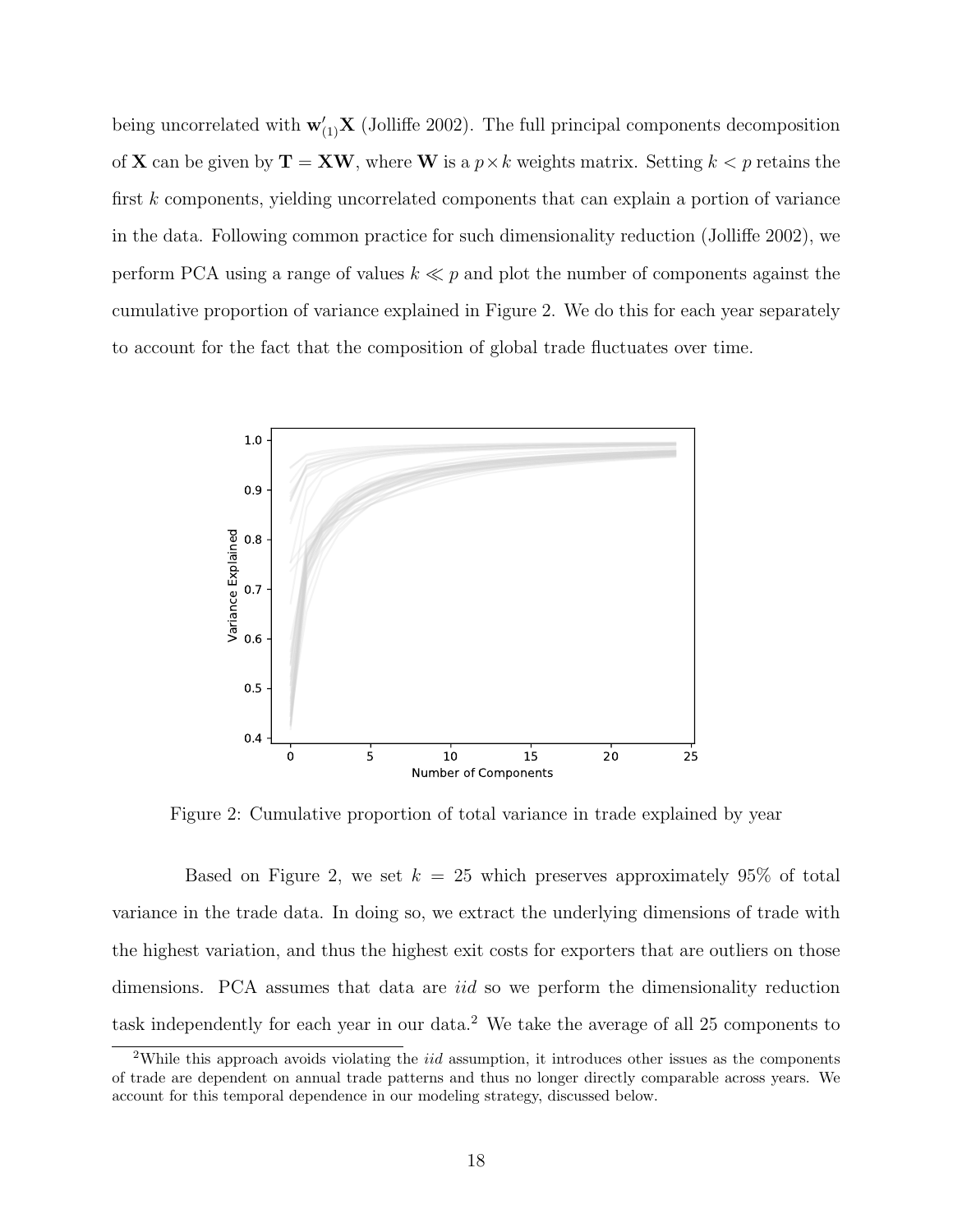construct our measure of exit cost, which is measured at the directed-dyad-year level.

Intuitively, features (commodities) with higher variance contribute more information toward predicting an outcome (border disputes) because they cover a larger range of potential values. PCA yields components with the maximum possible successive variance, making it ideal for reducing multicollinearity in a regression context. This property is a good match with our substantive goal of measuring exit costs in dyadic trade relationships, and we detail how PCA captures this process below.

Consider a hypothetical in which several states trade two commodities,  $c_1$  and  $c_2$ , and we wish to use PCA to reduce two dimensions of trade to one. If all states trade a roughly equal amount of  $c_1$  while  $c_2$  is unevenly traded with some states importing and exporting large amounts, and other states abstaining from trade, its contributions to the first principal component  $t_{(1)}$  will be eclipsed by  $c_2$ . States would have a very low exit cost for  $c_1$  as any state *i* that ceases trade in commodity  $c_1$  with state j would lose only a small amount of trade revenue and would have many alternative trading partners  $-j$ . As  $c_2$  is unevenly traded, states that refrain from trade in  $c_2$  would have zero exit cost for  $c_2$ , while states that trade heavily in  $c_2$  would face high exit costs due to the limited number of alternative partners and the higher amount of foregone trade revenue. As commodity  $c_2$  has much higher variance across states, it will contribute much more heavily to the first principal component  $t_{(1)}$ . The first principal component will incorporate *some* of the exit costs for  $c_1$  but will give more weight to exit costs for  $c_2$  due to its higher variance. Thus, PCA discovers the most salient dimensions of trade with the highest exit costs from the data without requiring input from researchers.

In sum, our approach to measuring exit costs in bilateral trade offers multiple advantages over previous strategies. First, by incorporating all 1,396 commodity codes into our measure, we do not assume that all commodities under each two digit code are traded equally and are equally important to states. Second, PCA captures the underlying varia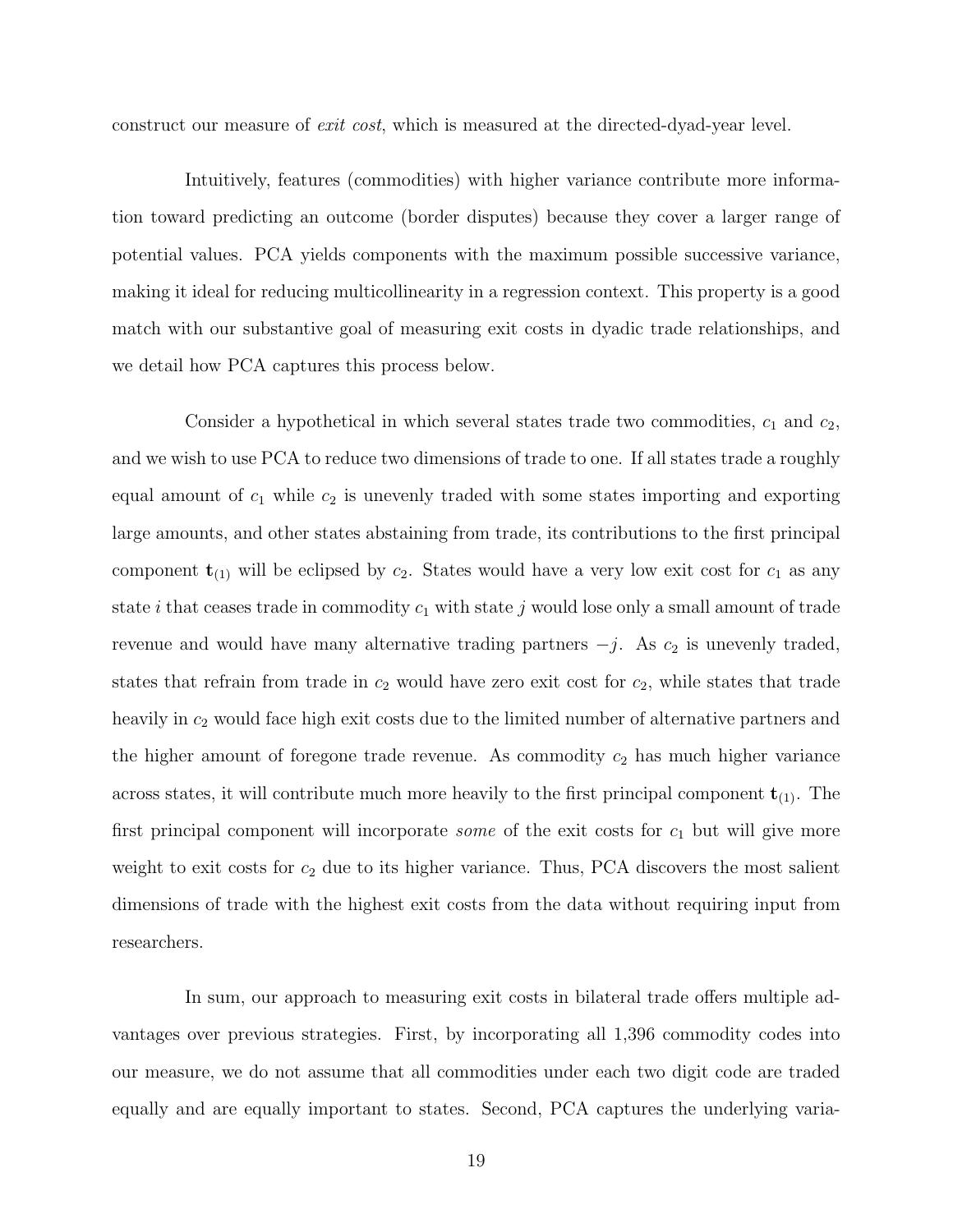tion in trade data while omitting statistical noise, improving the efficiency of our eventual analysis. Third, it produces a measure that varies yearly, unlike the elasticity measure that Peterson (2014) develops.

Before discussing our statistical tests, we first examine the properties of our PCAderived estimates of exit cost to validate the measure. Recall that the kth principal component is a linear combination of the data **X** and a weight vector  $\mathbf{w}_{(k)}$ . Thus  $w_{(k)p}$  represents the marginal contribution of commodity  $p$  to component  $k$ . Identifying the commodities that make the largest contribution to the first principal several components allows us to assess the face validity of our measure by comparing them to commonly-held understandings of exit cost in international trade.

Figure [3](#page-20-0) presents the three largest weights for the first component  $\mathbf{w}_{(1)}$  for each year in the sample. The first and second component have commodities with weights that appear consistently across the time-series, suggesting that there is a continuity to the measure from year to year. The third component has fewer uninterrupted appearances in the top three weights, indicating the the first two components are more stable over time. This pattern indicates a trade regime where a handful of commodities are characterized by persistently high exit costs while others vary more over time.

The dominant commodity in the first component is 331010 Crude petroleum by a wide margin. Oil is vital to the functioning of an industrialized economy and commands a high price, so terminating a trade relationship that includes high oil flows would be very costly. Only a handful of nations produce oil in industrial quantities, meaning that the loss of a trade relationship would leave few alternative sources to turn to. Accordingly, it seems that our measure incorporates both exit cost and exit options.

It is important to note that although oil has the largest weight for the first component for much of our sample period, this does not mean that our measure is dominated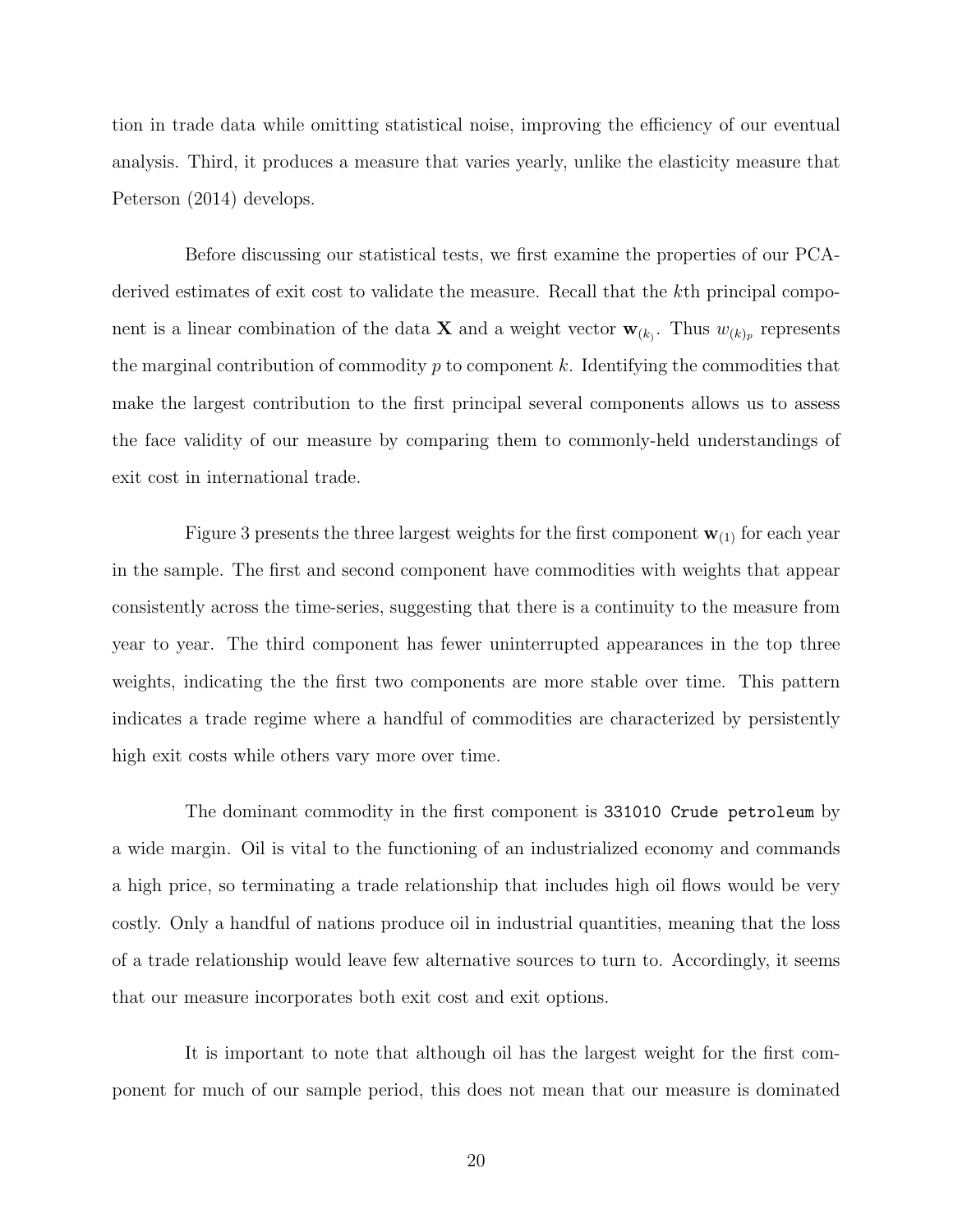<span id="page-20-0"></span>

Figure 3: Three largest weights for first three components annually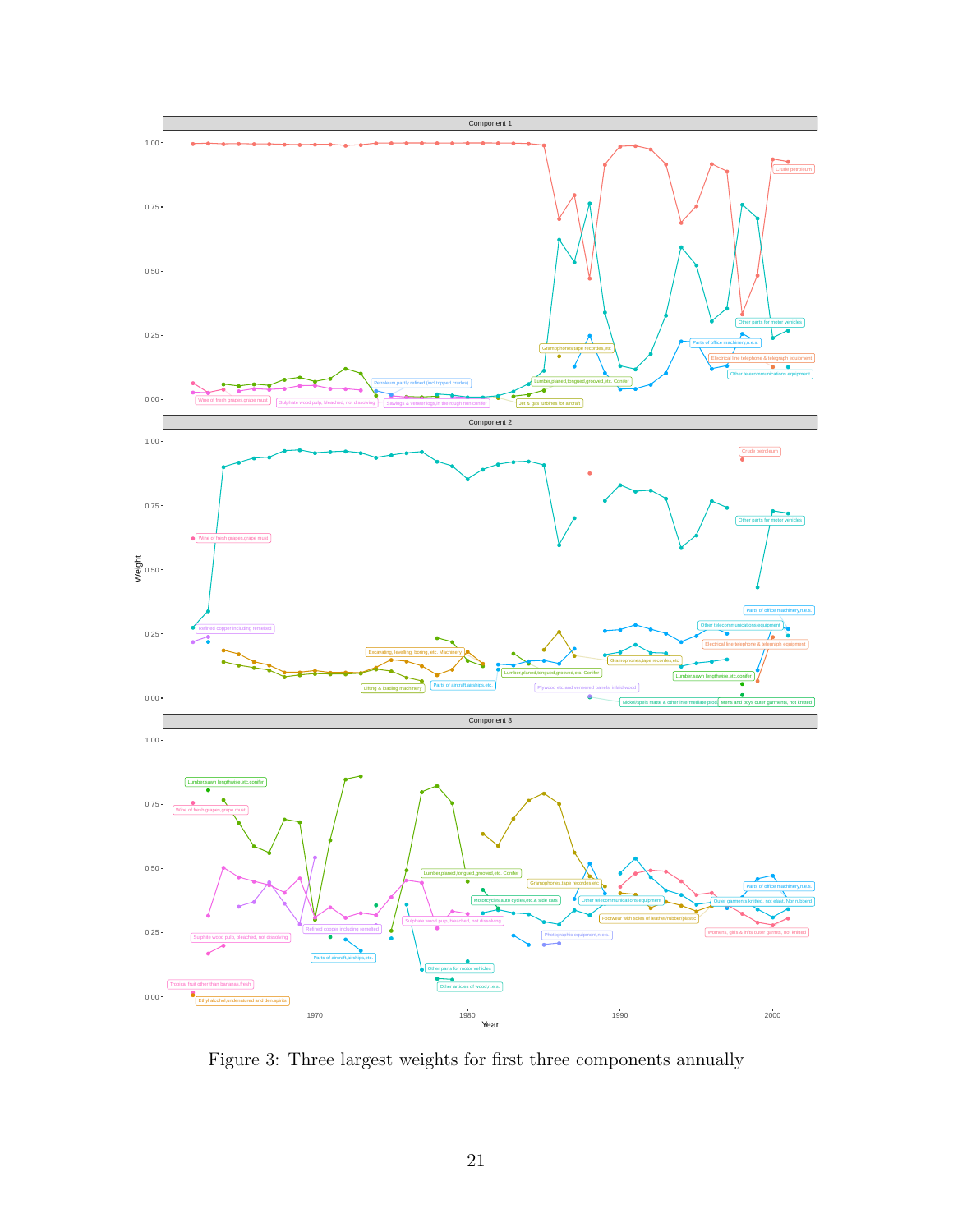by oil flows. Oil is the largest contributor to the first component, which contains the largest amount of variation, but it is not nearly as dominant in subsequent components. The measure accounts for the importance of oil flows while also incorporating information on other commodities that are unevenly traded across the international system and thus have high exit costs and few exit options. In the two years where the weight on oil for the first component dipped below the weight on motor vehicle parts, oil is the commodity with the largest weight for the second component. This pattern tells us that oil was a smaller contributor to exit costs in those two years because there was less variance in trade patterns for oil those years. These two years correspond to large downturns in the price of oil, which is consistent with oil contributing less to exit costs in those years.<sup>[3](#page-21-0)</sup>

The largest weights for the first three components also include many capital intensive commodities such as 71842 Excavating, levelling, boring, etc. Machinery, 19391 Lifting & loading machinery, 73289 Other parts for motor vehicles, 72499 Other telecommunications equipment, and 73492 Parts of aircraft,airships,etc.. These commodities are important to industrialized economies and are also available from a limited number of trading partners.

To further validate our measure of exit cost, we also explore patterns of the overall exit cost measure between states over time. Figure [4](#page-22-0) displays exit costs for the United States and six trade partners for the sample period. In general, the United States has lower exit costs than its trading partners, reflecting the fact that the US is a large consumer of products from around the world. Exit costs in the US-China dyad are jointly low through 1990, but as Chinese imports to the US increase from 1990 onward, Chinese exit costs increase dramatically, highlighting the dependence of China on exports to the US. Exit costs in relationships with neighboring Canada and Mexico are more symmetric, mirroring the frequent economic exchange in both direction across borders.

<span id="page-21-0"></span><sup>3</sup>See the SI for a detailed presentation of these oil price data.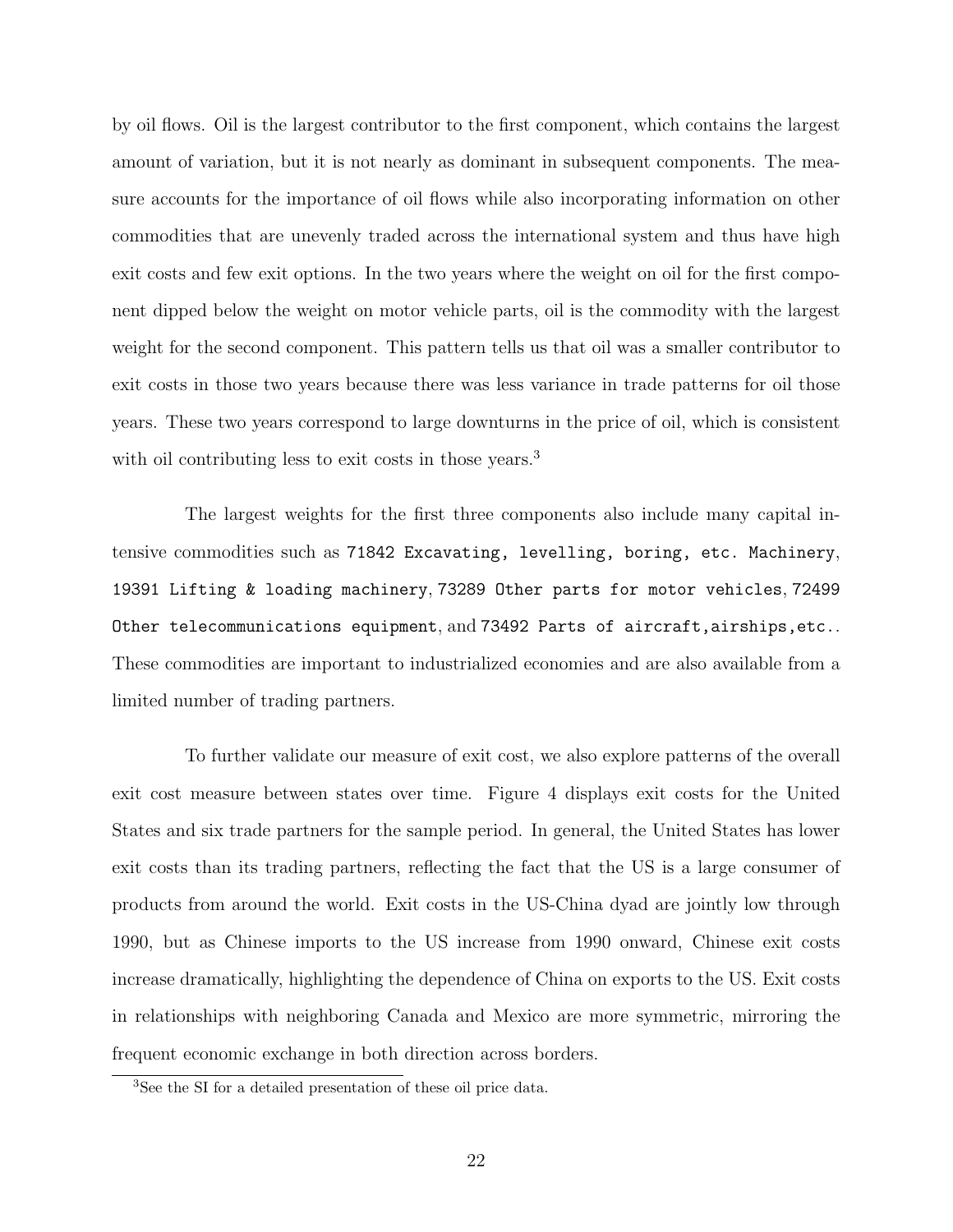<span id="page-22-0"></span>

Figure 4: Exit cost time-series for the United States and trading partners

Finally, it is important to note that while we limit our empirical analysis to contiguous dyads due to the importance of contiguity for the initiation of border disputes, we create our measure of exit costs using the entire global trade dataset. If country i trades a large amount of a commodity with country  $j$ , this would appear as a high exit cost if few other countries in the contiguous-dyad sample trade the commodity. However, if many other countries not in the contiguous-dyad sample trade comparable amounts of the commodity, state i's exit costs will be lower as they are losing only a small fraction of their trade revenue from the commodity. The inclusion of all international trade flows also better captures the idea of exit option. Finding alternative trade partners among other neighboring states may be easier and cheaper than looking farther afield, but states that initiate border disputes are able to try and substitute lost trade with any other state in the world. Our exit cost measure thus accounts for the fact that states are integrated into the global economy and have a wealth of potential alternative trade partners beyond their immediate neighbors.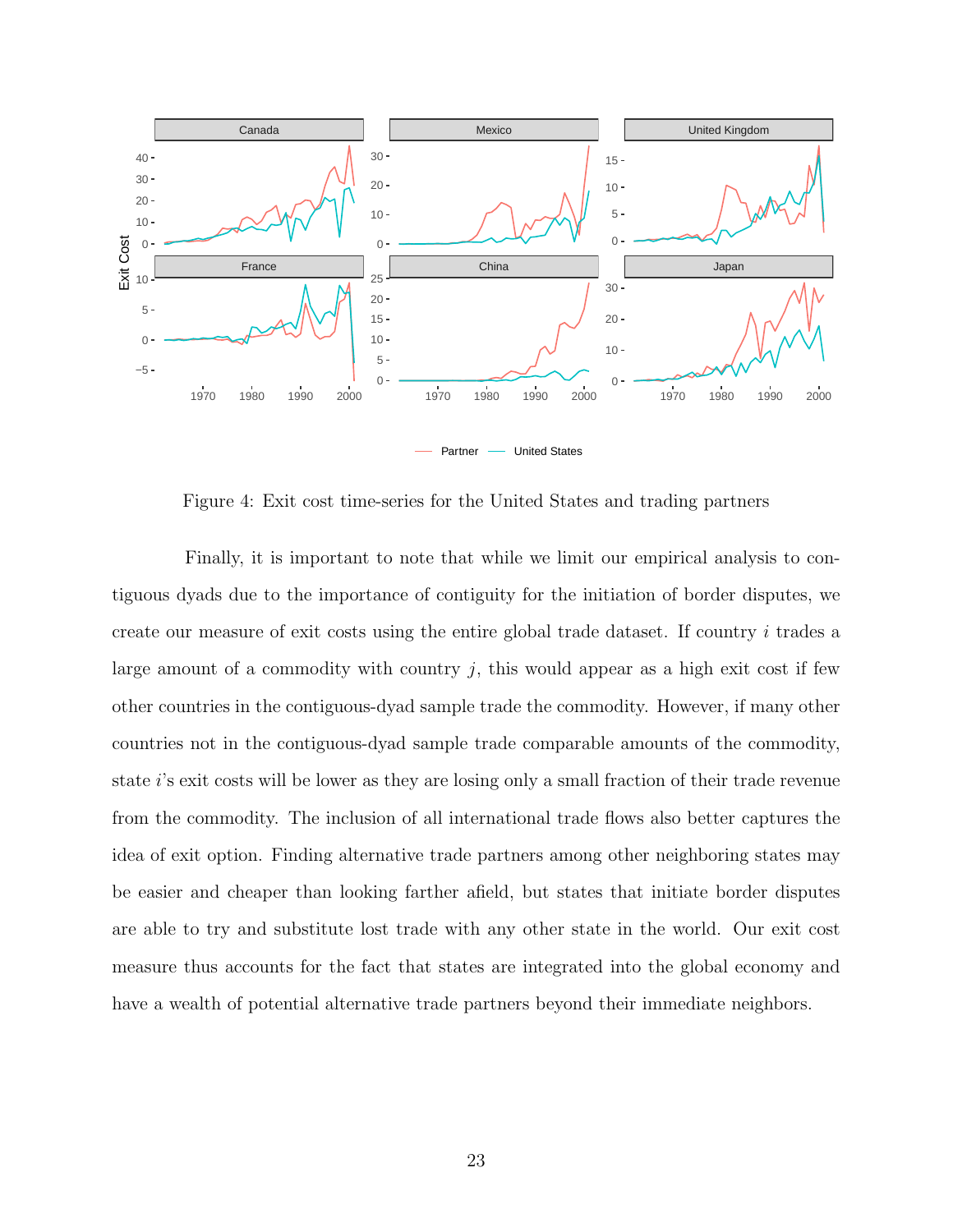#### Control Variables

Following the literature on territorial disputes, we include a number of control variables to account for relevant factors in our analyses. We control for the size of the economies involved in the potential dispute by including the natural log of the lower GDP in the dyad (Peterson 2014). We also control for the balance of military capabilities between states in the dyad (Huth & Allee 2002) using the log of the ratio of the challenger's CINC score to the target's (Singer 1988). In addition, we include the joint polity score (Marshall, Gurr & Jaggers 2014) of the dyad, which ranges from -20 to 20 (Peterson 2014). We include information regarding whether states in the dyad are OECD countries. We include another indicator regarding whether or not the actions we are studying occur during or after the Cold War as the propensity for changes to the territorial order increase when there are changes to the international balance of power (Abramson & Carter 2016). We include a measurement of the log of the number of commodities traded in a dyad in a given year to control for the potential size of the trade relationship. Finally, we note whether both states in a dyad are in an *alliance* (Leeds, Ritter, Mitchell  $\&$  Long 2002) as alliance partners may be more likely to resolve their disputes through alternative channels rather than issue a territorial claim.

In contrast with many other studies of economic interdependence and conflict, we do not include a variable that captures the concept of trade dependence. Typically studies include a variable that measures the share of each state's GDP generated by trade in their measure of exit cost. However, our measure of exit cost extracts the dimensions of trade with the highest exit costs, so states that have a high value on our measure have a high exit cost. As we include the lower GDP in the dyad, this effectively controls for the size of the economies in (potential) dispute, removing the need to include a measure of trade dependence in each state's economy.

This common practice carries with it the, often implicit, assumption that all sectors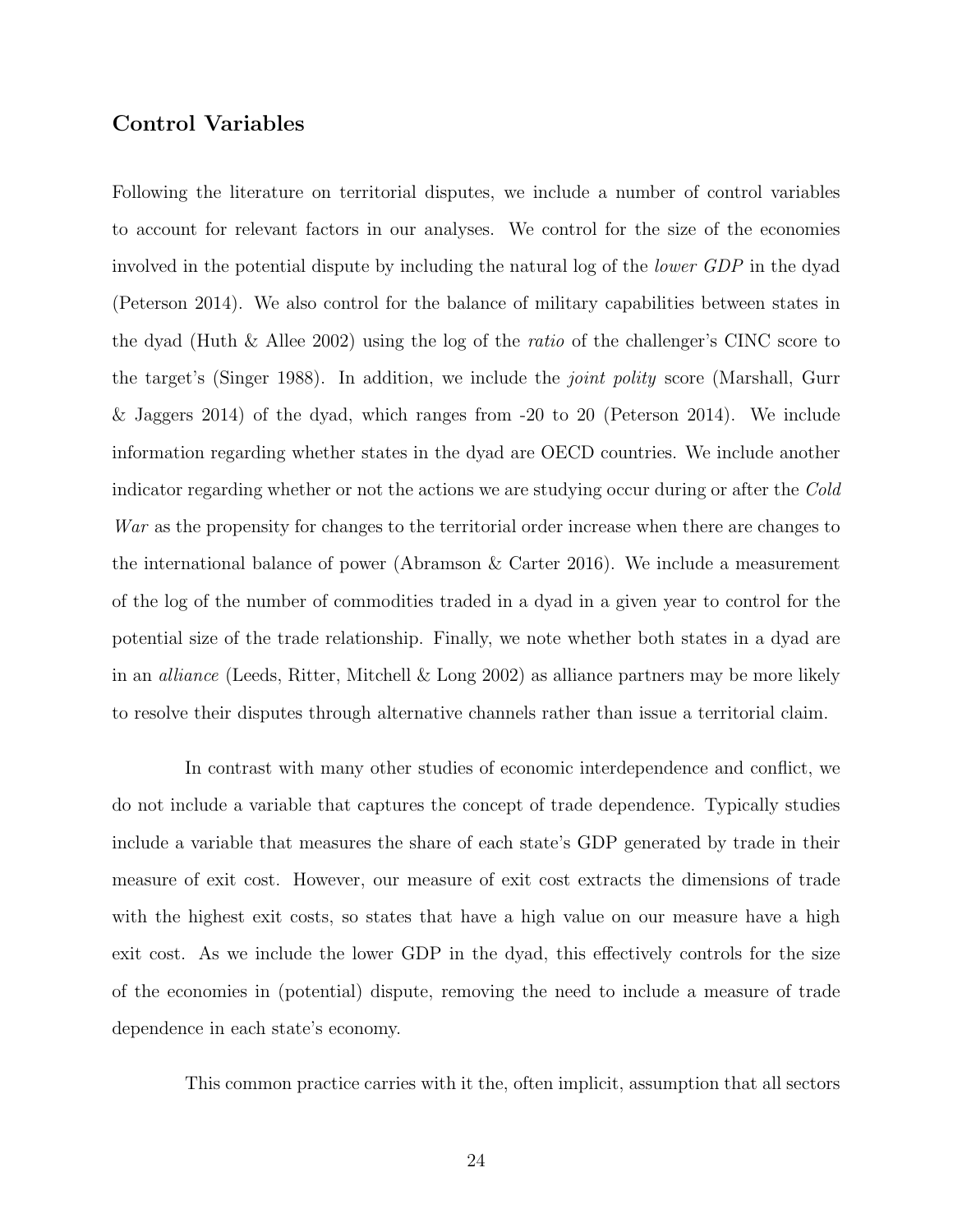of trade are equally important to a government from a domestic political perspective. Given the extensive body of literature on trade policy lobbying by firms (Grossman & Helpman 1994, Kim 2017), this assumption is potentially problematic. If a state cuts off all trade with a neighboring state due to a border dispute, the political costs to the leader are not constant in the monetary costs to the affected industries. Industries that support the leader are more likely to punish them for infringing on their profits. By seeking out dimensions of trade with high variance, our measure has the side effect of discovering dimensions of trade where certain countries enjoy a comparative advantage. Any state with a high value on a component of trade will export much more of that component than the majority of other countries. The specific industries within that country that contribute to its high score on that component are likely to enjoy outsize political influence domestically. Our measure of exit cost also yields components of trade where those exit costs will likely be highly salient to leaders, freeing us from the need to measure trade dependence or salience.

#### Model

We evaluate Hypothesis 1 using logistic regression due to the binary nature of the outcome variable. To account for time dependence, we follow Carter & Signorino (2010), and include the cubic polynomial of the time since the last territorial dispute onset. We measure time from the last onset of a claim over the same dispute in a dyad for the full time of the ICOW territorial claims data starting in 1816. A claim is considered to be a new issuance pursuant to the coding rules of the ICOW territorial claims dataset.

We test Hypotheses 2 and 3 using multinomial logistic regression due to the categorical nature of the outcome variable. While *Status Quo* is a natural baseline outcome, there is no inherent ordering to Settlement Attempts, Militarized Escalation, and Both settlement and escalation. We thus use Status Quo as the omitted category for our analyses. In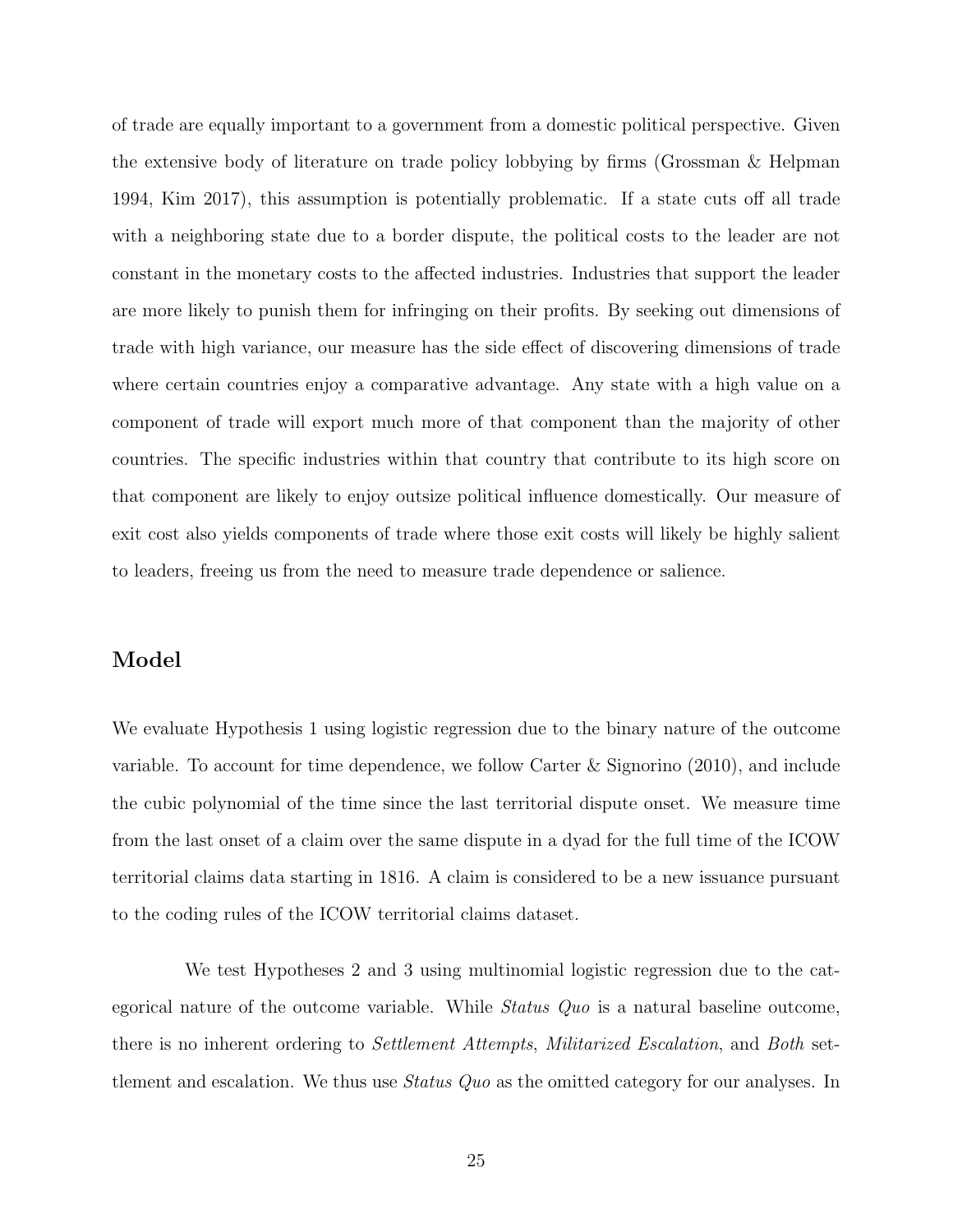addition, in order to attempt to control for time dependence we include measurements taken from the ICOW territorial claims dataset to account for previous attempts at settlement or previous conflicts. The first is a count of the years since a war was fought over the territory weighted by how recent the conflict was. We also include two measurements of the years since a settlement attempt occurred in the dyad, one indicates whether there was successful attempt and the other an unsuccessful attempt.

In both analyses we employ robust clustered standard errors clustered on the dyad to account for unobserved heterogeneity at the dyad level. This corrects for the fact that observations within dyads are likely to be more highly correlated than those between dyads. We cluster on the undirected dyad as the unobserved characteristics in a dyad are at the state level and thus are constant regardless of whether a state is the challenger or target. As our data are reported annually, all predictors are lagged one year to reduce endogeneity concerns.

# Results

Table [1](#page-26-0) presents the results for our first hypothesis in numerical form. The base model presented first is a simple bivariate analysis and the second model is our full specification. Exit cost is a positive and significant predictor of a new territorial claim onset against a neighboring trading partner. This provides initial support for the first hypothesis which contends that increasing exit costs may prompt states to issue new claims as the propensity for a trade partner to exit declines as the relative uniqueness of trade increases. As discussed above all predictors are lagged one year to reduce the possibility of endogeneity bias.

Figure [5](#page-27-0) presents the predicted probability of territorial claim onset as a function of exit cost. All other variables are held at their central tendencies. At low values of exit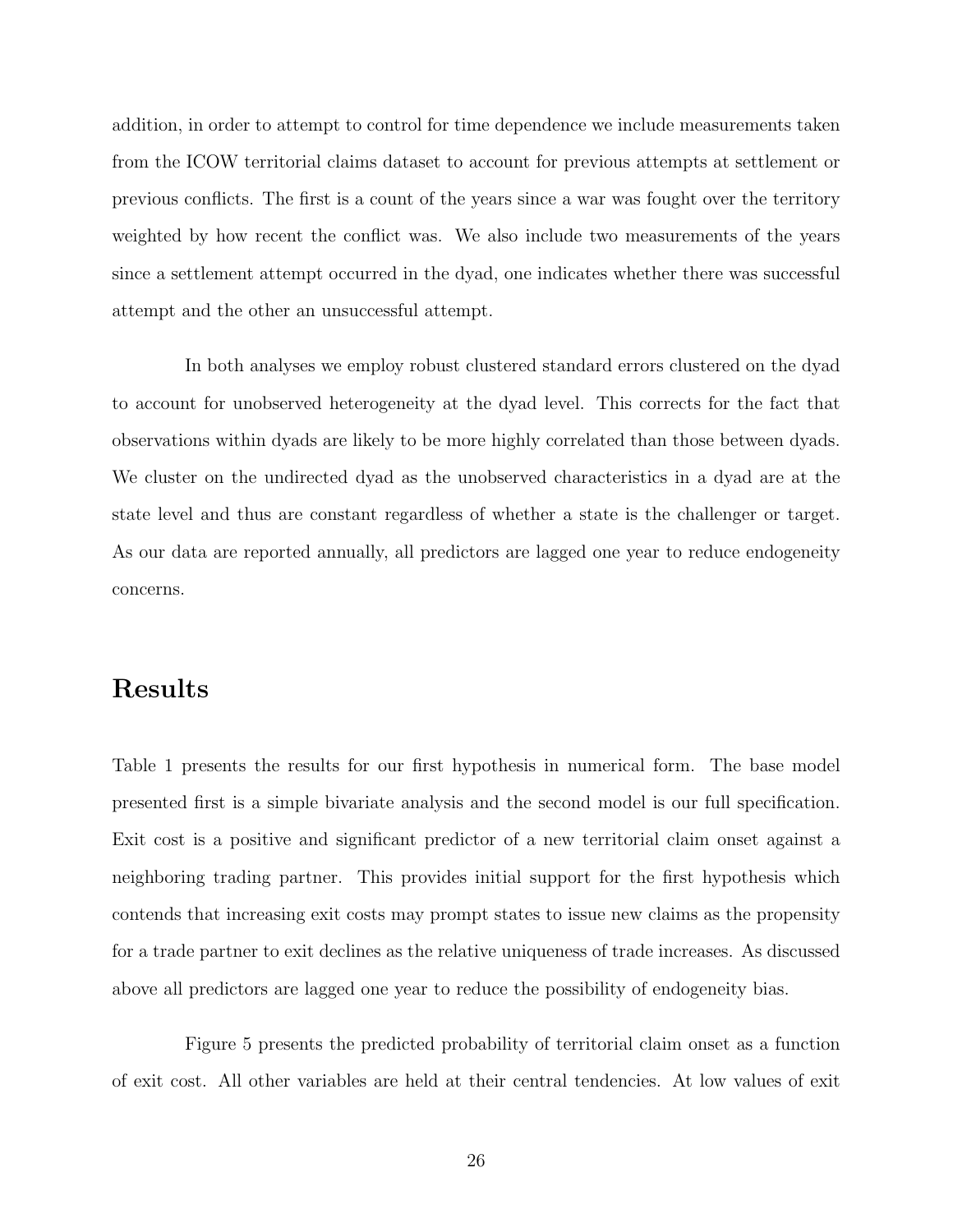<span id="page-26-0"></span>

|                      | Model 1    |                   |
|----------------------|------------|-------------------|
|                      | Base Model | <b>Full Model</b> |
| Exit Cost            | $0.188*$   | $0.0619*$         |
|                      | (0.000)    | (0.0151)          |
| Joint Polity         |            | $-0.0331$         |
|                      |            | (0.0254)          |
| ln(Capability Ratio) |            | 0.00173           |
|                      |            | (0.0500)          |
| Ally                 |            | 0.293             |
|                      |            | (0.316)           |
| ln(Minimum GDP)      |            | $0.248*$          |
|                      |            | (0.105)           |
| ln(Commodities)      |            | 0.103             |
|                      |            | (0.0662)          |
| Cold War             |            | $-0.285$          |
|                      |            | (0.317)           |
| Joint OECD           |            | 0.287             |
|                      |            | (0.313)           |
| (Constant)           | $-5.329*$  | $-5.003*$         |
|                      | (0.000)    | (1.214)           |
| Polynomial Time      |            |                   |
| N                    | 28,564     | 28,268            |

standard errors in parentheses

<sup>∗</sup> p < 0.05

Table 1: Logistic regression of territorial claim onset

costs, the predicted probability of a dispute onset is low and begins to increase as exit costs increase.

This finding aligns with our expectations about the relationship between exit costs and the initiation of territorial claims against neighbors. When exit costs are low, states face very few penalties for terminating trade. As costs increase, the price to pay for ending or restricting the trading relationship increases for both parties, a new claim is a relatively cheap signal.

Table [2](#page-28-0) presents the results for our second and third hypotheses in numeric form. The coefficient for settlement attempts is negative and statistically significant. This is con-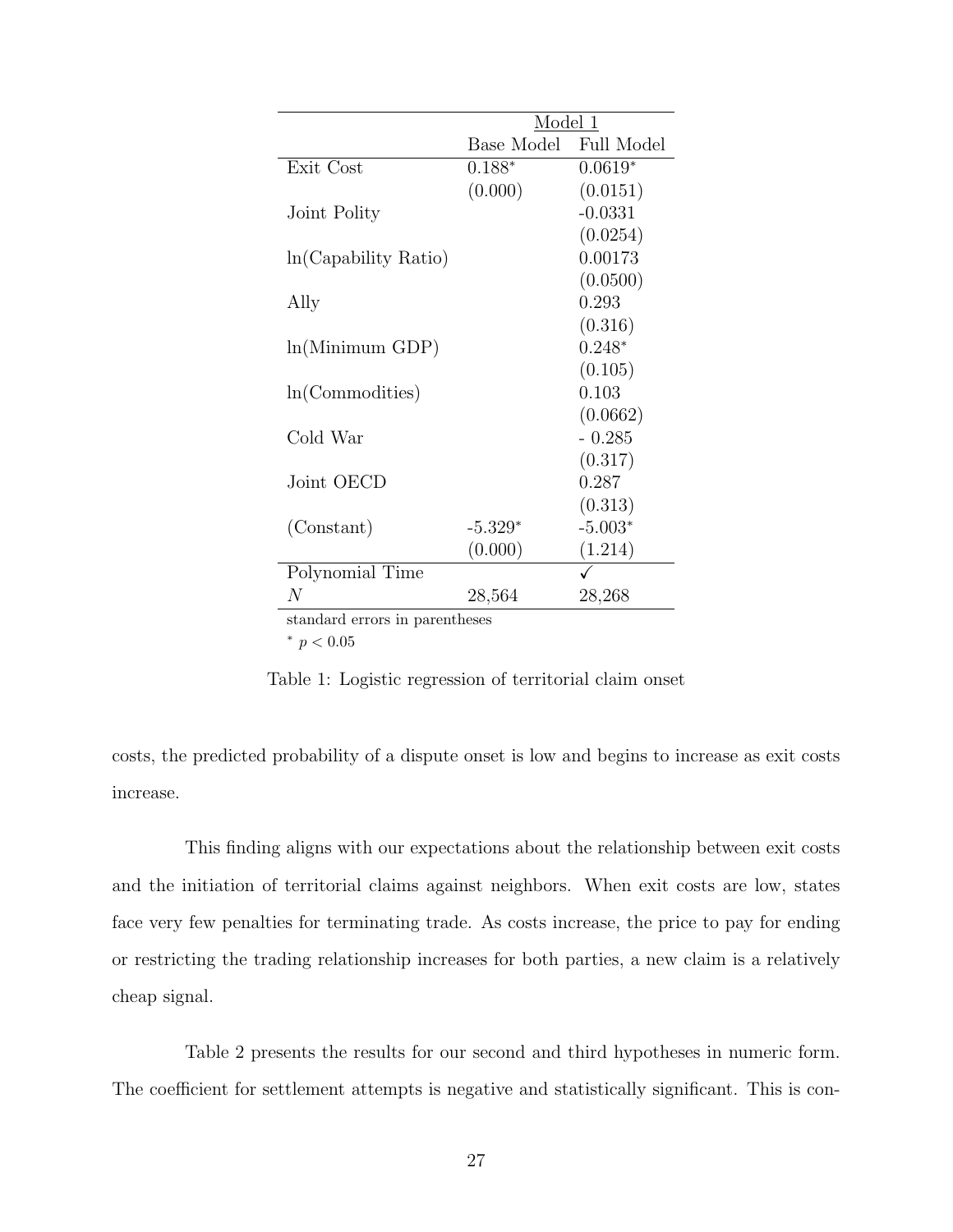<span id="page-27-0"></span>

Figure 5: Predicted probability of new territorial claim onset. All other variables held at their central tendencies. Shaded region represents 95% confidence interval.

sistent with our hypothesis that as states become more deeply interconnected and their trade becomes harder to replace, they will be less likely to see a settlement attempt. The coefficient for exit cost is not statistically significant for either escalation or the both category.

Figure [6](#page-29-0) presents the predicted probability of potential statuses of ongoing territorial disputes as a function of exit cost. The predicted probability plot adds some nuance to our findings. Status quo outcomes serve as the baseline category, with all other outcomes predicted relative to it. At lower exit costs, negotiated settlement attempts are the most likely outcome. The predicted probability of both a settlement attempt and a militarized escalation remains consistently indistinguishable from zero across the range of exit costs.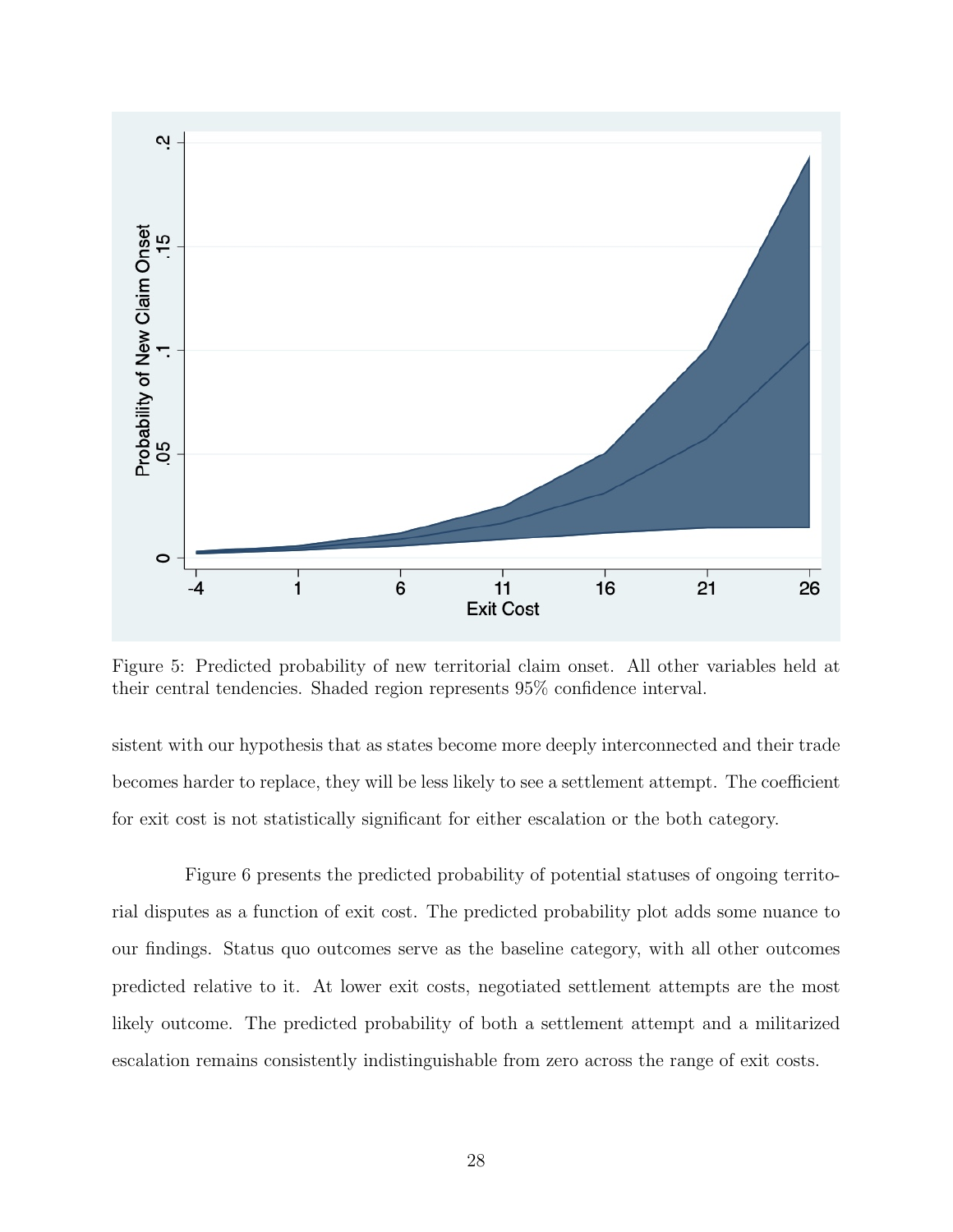<span id="page-28-0"></span>

|                      | Model 2    |            |             |
|----------------------|------------|------------|-------------|
|                      | Settlement | Escalation | <b>Both</b> |
| Exit Cost            | $-.0327*$  | $-0.00980$ | $-0.0274$   |
|                      | (0.0113)   | (0.0114)   | (0.0169)    |
| Joint Polity         | 0.00350    | $0.0254*$  | 0.0140      |
|                      | (0.00841)  | (0.0117)   | (0.0138)    |
| ln(Capability Ratio) | $-0.00514$ | $-0.0441$  | 0.00805     |
|                      | (0.0499)   | (0.0500)   | (0.0951)    |
| Ally                 | 0.206      | $-0.0524$  | 0.443       |
|                      | (0.154)    | (0.204)    | (0.250)     |
| ln(Minimum GDP)      | 0.0822     | 0.0238     | 0.0126      |
|                      | (0.540)    | (0.0460)   | (0.0605)    |
| ln(Commodities)      | 0.0556     | 0.0447     | 0.00522     |
|                      | (0.0357)   | (0.0398)   | (0.0567)    |
| Cold War             | $-0.229*$  | 0.0922     | $-0.185$    |
|                      | (0.540)    | (0.144)    | (0.173)     |
| Joint OECD           | $-0.0144$  | $-0.707*$  | $-1.037*$   |
|                      | (0.176)    | (0.248)    | (0.260)     |
| W Last War           | 0.0955     | $0.597*$   | $0.538*$    |
|                      | (0.0691)   | (0.0732)   | (0.0878)    |
| W Last Sett Yes      | $0.265*$   | $0.018*$   | 0.129       |
|                      | (0.0584)   | (0.0545)   | (0.0766)    |
| W Last Sett No       | $0.323*$   | 0.0741     | $0.271*$    |
|                      | (0.0416)   | (0.0550)   | (0.0362)    |
| (Constant)           | $-1.843*$  | $-3.064*$  | $-3.190*$   |
|                      | (0.393)    | (0.0406)   | (0.658)     |
| $\overline{N}$       |            | 4,022      |             |

standard errors in parentheses

 $^*$   $p<0.05$ 

Table 2: Multinomial logistic regression of territorial claim management

The predicted probabilities align with our theoretical expectations for hypothesis 3 and do not lend support to hypothesis 2. As exit costs increase, the probability of a settlement attempt declines. This makes sense as the majority of territories under dispute in this analysis are coded as economically or strategically salient. These disputes thus involve claims over territory that can alter the balance of power between states. When exit costs for the challenger are high, they have higher leverage over the target. While the challenger must forgo increasing revenue, the target will be deprived of more important commodities.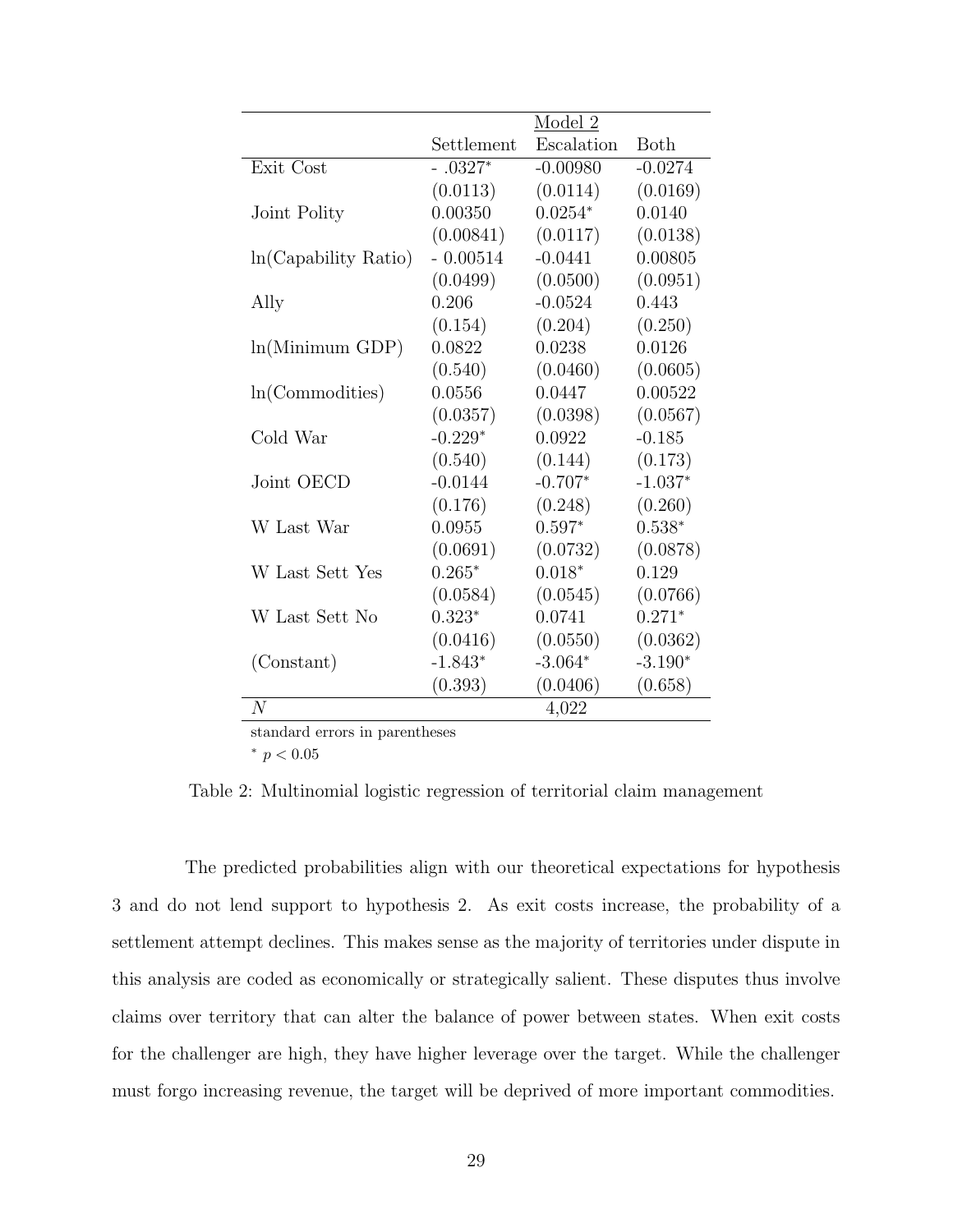<span id="page-29-0"></span>

Figure 6: Predicted probability of settlement and escalation for ongoing territorial claims as a function of exit cost obtained via the delta method. Shaded regions represent 95% confidence intervals.

The statistically significant and negative coefficient for exit costs for settlement attempts might suggest a more nuanced and complex relationship to settlement. Exit costs can reach a tipping point in higher ends of our measure such that it becomes prudent for states to reach a strategic stalemate rather than attempt to settle their dispute as demonstrated by the predicted probability plot.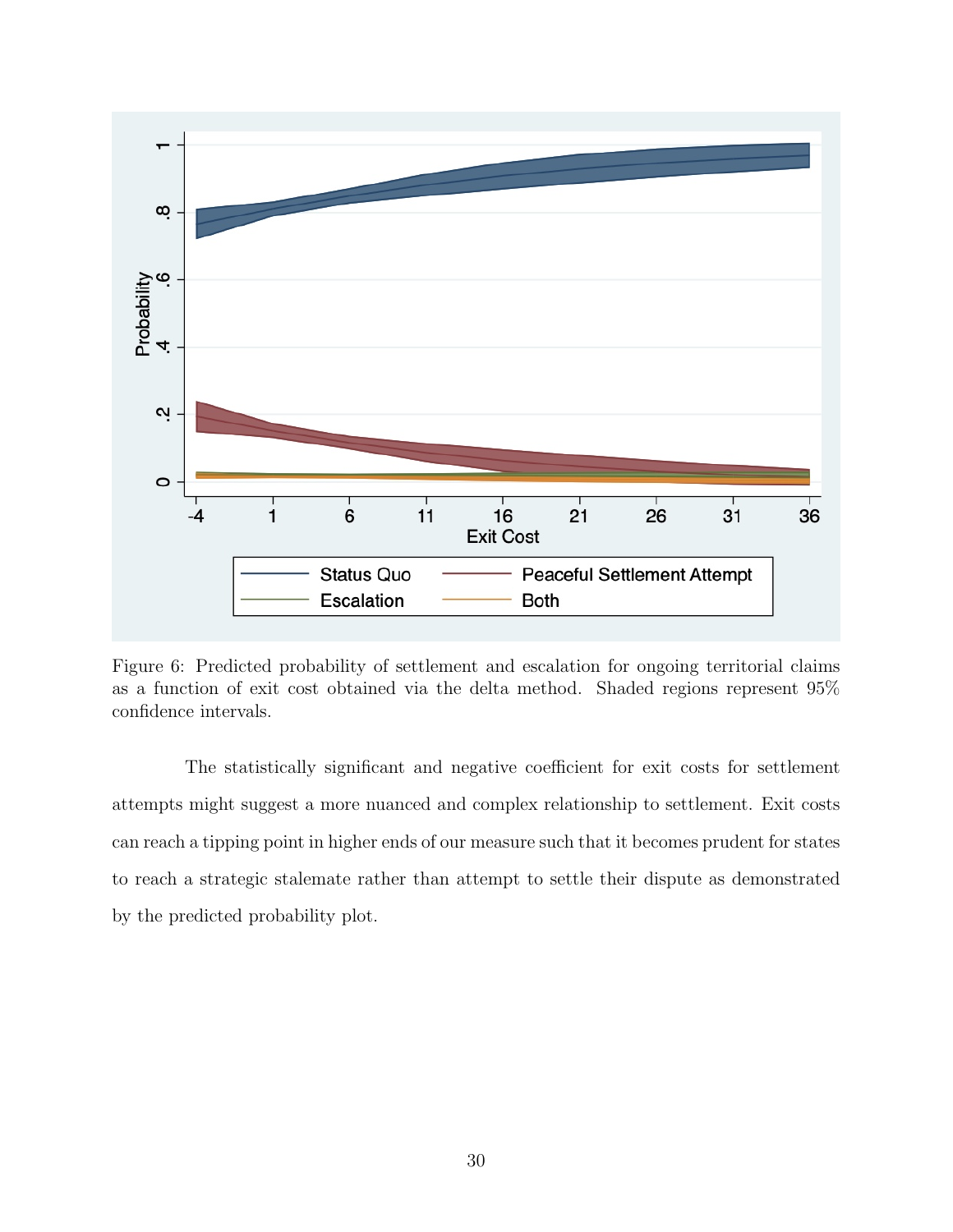# Discussion

To illustrate our cross-national findings, we now turn to a brief historical account of a dispute between Turkey and Greece over their unsettled territorial claims. The Aegean dispute between these two states provides an interesting look into the effects of economic exit costs on the dispute dynamic. While the Issue Correlates of War dataset lists the Aegean dispute as beginning in 1964, the disagreement did not become entrenched until Turkey granted petroleum exploration permits in the region in the 1970s (Yiallourides 2019, 43). In response, Greece filed a case with the International Court of Justice (ICJ) in 1976, asking that both nations suspend unilateral petroleum exploration and that the court delimit the continental shelf. The court found that it did not have jurisdiction and did not issue a ruling (International Court of Justice 1978). This decision set the stage for continuing disputes over the Sea.

In early 1996 Greece and Turkey narrowly avoided a conflict over a rocky outcropping off the shore of Turkey referred to as Imia by Greece and Kardak by Turkey (AP 1996). In the wake of this confrontation, the US and NATO applied pressure to seek a resolution to the dispute. Later that year, in opposing letters to the Secretary General of the UN, Greece claimed it was within its rights to extend its territorial waters from their current six nautical mile limit to the accepted 12 nautical mile distance recognized in the United Nations Convention on the Law of the Sea (Zacharakis 1995), while Turkey claimed that doing so would deny it access to the Aegean and transform it into a "Greek lake" (Inal Batu 1995). The dispute remains unresolved to this date, with Greece recently seeking to expand its territorial waters from six to 12 nautical miles along its Western, Italian-facing coast in an attempt to further buttress its claims in the Aegean (Walker & Pop 2020).

Figure [7](#page-31-0) presents the history of each nation's exist costs during the dispute through the end of our sample period in 2001. Although the dispute officially began in 1964 (repre-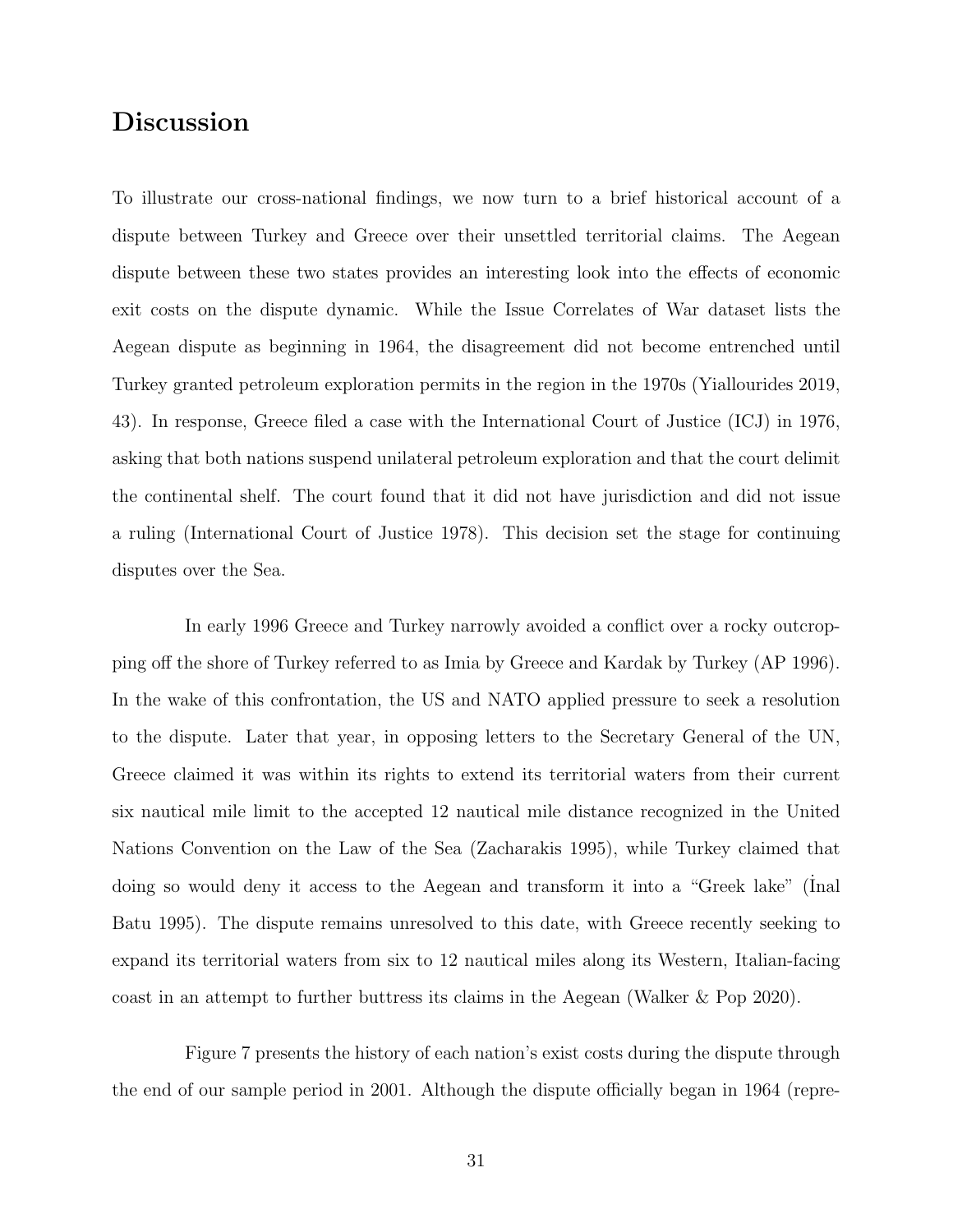<span id="page-31-0"></span>

Figure 7: Exit cost in the Aegean dispute. The dashed line represents the first territorial claim in the dispute and the dotted lines represent settlement attempts

sented by the dashed vertical line), neither Greece nor Turkey made any attempt to settle the matter until 1975. Each dotted vertical line represents a year with settlement attempts by both parties. There are no years in the data where Greece seeks to resolve the dispute while Turkey refuses to come to the bargaining table, or vice versa.

The first attempt at resolution in the 1970s occurred after a notable drop in joint exit costs. Multiple subsequent settlement attempts are accompanied by decreasing exit costs, reflecting the finding in Table [2](#page-28-0) that exit cost is negatively associated with settlement attempts. Similarly, the settlement attempt in 1996 falls in a precipitous drop in exit cost between two higher points, suggesting that as leverage over the other side decreased, both parties were more willing to attempt to settle the dispute.

This pattern reflects the unwillingness of states to engage in settlement attempts when the potential costs are high. If one or both states have a high degree of economic leverage, they can propose highly unfavorable terms. When exit cost is low, the opposing state possess less leverage over the proposing state, so terms will be more favorable. By only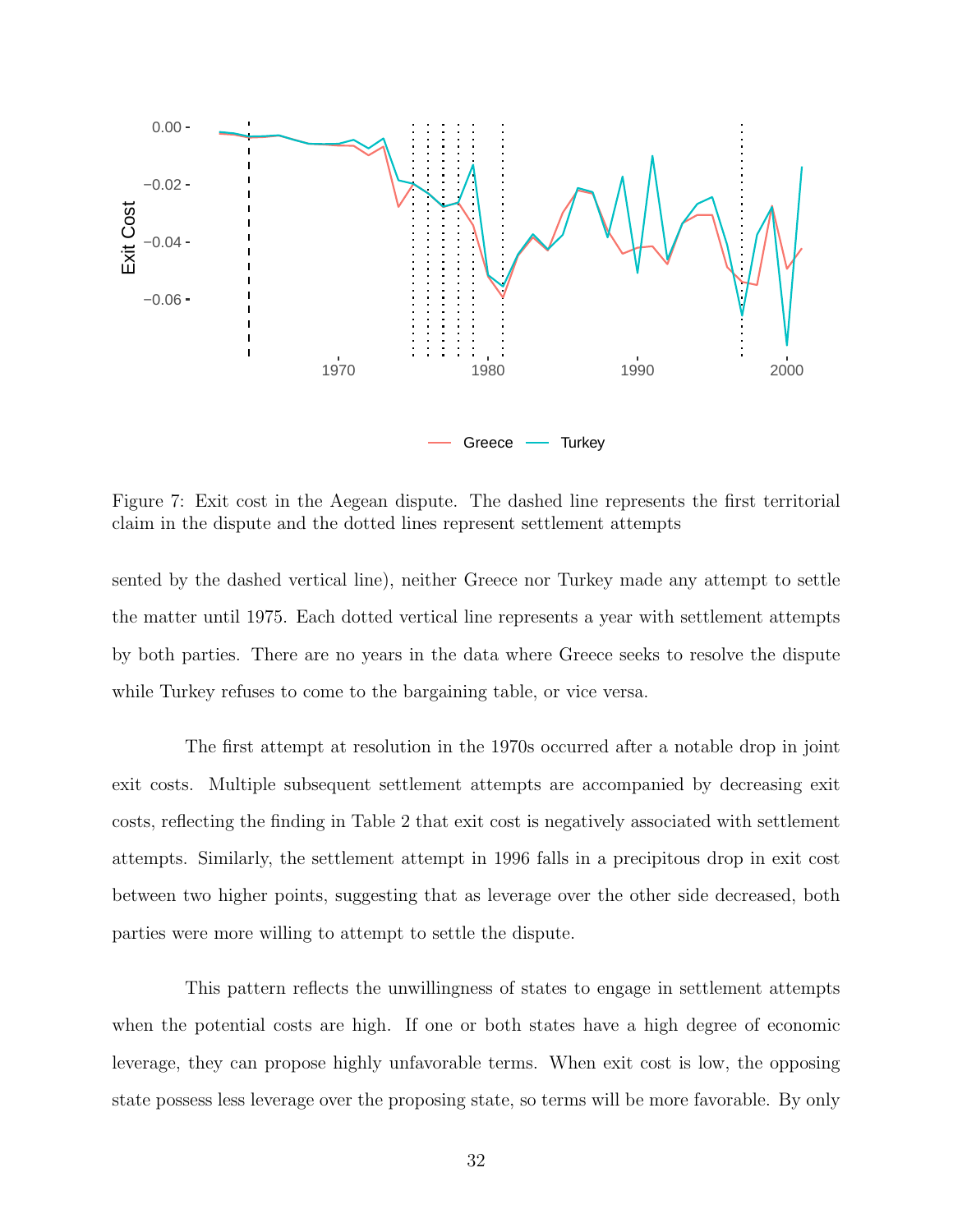engaging in settlement attempts when exit costs are low, each side can claim to be acting in good faith towards the resolution of the dispute. However, this behavior is also strategic because it ensures that the ability of the opponent to extract concessions will be minimized.

# Conclusion

This paper examines how exit costs affect the propensity for territorial claim-making in dyads as well as the impact of exit costs on settlement attempts and escalation to violence in ongoing disputes. To address this, we develop a novel measurement of exit costs using two billion observations of product-level trade data and principal component analysis to capture the ability of states to supplement a disputant's trade based on how unique that trade relationship is relative to the global economy. Our measure extends previous work by incorporating all 1,396 commodity codes into our measure, capturing the underlying variation in trade data while omitting statistical noise, producing a measure that varies yearly. Using this measure, we find that increasing exit costs decrease the propensity for new-claims to be initiated in a dyad. At the second stage, we find that increasing exit costs decrease the likelihood that settlement attempts will be made. No statistically significant relationship exists between exit costs and the escalation to violence, but this could be in part a function of the constraints on high-level violence imposed by exit costs.

By developing a measure of exit cost derived from the full depth and breadth of economic exchange between states, we provide a much richer measure of economic interdependence. The severity of weaponized interdependence depends not only on the volume of trade, but its uniqueness. If one trade partner has many alternative trading partners that can meet the same composition of goods and services, the threat of withdrawn exchange is greatly lessened. Operationalizing exit costs in this way enables a new analysis of the complex ties between economics and conflict.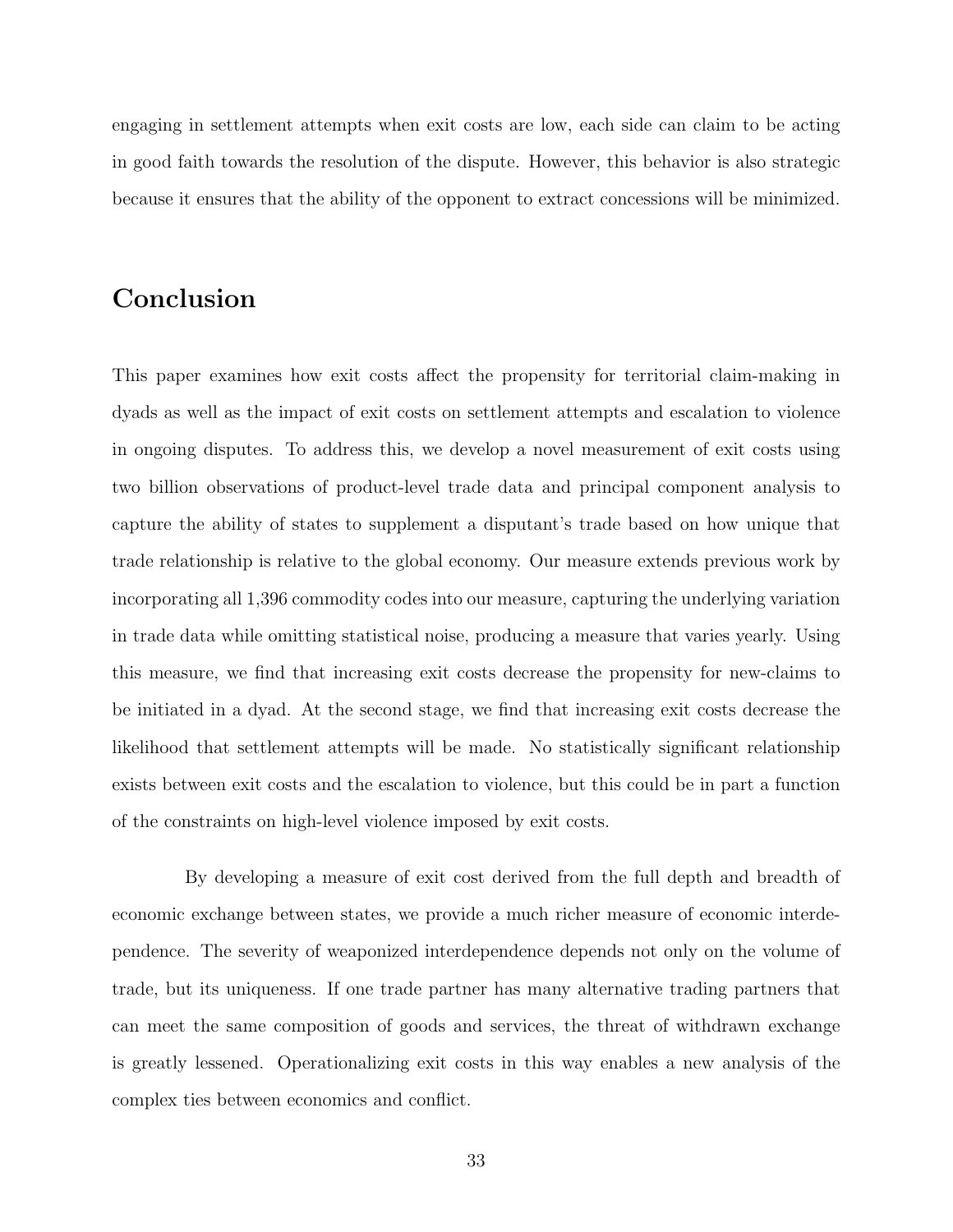Our use of principal component analysis (PCA) yields an intuitive measure of exit cost and economic interdependence between states. PCA is a dimensionality reduction method seeks to maximize the variance retained in a simplified output. Commodities with the highest variance are those that are both rare and unevenly traded. The rarer they are, the fewer easily available alternative export markets exist, increasing the costs of finding new ones. The more states import a commodity, the the higher the likelihood that an alternative trade partner can be found close to home, resulting in a lowered transaction costs.

The unsupervised nature of PCA means that we are freed from having to a priori identify strategic or salient commodities, reducing the sensitivity of any results. Additionally, all commodities are equally eligible to contribute to the measure, allowing it to better capture economic dependence over time. The weights assigned to various commodities in the procedure used to generate the principal components align with preexisting understandings of which commodities, such as petroleum products and advanced manufactured goods, are especially salient in international trade. Our measure of exit cost thus has concurrent validity with previous measures while introducing more nuance via the inclusion of more differentiated commodity data.

This preliminary study leaves several avenues for additional research. In this study, we remain purposefully agnostic regarding where foregone trade is diverted to when border disputes are initiated. In future research, given the disaggregated data used to develop the measure, we can potentially account for changing commodity flows to regional or global trade partners. Building off of research connecting the settlement of border disputes and trade relations, our measurement can help identify how trade evolves following border settlement.

While intuitive and derived from rich product-level trade data, the measure also has limitations that are important to discuss. First, the measure is agnostic to the structure of markets. A commodity with a highly monopolistic market characterized by many buyers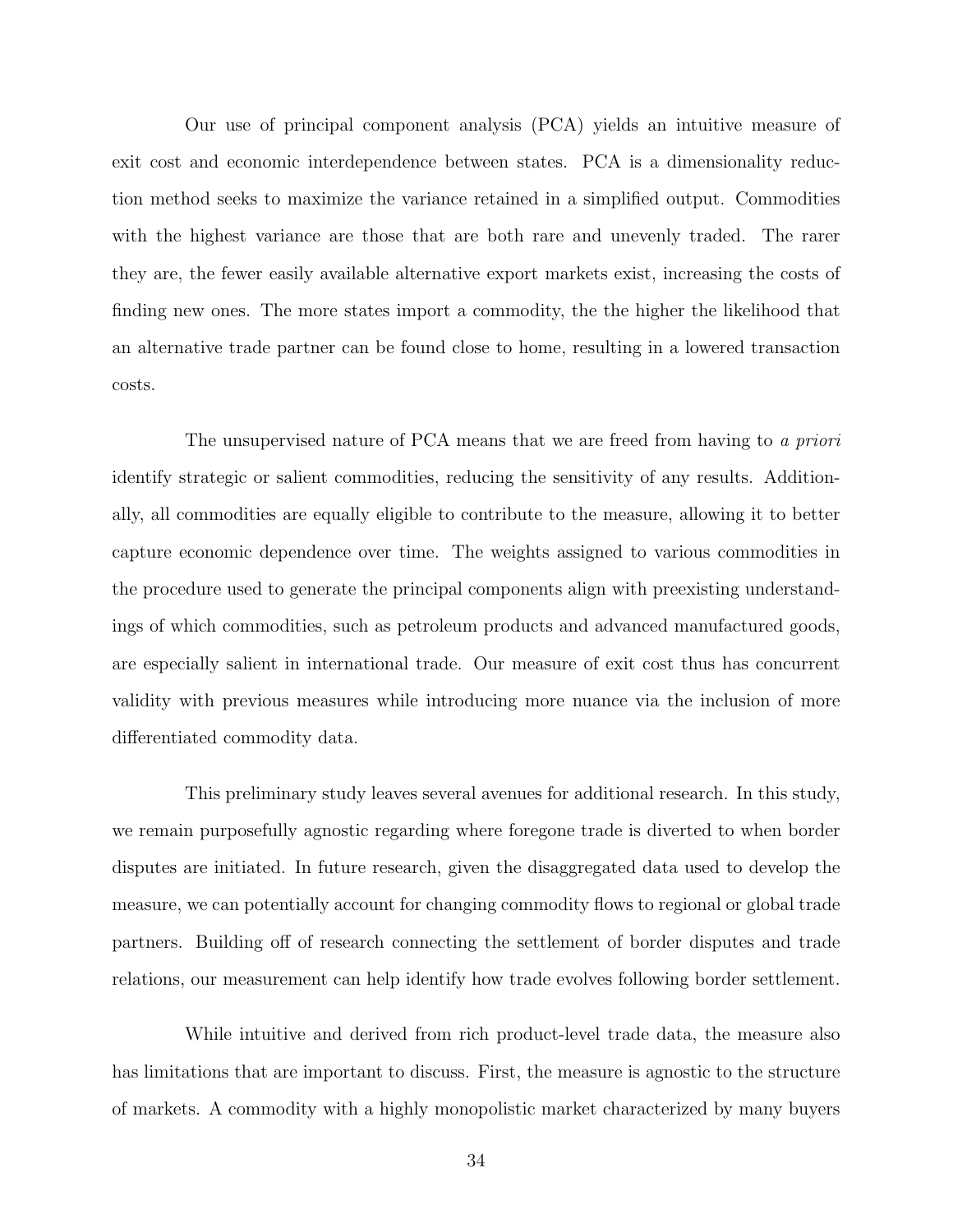and few sellers is likely to have different effects on interactions between trading partners than a monopsonistic one with many sellers and few buyers. PCA compares state  $i$ 's export portfolio with state j to state i's export portfolio with all other states in year t to generate a measure of how unique that export portfolio is compared to all others. It does not consider where those exports are going to, or where else each trading partner is importing the same goods from. As such, the measure captures exit cost in terms of trade flows, but not in terms of market structure.

A second limitation is theoretical, rather than mechanical. We conceptualize exit cost in terms of export dependence, i.e., how much revenue will a state  $i$  lose if it ceases to export to a trading partner j. We do not measure whether the loss of imports due to the termination of a trading relationship would deprive state  $j$ 's economy of essential inputs to further production or necessary consumer goods. Thus, China having a high exit cost estimate for its relationship with the United States is a necessary but not sufficient condition for declaring that the United States is dependent on China for imports of specific commodities. That question can only be answered in the context of US imports from all other trading partners.

Both of these limitations may be addressed by employing network analysis techniques. These methods consider the directionality and magnitude of all trade flows, allowing researchers to estimate the importance of one trading partner in the context of all other trading partners (Ward, Stovel & Sacks 2011). However, any network-derived measure may be more difficult to employ in standard analyses of international phenomena than our export portfolio-based measure due to the complexity of network analysis models.

The nature of the trading relationship between India and China highlights the importance of continued research into all aspects of economic interdependence. Solar panels and generic drugs are two of India's largest exports, but a sizable majority of the photovoltaic cells and active pharmaceutical ingredients used to produce them are imported from China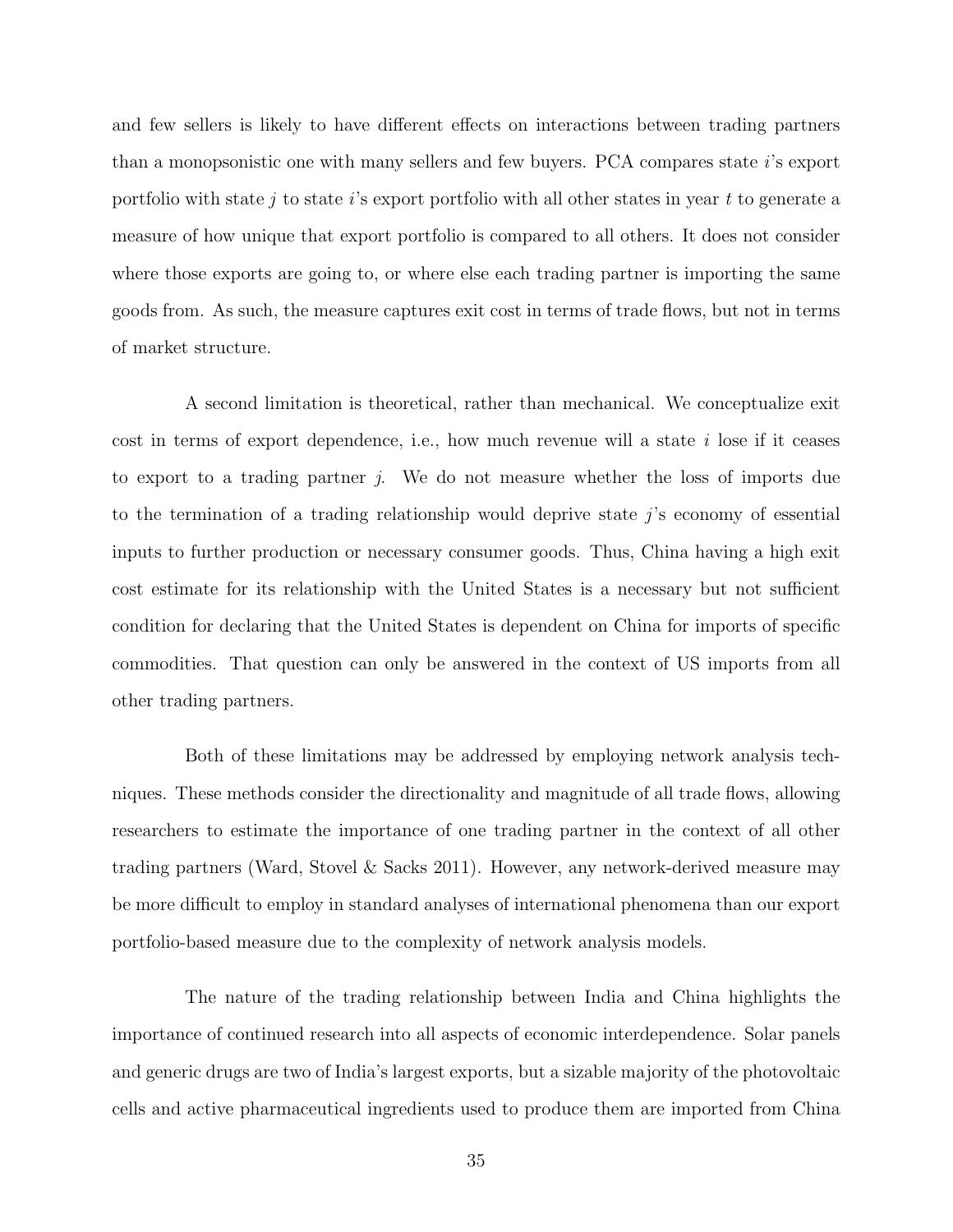(Dhar & Rao 2020). Both sides stand to lose in this showdown; India may lose access to key inputs for its exports, but if China cannot readily find alternative markets to buy these intermediary products, then it too will suffer a significant loss. Foreign ministers from both states proclaimed their mutual desire to deescalate the situation and work towards disengagement at the Shanghai Cooperation Organisation meeting in Moscow on September 10 (Crossley & Miglani 2020), but the complex series of dependencies between the two states may frustrate these efforts as each side wields considerable economic leverage over the other.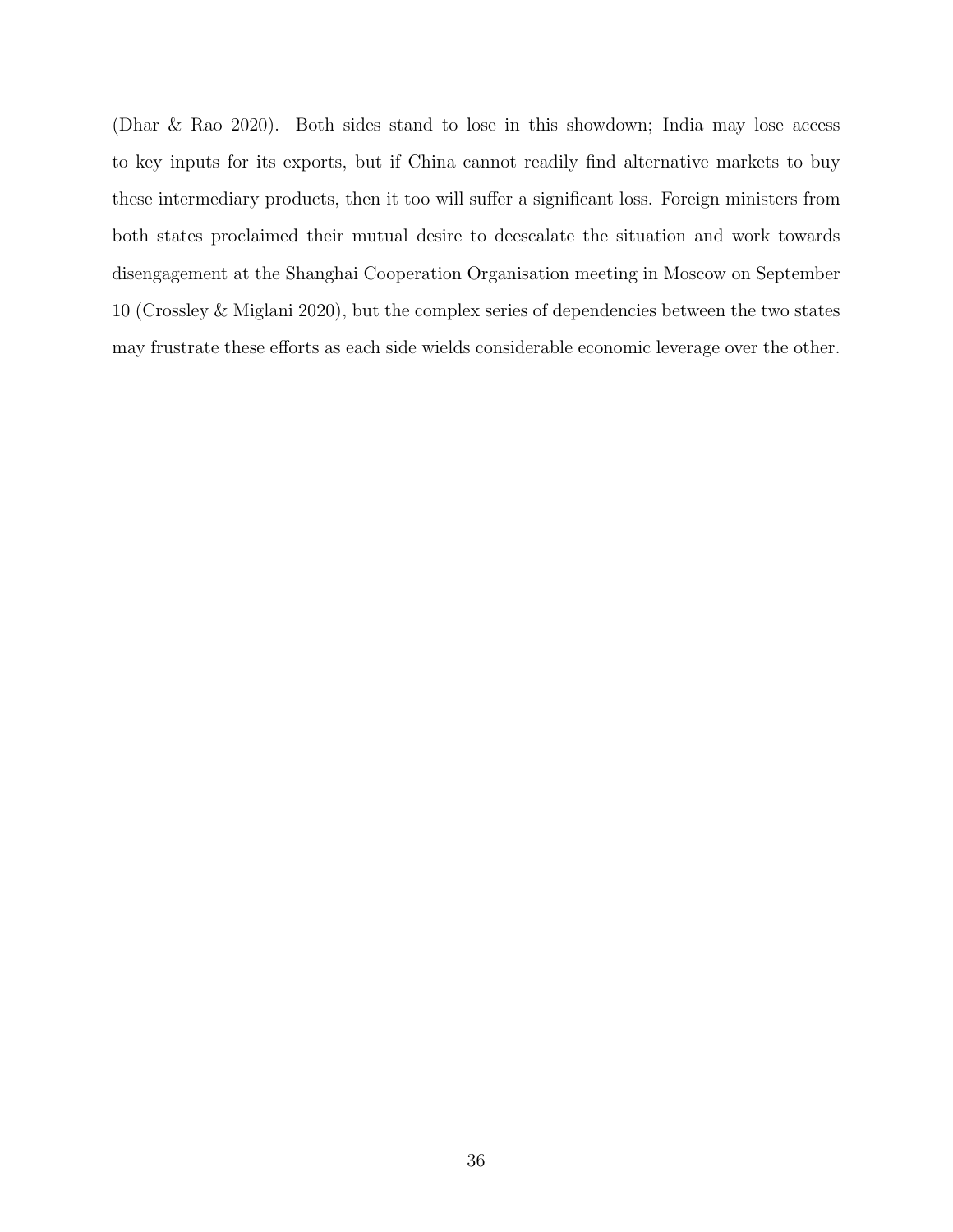# References

- Abramson, Scott F & David B Carter. 2016. "Systemic Uncertainty and the Emergence of Border Disputes." American Political Science Review 10(4):675–698.
- AP. 1996. "Charges Fly As the Greeks And Turks Avert a War." The New York Times .
- Barbieri, Katherine. 1996. "Economic interdependence: A path to peace or a source of interstate conflict?" Journal of Peace Research 33(1):29–49.
- Barbieri, Katherine. 2002. The liberal illusion: Does trade promote peace? University of Michigan Press.
- Carter, David B. 2010. "The strategy of territorial conflict." American Journal of Political Science 54(4):969–987.
- Carter, David B. 2017. "History as a double-edged sword: Historical boundaries and territorial claims." Politics, Philosophy & Economics  $16(4)$ :400-421.
- Carter, David B. & Curtis S. Signorino. 2010. "Back to the Future: Modeling Time Dependence in Binary Data." Political Analysis 18(3):271–292.
- Carter, David B. & H. E. Goemans. 2013. "The Temporal Dynamics of New International Borders." Conflict Management and Peace Science .
- Carter, David B & Hein E Goemans. 2011. "The making of the territorial order: New borders and the emergence of interstate conflict." International Organization 65(2):275–309.
- Carter, David B, Rachel L Wellhausen & Paul K Huth. 2018. "International Law, Territorial Disputes, and Foreign Direct Investment." *International Studies Quarterly* 63(1):58–71.
- Crescenzi, Mark JC. 2005. Economic interdependence and conflict in world politics. Lexington Books.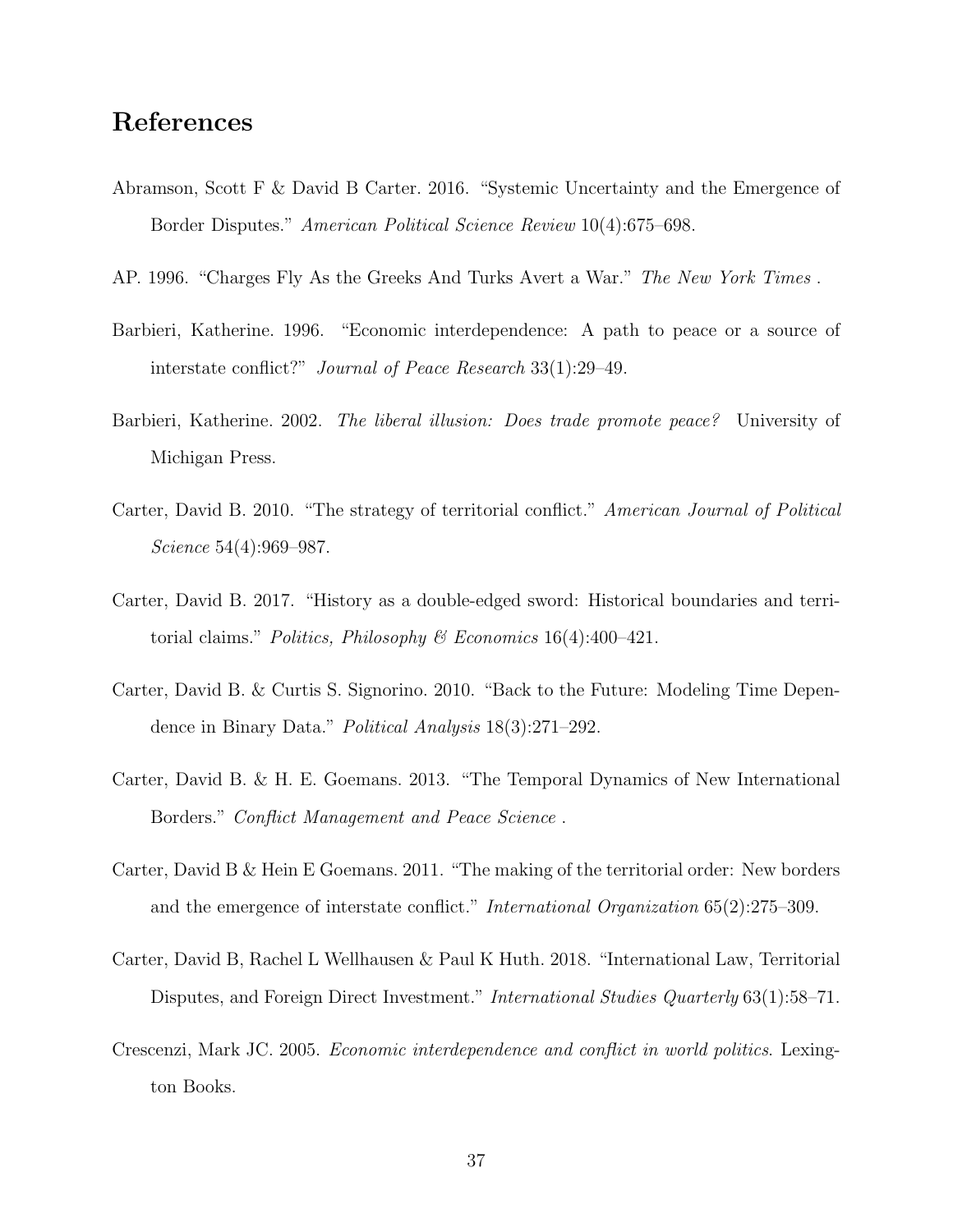- Crossley, Gabriel & Sanjeev Miglani. 2020. "China, India Agree to Disengage Troops on Contested Border." Reuters .
- Dhar, Biswaji & KS Chalapati Rao. 2020. India's Economic Dependence on China. Report The India Forum.
- Fearon, James D. 1995. "Rationalist Explanations for War." International Organization 49(3):379–414.
- Feenstra, Robert C, John Romalis & Peter K Schott. 2002. U.S. Imports, Exports, and Tariff Data, 1989-2001. Working Paper 9387 National Bureau of Economic Research.
- Frederick, Bryan A, Paul R Hensel & Christopher Macaulay. 2017. "The issue correlates of war territorial claims data, 1816–20011." Journal of Peace Research 54(1):99–108.
- Gartzke, Erik, Quan Li & Charles Boehmer. 2001. "Investing in the peace: Economic interdependence and international conflict." International organization 55(2):391–438.
- Gent, Stephen E. & Mark J.C. Crescenzi. 2020. Market Power Politics: War, Institutions, and Strategic Delay in World Politics. Oxford University Press.
- Gibler, Douglas M. 2012. The territorial peace: Borders, state development, and international conflict. Cambridge University Press.
- Grossman, Gene M. & Elhanan Helpman. 1994. "Protection for Sale." The American Economic Review 84(4):833–850.
- Hastie, Trevor, Jerome H. Friedman & Robert Tibshirani. 2009. The Elements of Statistical Learning: Data Mining, Inference, and Prediction. Second edition, corrected 12th printing. ed. New York: Springer.
- Hensel, Paul R. 1996. "Charting a course to conflict: Territorial issues and interstate conflict, 1816-1992." Conflict Management and Peace Science 15(1):43–73.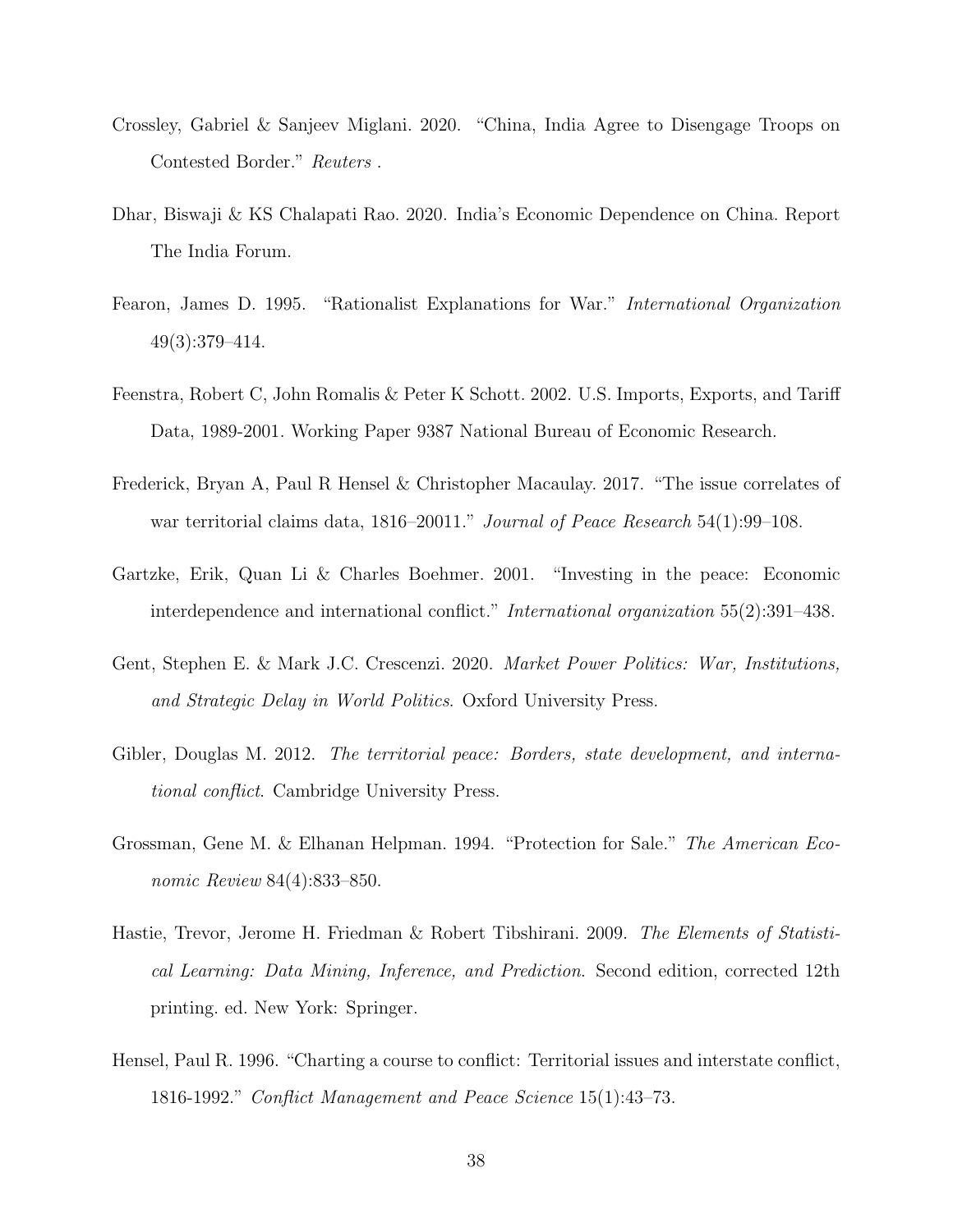- Hensel, Paul R. 2001. "Contentious issues and world politics: The management of territorial claims in the Americas, 1816–1992." International Studies Quarterly 45(1):81–109.
- Hirschman, Albert O. 1945. "National Powerand the Structure of Foreign Trade." Berkeley &Los Angeles, CA: University of CaliforniaPress. HirschmanNational Power and the Structure of Foreign Trade1945 .
- Huth, Paul K, Sarah E Croco & Benjamin J Appel. 2011. "Does international law promote the peaceful settlement of international disputes? Evidence from the study of territorial conflicts since 1945." American Political Science Review 105(2):415–436.
- Huth, Paul K & Todd L Allee. 2002. The democratic peace and territorial conflict in the twentieth century. Vol. 82 Cambridge University Press.
- Huth, Paul, Sarah Croco & Benjamin Appel. 2012. "Law and the use of force in world politics: The varied effects of law on the exercise of military power in territorial disputes." International Studies Quarterly 56(1):17–31.
- ˙Inal Batu. 1995. "Letter dated 21 June 1995 from the Permanent Representative of Turkey to the United Nations addressed to the Secretary-General." Letter.

International Court of Justice. 1978. Aegean Sea Continental Shelf (Greece v. Turkey).

- Jolliffe, I.T. 2002. *Principal Component Analysis*. Springer Series in Statistics 2nd ed. ed. New York: Springer.
- Kim, In Song. 2017. "Political Cleavages within Industry: Firm-Level Lobbying for Trade Liberalization." American Political Science Review 111(1):1–20.
- Kim, In Song, Steven Liao & Kosuke Imai. 2019. "Measuring Trade Profile with Granular Product-level Trade Data." American Journal of Political Science . Forthcoming.
- Kocs, Stephen A. 1995. "Territorial disputes and interstate war, 1945-1987." The Journal of Politics 57(1):159–175.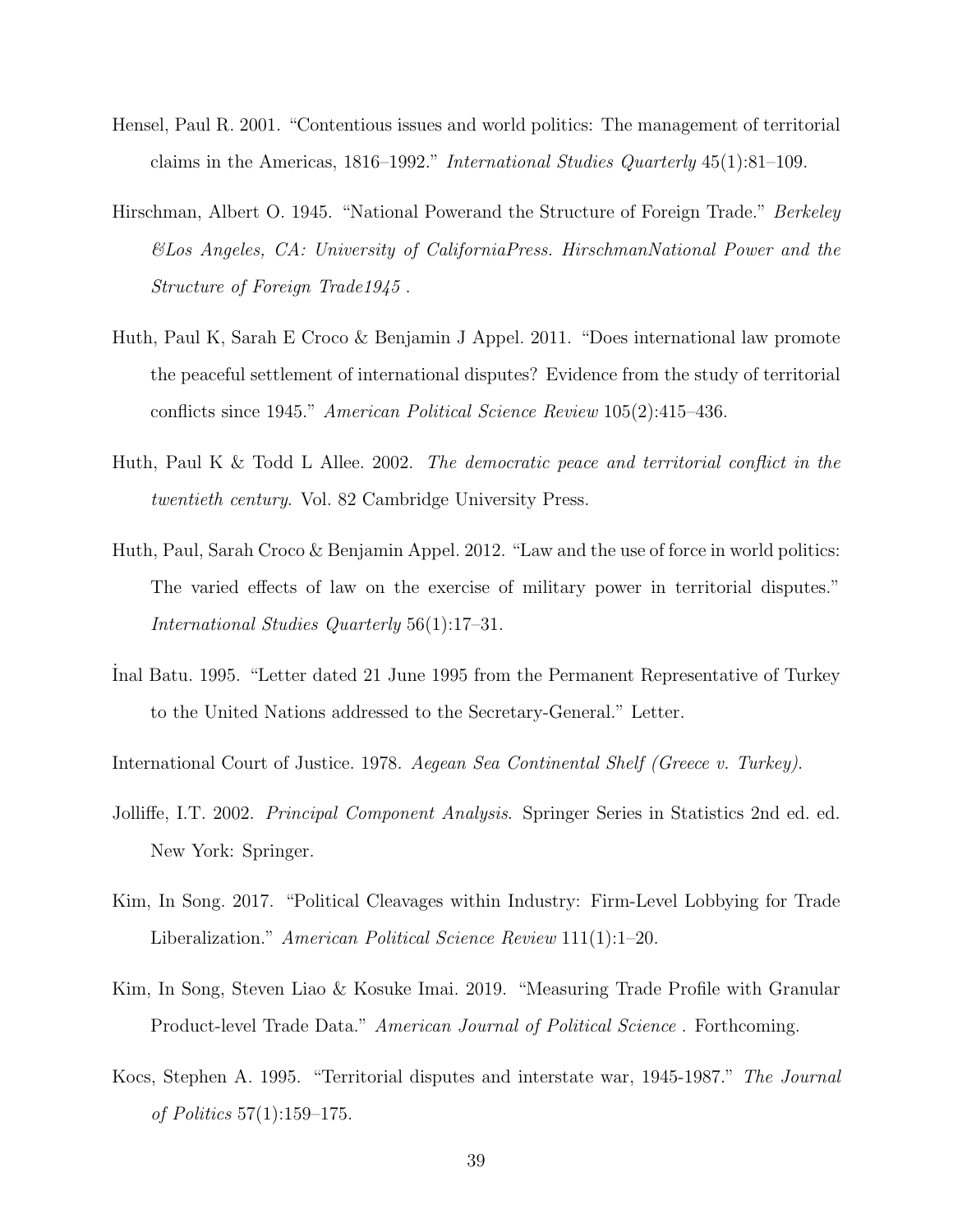- Lee, Hoon & Sara McLaughlin Mitchell. 2012. "Foreign direct investment and territorial disputes." Journal of Conflict Resolution 56(4):675–703.
- Leeds, Brett, Jeffrey Ritter, Sara Mitchell & Andrew Long. 2002. "Alliance Treaty Obligations and Provisions, 1815-1944." International Interactions 28(3):237–260.
- Mansfield, Edward D & Brian M Pollins. 2001. "The study of interdependence and conflict: Recent advances, open questions, and directions for future research." Journal of Conflict Resolution 45(6):834–859.
- Marshall, Monty G., Ted Robert Gurr & Keith Jaggers. 2014. POLITY IV PROJECT: Dataset Users' Manual. Codebook Center for Systemic Peace.
- Mattes, Michaela. 2008. "The effect of changing conditions and agreement provisions on conflict and renegotiation between states with competing claims." International Studies Quarterly 52(2):315–334.
- Oneal, John R & Bruce M Russet. 1997. "The classical liberals were right: Democracy, interdependence, and conflict, 1950–1985." International Studies Quarterly 41(2):267– 293.
- Owsiak, Andrew P. 2012. "Signing up for peace: International boundary agreements, democracy, and militarized interstate conflict." International Studies Quarterly 56(1):51–66.
- Owsiak, Andrew P. & Sara McLaughlin Mitchell. 2019. "Conflict Management in Land, River, and Maritime Claims." Political Science Research and Methods 7(1):43–61.
- Owsiak, Andrew P & Toby J Rider. 2013. "Clearing the hurdle: Border settlement and rivalry termination." The Journal of Politics 75(3):757–772.

Pasricha, Anjana. 2019. "Xi and Modi Meet, Focus on Trade, Border.".

URL: https://www.voanews.com/south-central-asia/xi-and-modi-meet-focus-tradeborder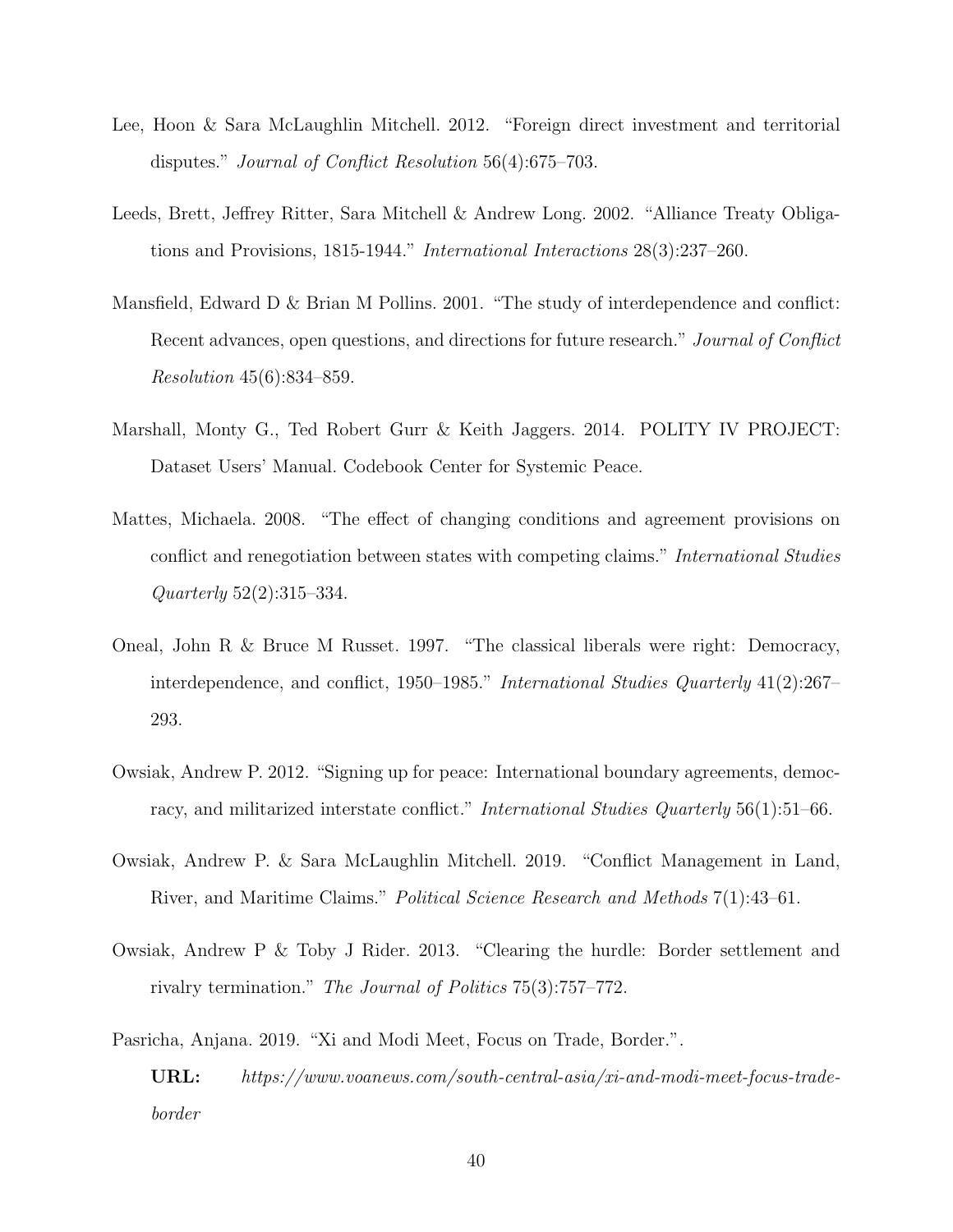- Peterson, Timothy M. 2014. "Dyadic Trade, Exit Costs, and Conflict." Journal of Conflict Resolution 58(4):564–591.
- Polachek, Solomon & Jun Xiang. 2010. "How opportunity costs decrease the probability of war in an incomplete information game." *International Organization* 64(1):133–144.
- Powell, Robert. 2002. "Bargaining Theory and International Conflict." Annual Review of Political Science 5(1):1–30.
- Rider, Toby J & Andrew P Owsiak. 2015. "Border settlement, commitment problems, and the causes of contiguous rivalry." Journal of Peace Research 52(4):508–521.
- Safi, Michael, Hannah Ellis-Petersen & Helen Davidson. 2020. "Soldiers Fell to Their Deaths as India and China's Troops Fought with Rocks." The Guardian .
- Schultz, Kenneth A. 2014. "What's in a claim? De jure versus de facto borders in interstate territorial disputes." Journal of Conflict Resolution 58(6):1059–1084.
- Schultz, Kenneth A. 2015. "Borders, conflict, and trade." Annual Review of Political Science 18:125–145.
- Schultz, Kenneth A. 2017. "Mapping interstate territorial conflict: A new data set and applications." Journal of Conflict Resolution 61(7):1565–1590.
- Simmons, Beth. 2006. "Trade and territorial conflict in Latin America: International borders as institutions." Territoriality and Conflict in an Era of Globalization .
- Simmons, Beth A. 2005. "Rules over real estate: trade, territorial conflict, and international borders as institution." Journal of Conflict Resolution 49(6):823–848.
- Singer, J. David. 1988. "Reconstructing the Correlates of War Dataset on Material Capabilities of States, 1816–1985." International Interactions 14(2):115–132.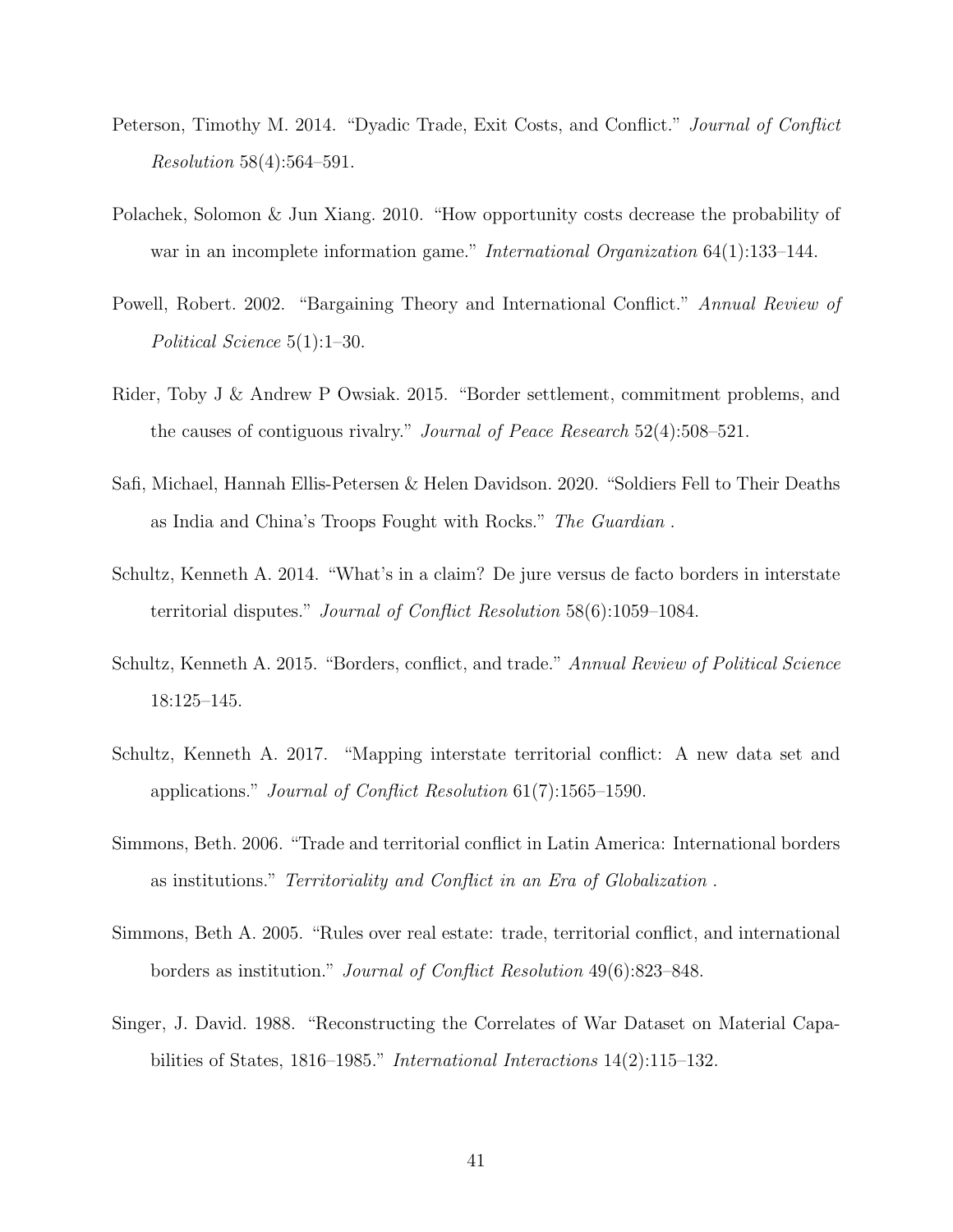- Statistics Division; Economic Statistics Branch. 2019. IMTS Bilateral Asymmetries How to Measure, Analyze, Reduce and Way Forward. Technical report United Nations.
- Stinnett, Douglas M, Jaroslav Tir, Paul F Diehl, Philip Schafer & Charles Gochman. 2002. "The correlates of war (cow) project direct contiguity data, version 3.0." Conflict Management and Peace Science 19(2):59–67.
- Tir, Jaroslav. 2006. Redrawing the map to promote peace: territorial dispute management via territorial changes. Lexington Books.
- Vasquez, John & Marie T Henehan. 2001. "Territorial disputes and the probability of war, 1816-1992." Journal of Peace Research 38(2):123–138.
- Walker, Marcus & Valentina Pop. 2020. "Greece Asserts a Maritime Claim, Sending Message to Turkey." Wall Street Journal .
- Ward, Michael D., Katherine Stovel & Audrey Sacks. 2011. "Network Analysis and Political Science." Annual Review of Political Science 14(1):245–264.
- Wiegand, Krista E, Emilia Justyna Powell & Steven McDowell. 2020. "The Peaceful Resolution of Territorial Disputes Dataset, 1945–2015." Journal of Peace Research .
- Yiallourides, Constantinos. 2019. Maritime Disputes and International Law: Disputed Waters and Seabed Resources in Asia and Europe. New York, NY: Routledge.
- Zacharakis, Christos G. 1995. "Letter dated 9 June 1995 from the Permanent Representative of Greece to the United Nations addressed to the Secretary-General." Letter.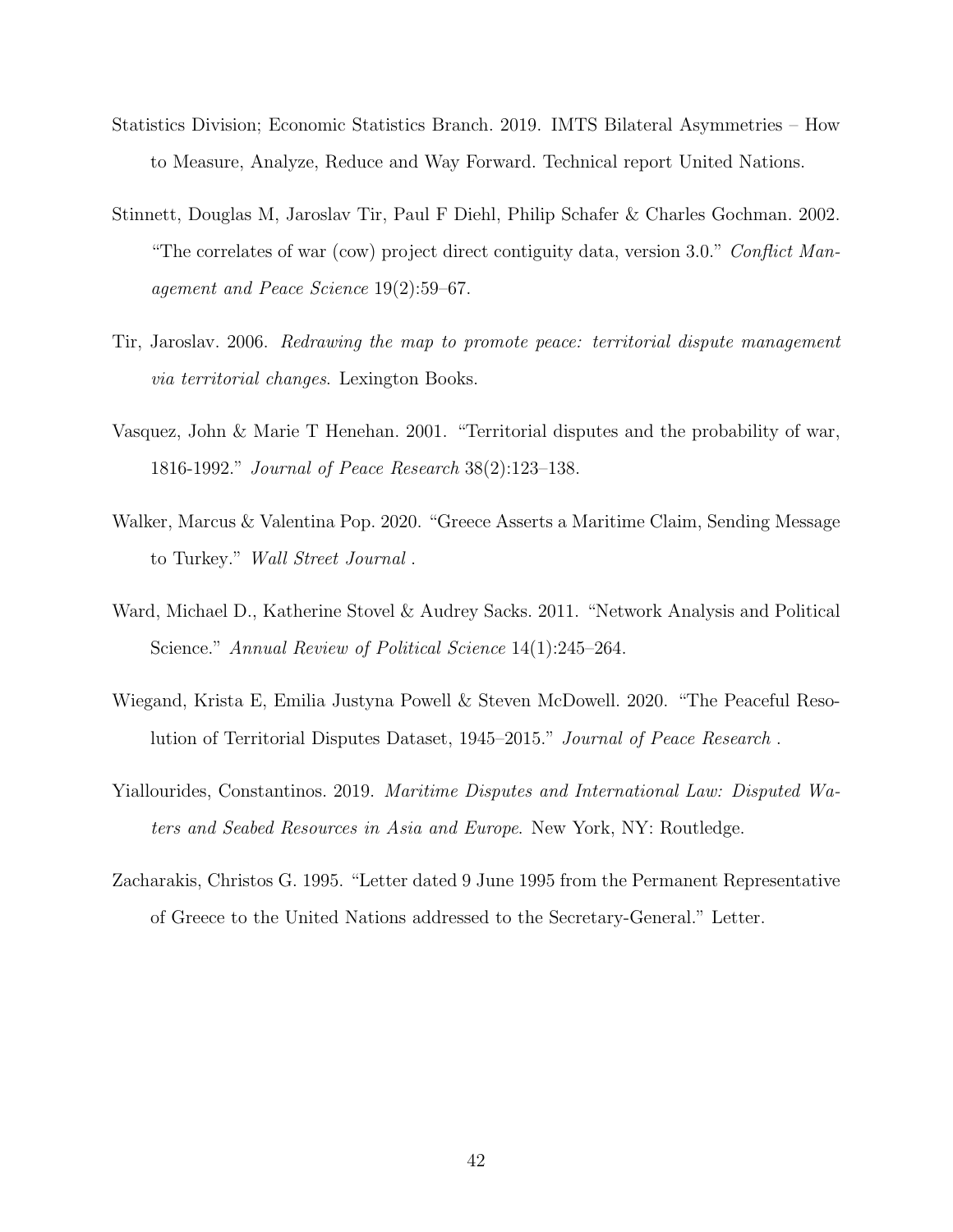

# A Descriptive Statistics

Figure 8: Distributions of variables in onset analysis.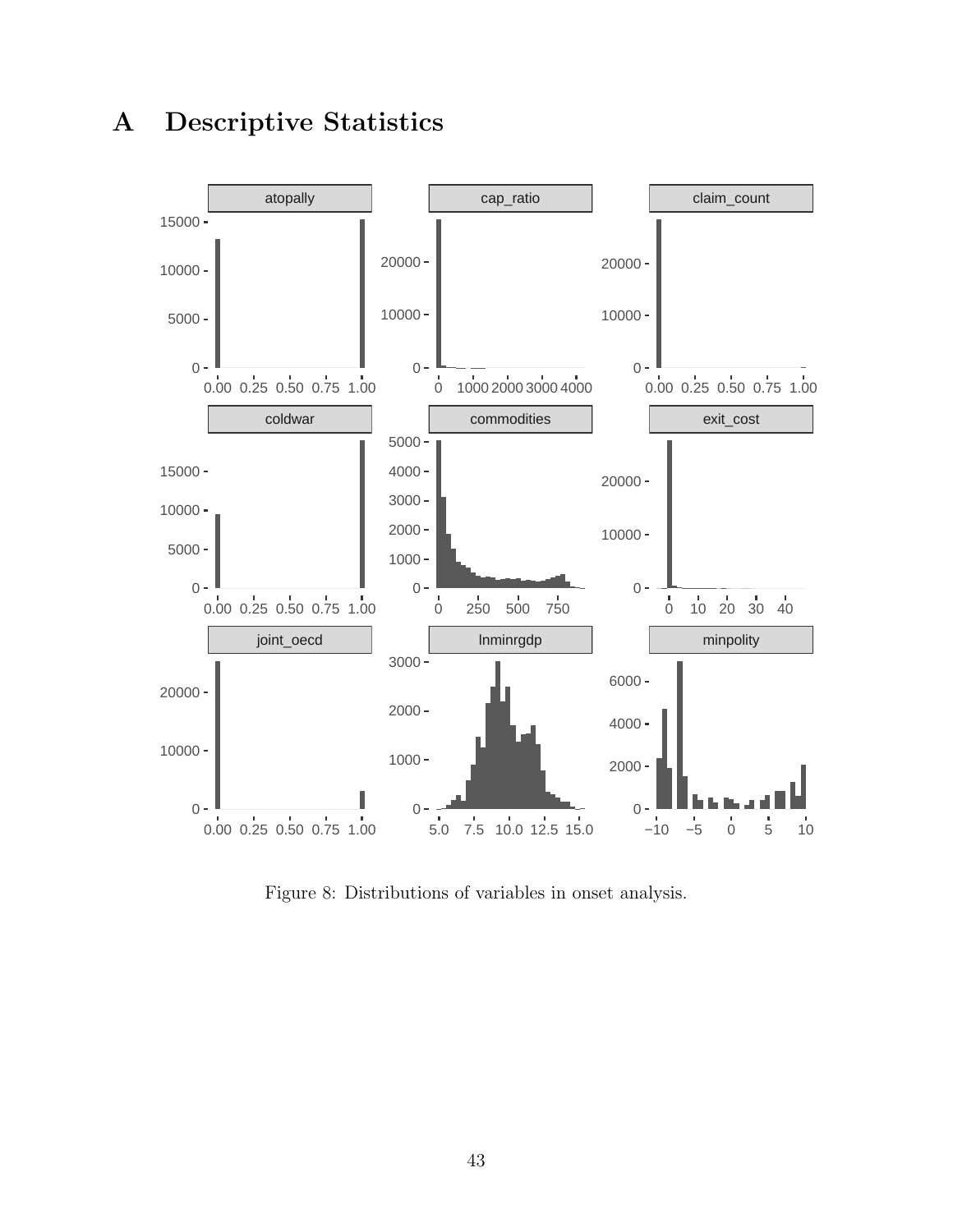

Figure 9: Distributions of variables in management analysis.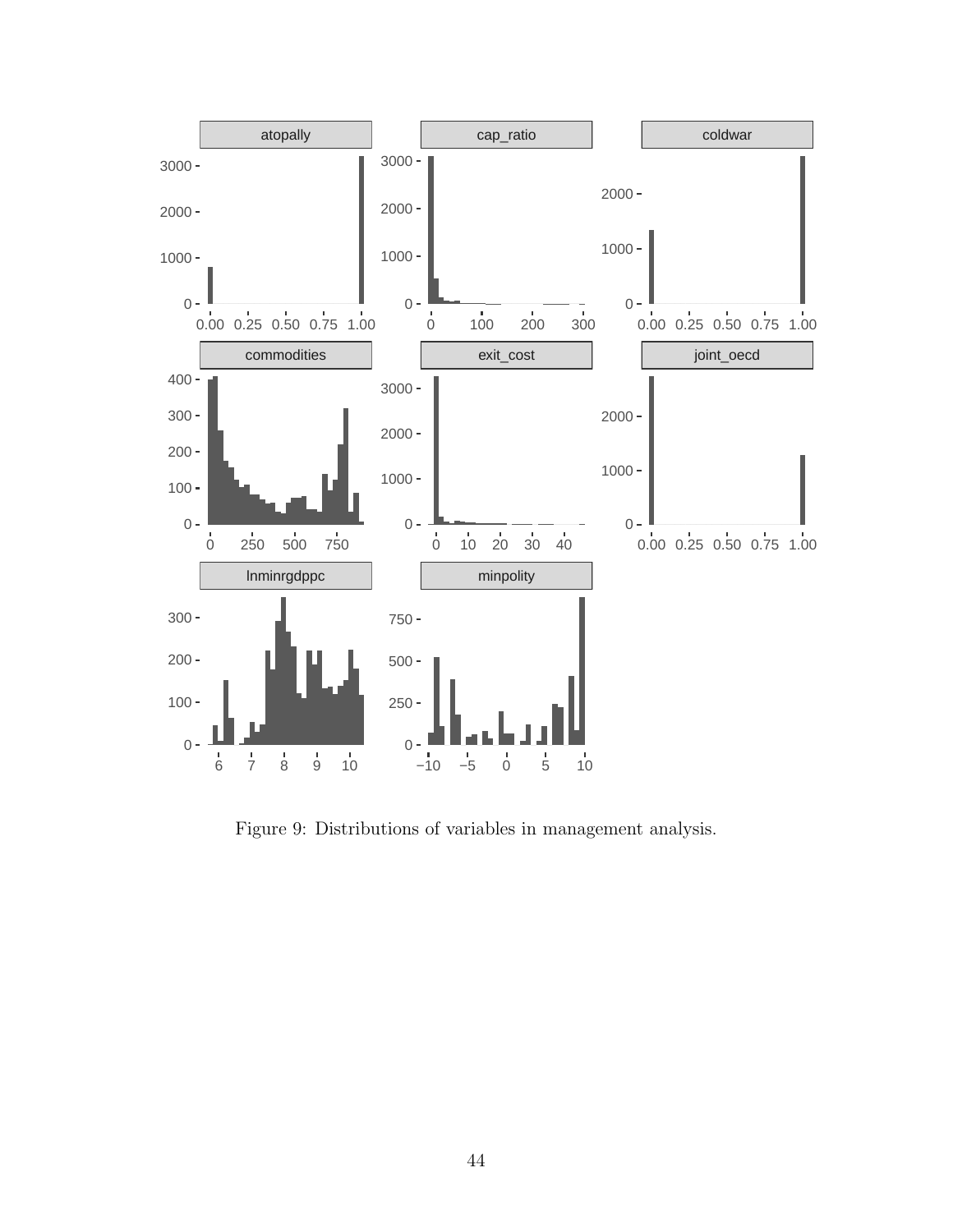|                  | Peaceful Attempt Violent Attempt |             |
|------------------|----------------------------------|-------------|
| Exit Cost        | $-0.0520**$                      | $-0.00727$  |
|                  | (0.003)                          | (0.673)     |
| Ally             | $0.490**$                        | 0.322       |
|                  | (0.005)                          | (0.242)     |
| Capability Ratio | 0.00364                          | $-0.00280$  |
|                  | (0.105)                          | (0.634)     |
| Minimum Polity   | $-0.000173$                      | 0.0305      |
|                  | (0.988)                          | (0.132)     |
| Commodities      | 0.000268                         | $-0.000933$ |
|                  | (0.511)                          | (0.112)     |
| <b>OECD</b>      | $-0.210$                         | $-1.265**$  |
|                  | (0.433)                          | (0.002)     |
| ln(Minimum GDP)  | 0.0930                           | 0.196       |
|                  | (0.348)                          | (0.054)     |
| Cold War         | $-0.307*$                        | $-0.0846$   |
|                  | (0.029)                          | (0.663)     |
| W Last War       | 0.156                            | $0.818***$  |
|                  | (0.062)                          | (0.000)     |
| W Last Sett No   | $0.405***$                       | $0.120***$  |
|                  | (0.000)                          | (0.000)     |
| W Last Sett Yes  | $0.312***$                       | 0.0724      |
|                  | (0.000)                          | (0.389)     |
| $\mathcal N$     | 4022                             | 4022        |

# B Alternative Model Specifications - Logit

 $=$ 

p-values in parentheses

\*  $p < 0.05$ , \*\*  $p < 0.01$ , \*\*\*  $p < 0.001$